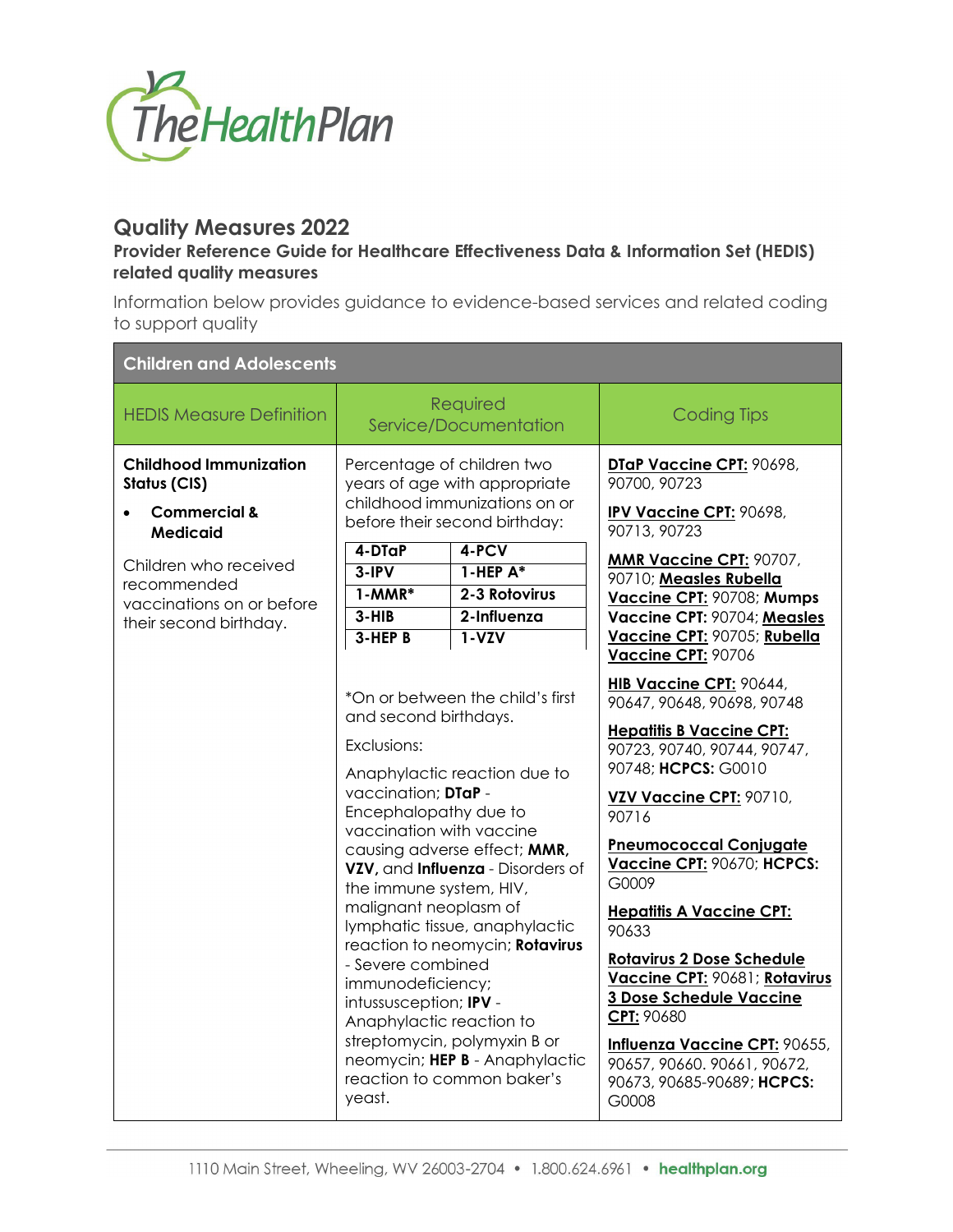| <b>Children and Adolescents</b>                                                                                                                                                                                                                                                                                                                                                                                                                                              |                                                                                                                                                                                                                                                                                               |                                                                                                                                                                                                                                                                                                             |  |
|------------------------------------------------------------------------------------------------------------------------------------------------------------------------------------------------------------------------------------------------------------------------------------------------------------------------------------------------------------------------------------------------------------------------------------------------------------------------------|-----------------------------------------------------------------------------------------------------------------------------------------------------------------------------------------------------------------------------------------------------------------------------------------------|-------------------------------------------------------------------------------------------------------------------------------------------------------------------------------------------------------------------------------------------------------------------------------------------------------------|--|
| <b>HEDIS Measure Definition</b>                                                                                                                                                                                                                                                                                                                                                                                                                                              | Required<br>Service/Documentation                                                                                                                                                                                                                                                             | <b>Coding Tips</b>                                                                                                                                                                                                                                                                                          |  |
| <b>Weight Assessment and</b><br><b>Counseling for Nutrition</b><br>and Physical Activity for<br><b>Children/Adolescents</b><br>(WCC)<br><b>Commercial &amp;</b><br><b>Medicaid</b><br>Members 3-17 years of age<br>who had an outpatient<br>visit with a PCP or OB/GYN<br>and who had evidence of<br>the following during the<br>measurement year:<br><b>BMI</b> percentile<br>documentation<br>Counseling for nutrition<br>$\bullet$<br>Counseling for physical<br>activity | There must be documentation<br>at least once during the<br>measurement year of the<br>following:<br>1.<br>Height and weight in the<br>measurement year and BMI<br>percentile rating<br>2.<br>Counseling for nutrition<br>3.<br>Counseling for physical<br>activity<br>Exclusion:<br>Pregnancy | <b>BMI Percentile</b><br>ICD-10 Codes:<br>Z68.51 BMI - Z68.54<br><b>Nutrition Counseling</b><br>CPT: 97802-97804<br>ICD-10 Code: Z71.3<br><b>HCPCS Codes: S9470, S9452,</b><br>S9449, G0270, G0447<br><b>Physical Activity Counseling</b><br>ICD-10 Code: Z02.5, Z71.82<br><b>HCPCS Codes: G0447, S9451</b> |  |
| <b>Annual Dental Visit (ADV)</b><br><b>Medicaid</b><br>The percentage of<br>members 2-20 years of<br>age who had at least one<br>dental visit during the<br>measurement year.                                                                                                                                                                                                                                                                                                | Any visit with a dental<br>practitioner during the<br>measurement year meets<br>criteria.                                                                                                                                                                                                     | Any dental code with a dental<br>practitioner.                                                                                                                                                                                                                                                              |  |

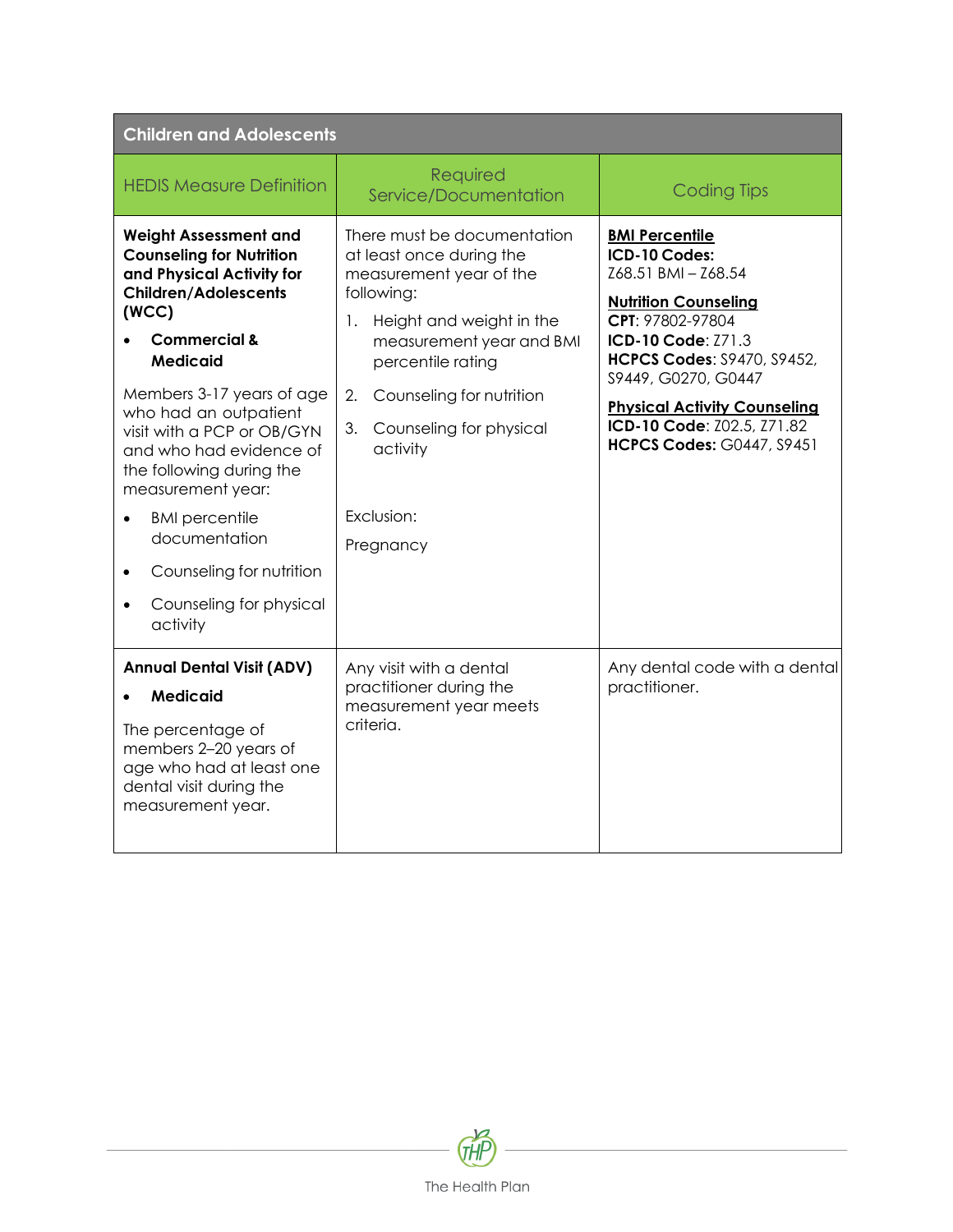| <b>Children and Adolescents</b>                                                                                                                                                                    |                                                                                                                                                                                                                                                                                                                                                                                                                                                                                                                                |                                                                                                              |  |
|----------------------------------------------------------------------------------------------------------------------------------------------------------------------------------------------------|--------------------------------------------------------------------------------------------------------------------------------------------------------------------------------------------------------------------------------------------------------------------------------------------------------------------------------------------------------------------------------------------------------------------------------------------------------------------------------------------------------------------------------|--------------------------------------------------------------------------------------------------------------|--|
| <b>HEDIS Measure Definition</b>                                                                                                                                                                    | Required<br>Service/Documentation                                                                                                                                                                                                                                                                                                                                                                                                                                                                                              | <b>Coding Tips</b>                                                                                           |  |
| <b>Immunizations for</b><br><b>Adolescents (IMA)</b><br><b>Commercial &amp;</b><br><b>Medicaid</b><br>Adolescents who received<br>recommended<br>vaccinations on or before<br>their 13th birthday. | The percentage of adolescents<br>13 years of age with appropriate<br>immunizations on orby their 13th<br>birthday:<br>1 - meningococcal vaccine<br>between 11th and 13th<br>birthdays<br>1 - Tdap vaccine between<br>$\bullet$<br>10th and 13th birthdays<br>2 – HPV vaccines at least<br>146 days apart between<br>9th and 13th birthdays, or<br>3 HPV vaccines on<br>different dates of service<br>between 9th and 13th<br>birthdays<br>Exclusions:<br>Anaphylactic reaction: ICD-10:<br>T80.52XA, T80.52XD, and<br>T80.52XS | Meningococcal<br>CPT: 90619,<br>90734<br><u>Tdap</u><br>CPT: 90715<br><b>HPV</b><br>CPT: 90649, 90650, 90651 |  |
| <b>Lead Screening in Children</b><br>(LSC)<br><b>Medicaid</b><br>Children 2 years of age<br>who had one or more lead<br>screening by their second<br>birthday.                                     | At least one lead capillary or<br>venous blood test on or before<br>the child's second birthday.<br>Documentation in the medical<br>record must include the<br>following:<br>Note indicating the date the<br>$\bullet$<br>test was performed<br>Result or finding<br>$\bullet$<br>Exclusions: N/A                                                                                                                                                                                                                              | <b>Lead Screening Test</b><br>CPT: 83655                                                                     |  |

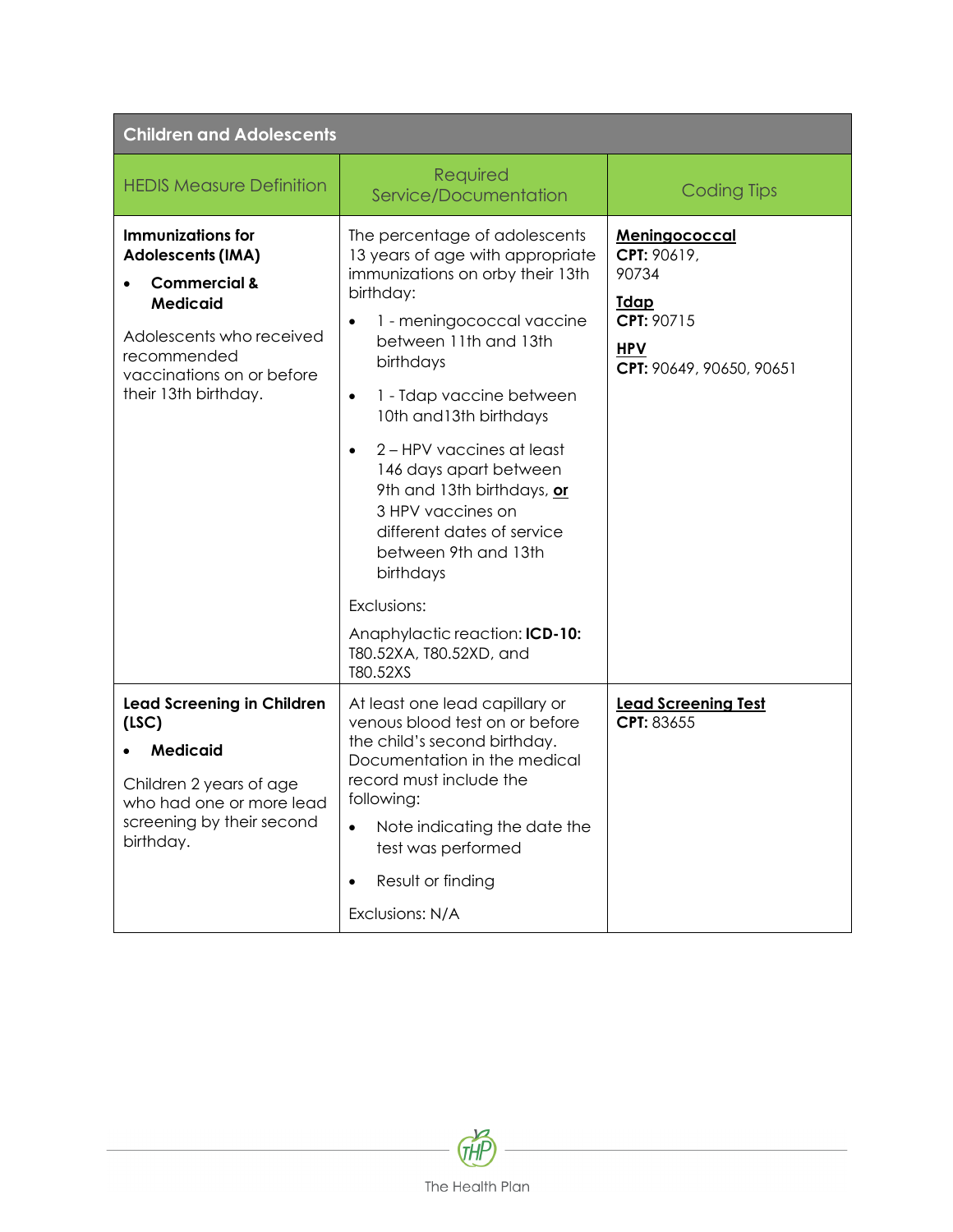| <b>Children and Adolescents</b>                                                                                                                                                                                                                                                                                                                                                                                                                               |                                                                                                                                                                          |                                                                                                                                                                                                          |  |
|---------------------------------------------------------------------------------------------------------------------------------------------------------------------------------------------------------------------------------------------------------------------------------------------------------------------------------------------------------------------------------------------------------------------------------------------------------------|--------------------------------------------------------------------------------------------------------------------------------------------------------------------------|----------------------------------------------------------------------------------------------------------------------------------------------------------------------------------------------------------|--|
| <b>HEDIS Measure Definition</b>                                                                                                                                                                                                                                                                                                                                                                                                                               | Required<br>Service/Documentation                                                                                                                                        | <b>Coding Tips</b>                                                                                                                                                                                       |  |
| <b>Child and Adolescent Well-</b><br><b>Care Visits (WCV)</b><br><b>Commercial &amp; Medicaid</b><br>The percentage of<br>members 3-21 years of age<br>who had at least one<br>comprehensive well-care<br>visit with a PCP or an<br>OB/GYN practitioner during<br>the measurement year.                                                                                                                                                                       | At least one well-care visit during<br>the year.<br>Exclusions: N/A                                                                                                      | <b>Well-Care</b><br>CPT: 99381-99385, 99391-99395,<br>99461:<br>HCPCS: G0438, G0439,<br>S0302;<br>ICD-10: Z00.00, Z00.01,<br>Z00.110, Z00.111, Z00.121,<br>Z00.129, Z00.2, Z00.3, Z02.5,<br>Z76.1, Z76.2 |  |
| <b>Well-Child Visits in the First</b><br>30 Months of Life (W30)<br><b>Commercial &amp; Medicaid</b><br>The percentage of<br>members who had the<br>following number of well-<br>child visits with a PCP during<br>the last 15 months: six or<br>more well-child visits for<br>members who turned 15<br>months old during the<br>measurement year and two<br>or more well-child visits for<br>members who turned 30<br>months during the<br>measurement year. | First 15 Months:<br>At least six well-care visits<br>$\bullet$<br>before the 15-month<br>birthday.<br>Months 15-30:<br>At least two well care visits.<br>Exclusions: N/A | <b>Well-Care</b><br>CPT: 99381-99385, 99391-99395,<br>99461:<br>HCPCS: G0438, G0439,<br>S0302;<br>ICD-10: Z00.00, Z00.01,<br>Z00.110, Z00.111, Z00.121,<br>Z00.129,Z00.2, Z00.3, Z02.5,<br>Z76.1, Z76.2  |  |

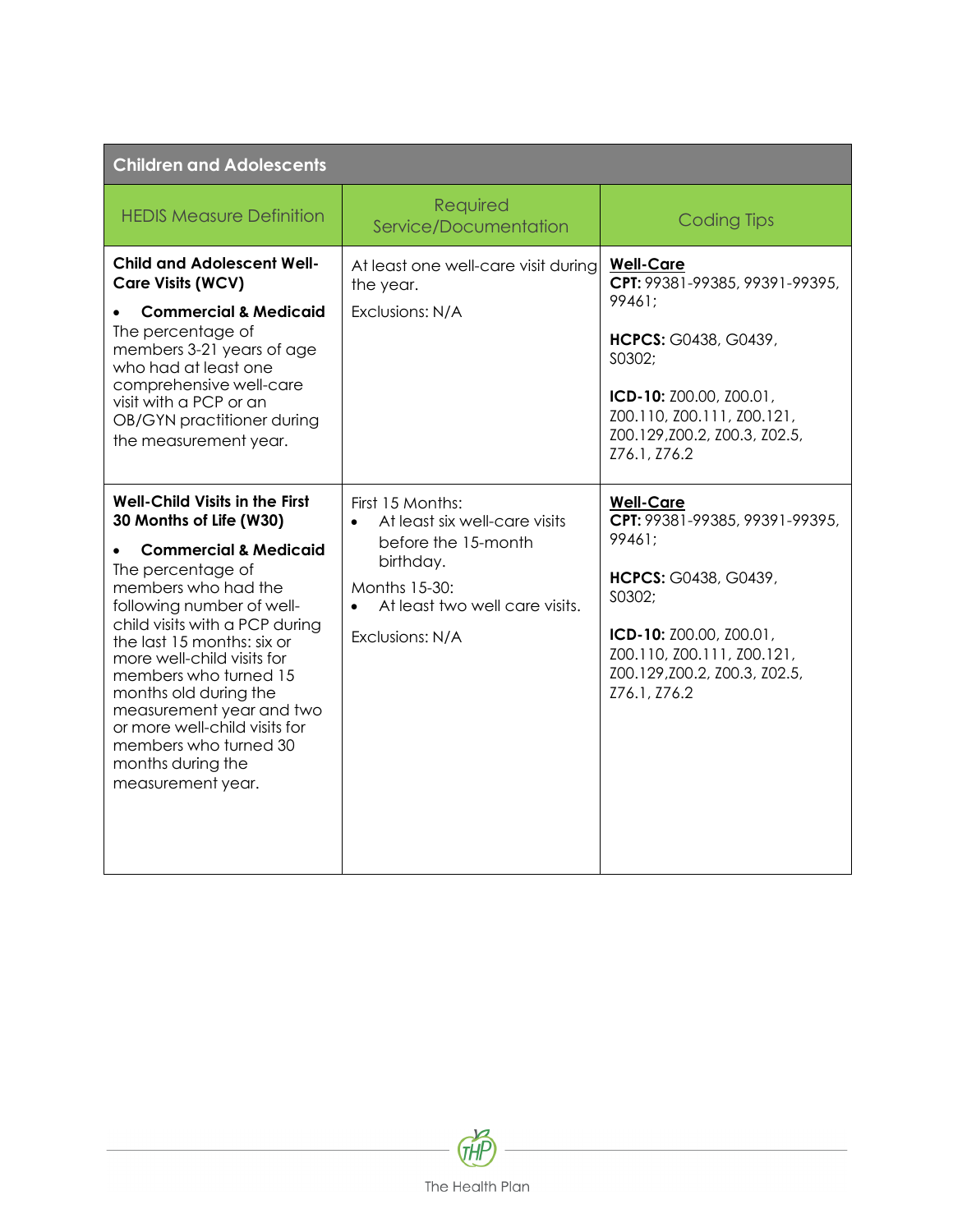| <b>Women's Health and Maternity</b>                                                                                                                                                                                                                                               |                                                                                                                                                                                                                                                                                                                                                                                                                                                                                                                                                                                                                                                                                                                                                                                                                                                                                                                                                                                                                                                                                                                                                                                                                                                                                                                                                                                                                                                                                                                                                                                                                                                                                                                                       |                                                                                                                                                                                                                                                                                                                                                                                                                                                                                                                                                                                                                                                                                                                                                                                                                                                                                                                                                                                                                                                                                                                                                                                                                                             |  |
|-----------------------------------------------------------------------------------------------------------------------------------------------------------------------------------------------------------------------------------------------------------------------------------|---------------------------------------------------------------------------------------------------------------------------------------------------------------------------------------------------------------------------------------------------------------------------------------------------------------------------------------------------------------------------------------------------------------------------------------------------------------------------------------------------------------------------------------------------------------------------------------------------------------------------------------------------------------------------------------------------------------------------------------------------------------------------------------------------------------------------------------------------------------------------------------------------------------------------------------------------------------------------------------------------------------------------------------------------------------------------------------------------------------------------------------------------------------------------------------------------------------------------------------------------------------------------------------------------------------------------------------------------------------------------------------------------------------------------------------------------------------------------------------------------------------------------------------------------------------------------------------------------------------------------------------------------------------------------------------------------------------------------------------|---------------------------------------------------------------------------------------------------------------------------------------------------------------------------------------------------------------------------------------------------------------------------------------------------------------------------------------------------------------------------------------------------------------------------------------------------------------------------------------------------------------------------------------------------------------------------------------------------------------------------------------------------------------------------------------------------------------------------------------------------------------------------------------------------------------------------------------------------------------------------------------------------------------------------------------------------------------------------------------------------------------------------------------------------------------------------------------------------------------------------------------------------------------------------------------------------------------------------------------------|--|
| <b>HEDIS Measure</b><br><b>Definition</b>                                                                                                                                                                                                                                         | Required Service/Documentation                                                                                                                                                                                                                                                                                                                                                                                                                                                                                                                                                                                                                                                                                                                                                                                                                                                                                                                                                                                                                                                                                                                                                                                                                                                                                                                                                                                                                                                                                                                                                                                                                                                                                                        | <b>Coding Tips</b>                                                                                                                                                                                                                                                                                                                                                                                                                                                                                                                                                                                                                                                                                                                                                                                                                                                                                                                                                                                                                                                                                                                                                                                                                          |  |
| <b>Prenatal and</b><br><b>Postpartum Care</b><br>(PPC)<br><b>Commercial &amp;</b><br><b>Medicaid</b><br>Percentage of<br>deliveries of live<br>births that received<br>prenatal care in the<br>first trimester and<br>postpartum care<br>between 7 and 84<br>days after delivery. | <b>Prenatal Care</b><br>A diagnosis of pregnancy must be<br>present. Documentation in the medical<br>record must include evidence of ONE of<br>the following:<br>A basic physical obstetrical exam<br>that includes auscultation of fetal<br>heart tone, measurement of fundus<br>height, or a pelvic exam with<br>obstetric observations<br>Evidence that a prenatal care<br>$\bullet$<br>procedure was performed such as an<br>obstetric panel, or TORCH antibody<br>panel alone, or a rubella antibody<br>test/titer with a Rh incompatibility<br>(ABO/Rh) blood typing, or Ultrasound<br>of a pregnant uterus<br>Documentation indicating<br>$\bullet$<br>pregnancy such as: prenatal flow<br>sheet, LMP, EDD, gestational age,<br>gravidity and parity, complete<br>obstetrical history, prenatal risk<br>assessment and<br>counseling/education, or a positive<br>pregnancy test result.<br><b>Postpartum Visit</b><br>Must occur on or between 7 and 84 days<br>after delivery. Documentation in the<br>medical record must have ONE of the<br>following:<br>Pelvic exam<br>Evaluation of weight, BP, breasts and<br>$\bullet$<br>abdomen<br>Notation of PPC, including, but not<br>limited to: "postpartum care", "6-<br>week check", or a preprinted PP form<br>Perineal or cesarean incision check<br>$\bullet$<br>Screening for depression, anxiety,<br>$\bullet$<br>substance use disorder, tobacco use,<br>or preexisting mental health disorders<br>Glucose screening for women with<br>$\bullet$<br>gestational diabetes.<br>Documentation of family planning or<br>$\bullet$<br>intercourse resumption, infant care or<br>breastfeeding, sleep/fatigue, healthy<br>weight attainment, physical activity<br>resumption | Prenatal<br><b>Prenatal Bundled Services</b><br>CPT: 59400, 59425, 59426, 59510,<br>59610, 59618; HCPCS: H1005<br><b>Stand Alone Prenatal Visits</b><br>CPT: 99500; CPT-CAT-II: 0500F,<br>0501F, 0502F; HCPCS: H1000-<br>H1004<br><b>Prenatal Visits</b><br>CPT: 99201-99205, 99211-99215,<br>99241-99245, 99483; HCPCS:<br>G0463, T1015<br><b>Telephone Visit</b><br>CPT (with a pregnancy-related<br>diagnosis code): 98966, 98967,<br>98968, 99441, 99442, 99443<br><b>Online Assessment</b><br>CPT (with a pregnancy-related<br>diagnosis code): 98969-98972,<br>99421-99423, 99444, 99458; HCPCS:<br>G2010, G2012, G2061, G2062,<br>G2063, G0071<br>Postpartum<br><b>Postpartum Visits</b><br>CPT: 57170, 58300, 59430, 99501;<br>CPT-CAT-II: 0503F; HCPCS: G0101;<br>ICD-10: Z01.411, Z01.419, Z01.42,<br>Z30.430, Z39.1, Z39.2<br><b>Cervical Cytology Lab Test CPT:</b><br>88141-88143, 88147, 88148,<br>88150, 88152-88154, 88164-88167,<br>88174, 88175; HCPCS: G0123,<br>G0124, G0141, G0143, G0144,<br>G0145, G0147, G0148, P3000,<br>P3001, Q0091;<br><b>Postpartum Bundled Services</b><br>CPT: 59400, 59410, 59510, 59515,<br>59610, 59614, 59618, 59622<br>(Exclusions: services provided in an<br>acute inpatient setting) |  |

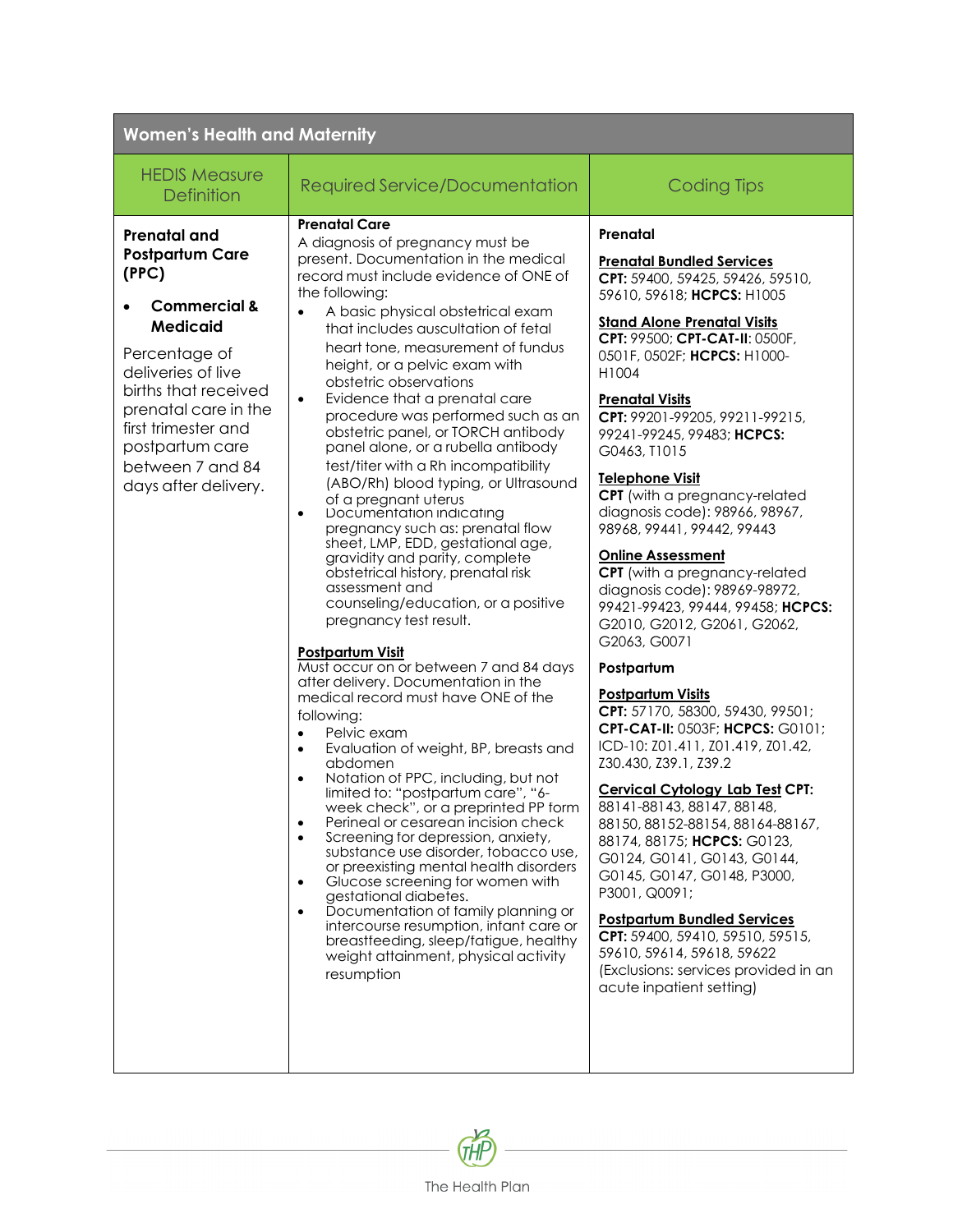| <b>Women's Health and Maternity</b>                                                                                                                                                                                                                                                                                                                                                                                                                                                                                                                                                                        |                                                                                                                                                                                                                                                                                                                                                                                                                                                         |                                                                                                                                                                                                                                                                    |  |
|------------------------------------------------------------------------------------------------------------------------------------------------------------------------------------------------------------------------------------------------------------------------------------------------------------------------------------------------------------------------------------------------------------------------------------------------------------------------------------------------------------------------------------------------------------------------------------------------------------|---------------------------------------------------------------------------------------------------------------------------------------------------------------------------------------------------------------------------------------------------------------------------------------------------------------------------------------------------------------------------------------------------------------------------------------------------------|--------------------------------------------------------------------------------------------------------------------------------------------------------------------------------------------------------------------------------------------------------------------|--|
| <b>HEDIS Measure Definition</b>                                                                                                                                                                                                                                                                                                                                                                                                                                                                                                                                                                            | Required<br>Service/Documentation                                                                                                                                                                                                                                                                                                                                                                                                                       | <b>Coding Tips</b>                                                                                                                                                                                                                                                 |  |
| <b>Breast Cancer Screening</b><br>(BCS)<br>Commercial,<br><b>Medicaid, &amp; Medicare</b><br>Women 50-74 years of age<br>who had a mammogram<br>to screen for breast<br>cancer.                                                                                                                                                                                                                                                                                                                                                                                                                            | One or more mammograms any<br>time on or between October 1,<br>two years prior to the<br>measurement year and<br>December 31 of the<br>measurement year.<br>Exclusions:<br><b>Bilateral Mastectomy</b><br><b>ICD-10: OHTVOZZ</b><br><b>Unilateral Mastectomy</b><br>CPT: 19180, 19200, 19220, 19240,<br>19303, 19304, 19305, 19306,<br>19307                                                                                                            | <b>Mammography</b><br>CPT: 77061-77063, 77065-77067<br><b>HCPCS Codes: G0202, G0204,</b><br>G0206                                                                                                                                                                  |  |
|                                                                                                                                                                                                                                                                                                                                                                                                                                                                                                                                                                                                            | Modifier: 50; History of Bilateral<br>Mastectomy ICD-10 Z90.13                                                                                                                                                                                                                                                                                                                                                                                          |                                                                                                                                                                                                                                                                    |  |
| <b>Cervical Cancer Screening</b><br>(CCS)<br><b>Commercial &amp;</b><br><b>Medicaid</b><br>Percentage of women 21-<br>64 years of age who were<br>screened for cervical<br>cancer using either of the<br>following:<br>Women 21-64 years of<br>age who had cervical<br>cytology performed<br>every three years<br>Women 30-64 years of<br>age who had cervical<br>high-risk human<br>papillomavirus (hrHPV)<br>testing performed<br>within the last five years<br>Women age 30-64<br>who had cervical<br>cytology/high-risk<br>human papillomavirus<br>(hrHPV) co-testing<br>performed every five<br>years | Cervical cytology/HPV co-<br>testing must occur on the same<br>claim and date of service<br>$(DOS)$ .<br>Exclusions:<br><b>Hysterectomy</b><br>CPT: 51925, 56308, 57530,<br>57531,57540,57545,57550,57555,<br>57556, 58150, 58152, 58200,<br>58210, 58240, 58260, 58262, 58263,<br>58267,58270, 58275, 58280, 58285,<br>58290-58294, 58548, 58550, 58552-<br>58554, 58570-58575, 58951, 58953,<br>58954,58956, 59135<br>ICD-10: Q51.5, Z90.710, Z90.712 | <b>Cervical Cytology</b><br>CPT: 88141-88143, 88147,<br>88148, 88150, 88152-88154,<br>88164-88167, 88174, 88175<br>HCPCS: G0123, G0124,<br>G0141, G0143-G0145, G0147,<br>G0148, P3000, P3001, Q0091<br><b>HPV Test</b><br>CPT: 87624, 87625<br><b>HCPCS: G0476</b> |  |

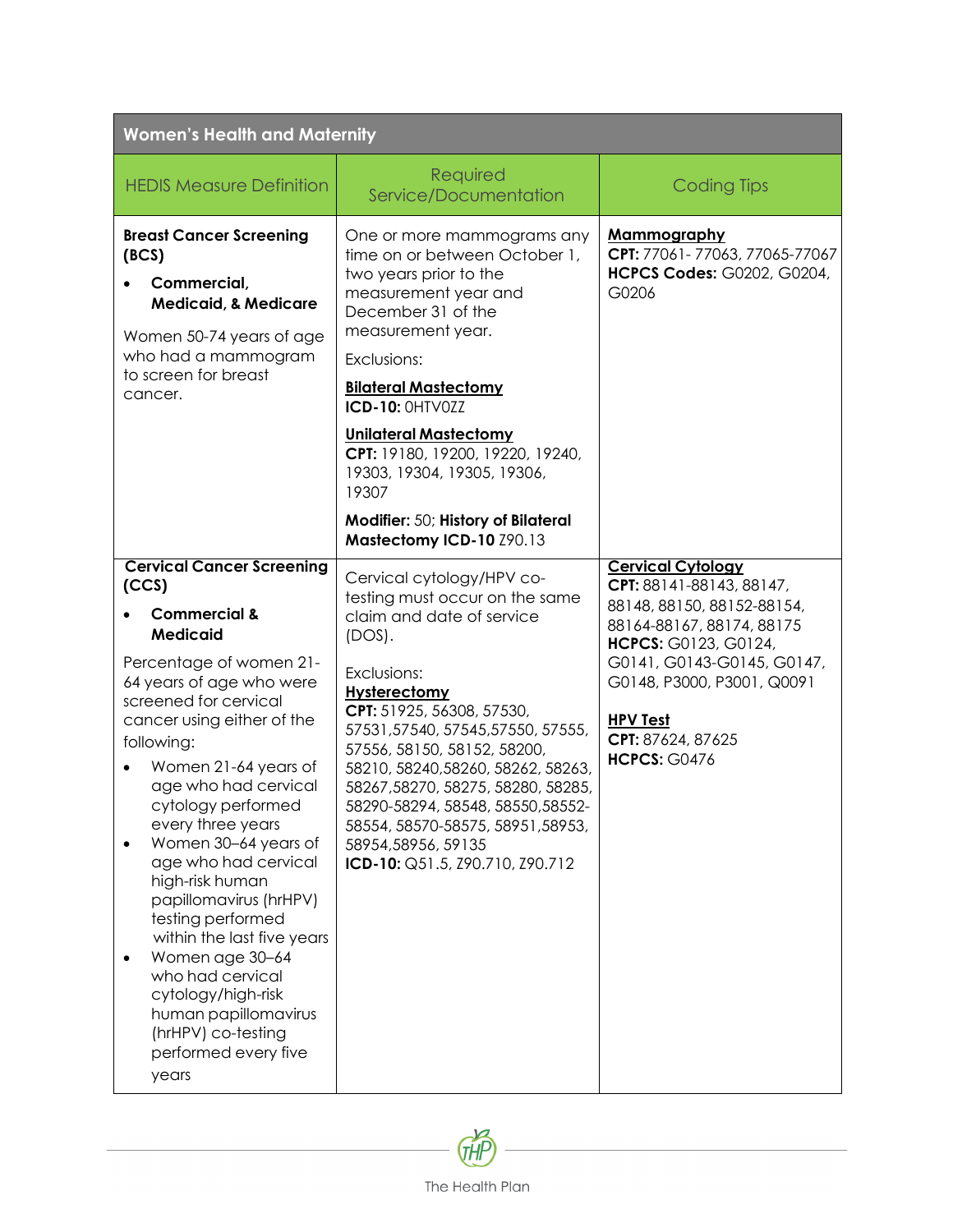| <b>Women's Health and Maternity</b>                                                                                                                                                                          |                                                                                                                                                                                                                                                                                                                                                                                                                                                                                                                                                                                                                               |                                                                                                                                                                                                                                                                                                                                                                                                                                  |  |
|--------------------------------------------------------------------------------------------------------------------------------------------------------------------------------------------------------------|-------------------------------------------------------------------------------------------------------------------------------------------------------------------------------------------------------------------------------------------------------------------------------------------------------------------------------------------------------------------------------------------------------------------------------------------------------------------------------------------------------------------------------------------------------------------------------------------------------------------------------|----------------------------------------------------------------------------------------------------------------------------------------------------------------------------------------------------------------------------------------------------------------------------------------------------------------------------------------------------------------------------------------------------------------------------------|--|
| <b>HEDIS Measure Definition</b>                                                                                                                                                                              | Required<br>Service/Documentation                                                                                                                                                                                                                                                                                                                                                                                                                                                                                                                                                                                             | <b>Coding Tips</b>                                                                                                                                                                                                                                                                                                                                                                                                               |  |
| <b>Chlamydia Screening in</b><br>Women (CHL)<br><b>Commercial &amp;</b><br><b>Medicaid</b><br>Percentage of sexually<br>active women 16-24 with<br>annual chlamydia<br>screening during<br>measurement year. | Sexually active women ages 16-<br>24 should have at least one<br>chlamydia test a year.<br>The CHL measure is driven by<br>administrative capture and not<br>medical record review.<br>Exclusions:<br>Pregnancy test exclusion and a<br>prescription for isotretinoin on<br>the date of the pregnancy test<br>or the six days after the test;<br>pregnancy test and diagnostic<br>radiology                                                                                                                                                                                                                                   | <b>Chlamydia Tests</b><br>CPT: 87110, 87270, 87320,<br>87490-87492, 87810                                                                                                                                                                                                                                                                                                                                                        |  |
| <b>Adults</b>                                                                                                                                                                                                |                                                                                                                                                                                                                                                                                                                                                                                                                                                                                                                                                                                                                               |                                                                                                                                                                                                                                                                                                                                                                                                                                  |  |
| <b>HEDIS Measure Definition</b>                                                                                                                                                                              | Required<br>Service/Documentation                                                                                                                                                                                                                                                                                                                                                                                                                                                                                                                                                                                             | <b>Coding Tips</b>                                                                                                                                                                                                                                                                                                                                                                                                               |  |
| <b>Colorectal Cancer</b><br><b>Screening (COL)</b><br><b>Commercial &amp;</b><br><b>Medicare</b><br>Percentage of members<br>50-75 years of age who<br>had appropriate screening<br>for colorectal cancer.   | At least one of the following<br>screenings in the appropriate<br>time frame:<br>FOBT during the<br>$\bullet$<br>measurement year<br>Flexible sigmoidoscopy<br>$\bullet$<br>within the past five years<br>Colonoscopy within the past<br>$\bullet$<br>10 years<br>CT colonography within the<br>past five years<br>FIT-DNA within the past three<br>$\bullet$<br>years<br>Exclusions:<br><b>History of Colorectal Cancer</b><br>HCPCS: G0213, G0214, G0215,<br>G0231<br>ICD-10: C18.0-C18.9, C19, C20,<br>C21.2, C21.8, C78.5, Z85.038,<br>Z85.048<br><b>Total Colectomy</b><br>CPT: 44150-44153, 44155-44158,<br>44210-44212 | <b>FOBT Lab Test</b><br>CPT: 82270, 82274;<br><b>HCPCS:G0328</b><br><b>FIT-DNA Lab Test</b><br>CPT: 81528<br><b>HCPCS: G0464</b><br><b>CT Colonography</b><br>CPT: 74261-74263<br><b>Flexible Sigmoidoscopy</b><br>CPT: 45330-45335, 45337-<br>45342, 45346-45347, 45349,<br>45350<br><b>HCPCS: G0104</b><br>Colonoscopy<br>CPT: 44388-44394, 44397,<br>44401-44408, 45355, 45378-<br>45393, 45398<br><b>HCPCS: G0105, G0121</b> |  |

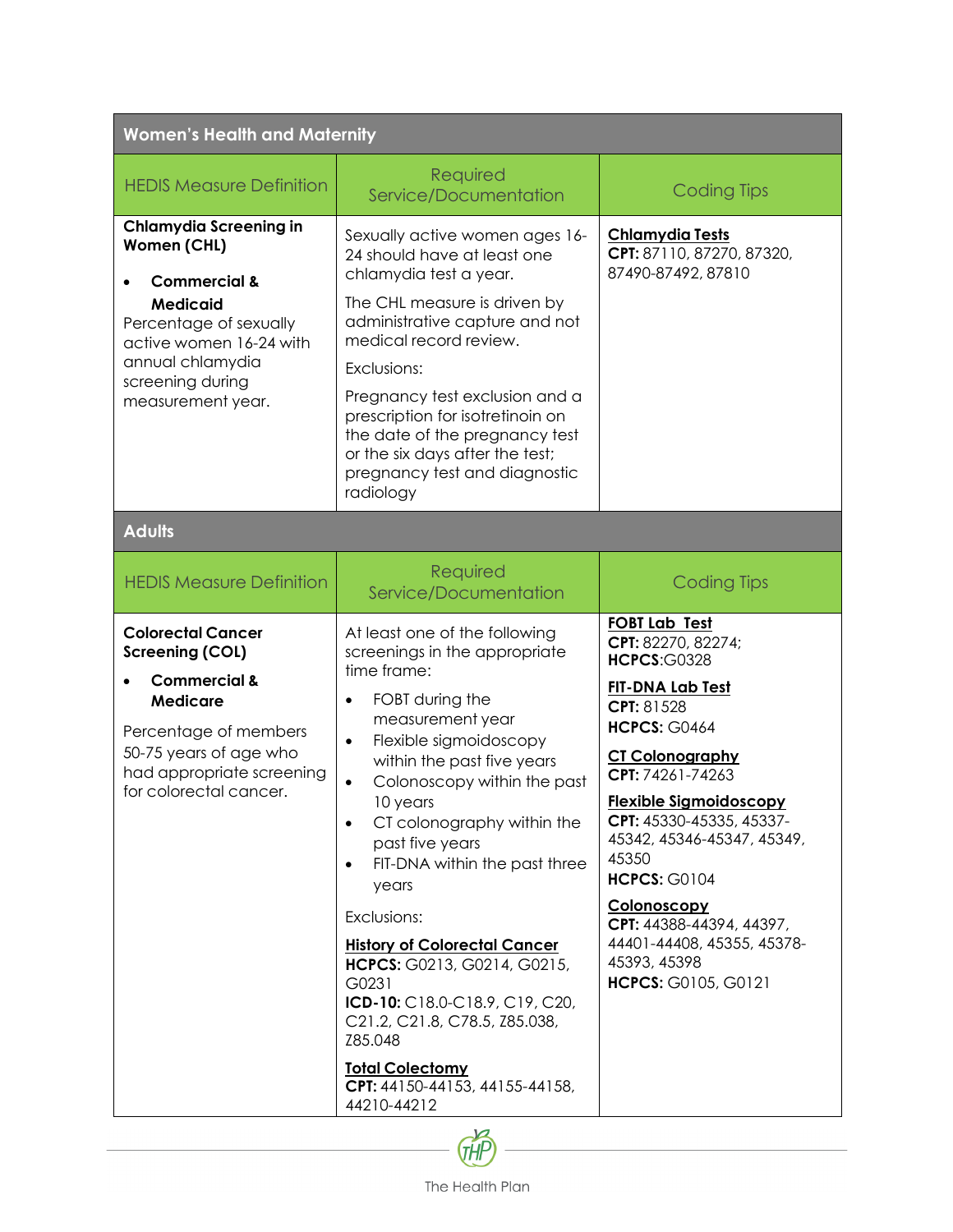| <b>Adults</b>                                                                                                                                                                                                                                                                                                                          |                                                                                                                                                                                                                                                                                                                                                                                          |                                                                                                                                                                                                                                                                                                                                                                                                                                          |  |
|----------------------------------------------------------------------------------------------------------------------------------------------------------------------------------------------------------------------------------------------------------------------------------------------------------------------------------------|------------------------------------------------------------------------------------------------------------------------------------------------------------------------------------------------------------------------------------------------------------------------------------------------------------------------------------------------------------------------------------------|------------------------------------------------------------------------------------------------------------------------------------------------------------------------------------------------------------------------------------------------------------------------------------------------------------------------------------------------------------------------------------------------------------------------------------------|--|
| <b>HEDIS Measure Definition</b>                                                                                                                                                                                                                                                                                                        | Required<br>Service/Documentation                                                                                                                                                                                                                                                                                                                                                        | <b>Coding Tips</b>                                                                                                                                                                                                                                                                                                                                                                                                                       |  |
| <b>Care for Older Adults</b><br>(COA)<br><b>Medicare DSNP</b><br>Percentage of adults 66<br>years and older who had<br>each of the following<br>during the measurement<br>year:<br>Advance care<br>planning<br>Medication review<br>$\bullet$<br>(includes a medication<br>list and a review)<br><b>Functional status</b><br>$\bullet$ | There must be documentation<br>of all of the following:<br>Advance care planning<br>$\bullet$<br>Medication review (includes<br>$\bullet$<br>a medication list and a<br>review)<br>Functional status assessment<br>$\bullet$<br>Pain assessment<br>$\bullet$<br>Exclusions:<br>Medication review, functional<br>status assessment, and pain<br>assessment during acute<br>inpatient stay | <b>Advance Care Planning</b><br>CPT: 99483, 99497<br><b>HCPCS: S0257</b><br>CPT-CAT-II: 1123F, 1124F,<br>1157F, 1158F<br>ICD-10: Z66<br><b>Medication Review</b><br>CPT: 90863, 99483, 99605,<br>99606<br><b>CPT-CAT-II: 1160F</b><br><b>Medication List</b><br><b>HCPCS: G8427</b><br><b>CPT-CAT-II: 1159F</b><br><b>Transitional Care</b><br><b>Management Services</b><br>CPT: 99495, 99496 (exclude<br>services provided in an acute |  |
| assessment<br>Pain assessment<br>$\bullet$                                                                                                                                                                                                                                                                                             |                                                                                                                                                                                                                                                                                                                                                                                          | inpatient setting)<br><b>Functional Status Assessment</b><br>CPT: 99483<br><b>HCPCS: G0438, G0439</b><br>CPT-CAT-II: 1170F (exclude<br>services provided in an acute<br>inpatient setting)<br><b>Pain Assessment</b><br>CPT-CAT-II: 1125F, 1126F<br>(exclude services provided in<br>an acute inpatient setting)                                                                                                                         |  |

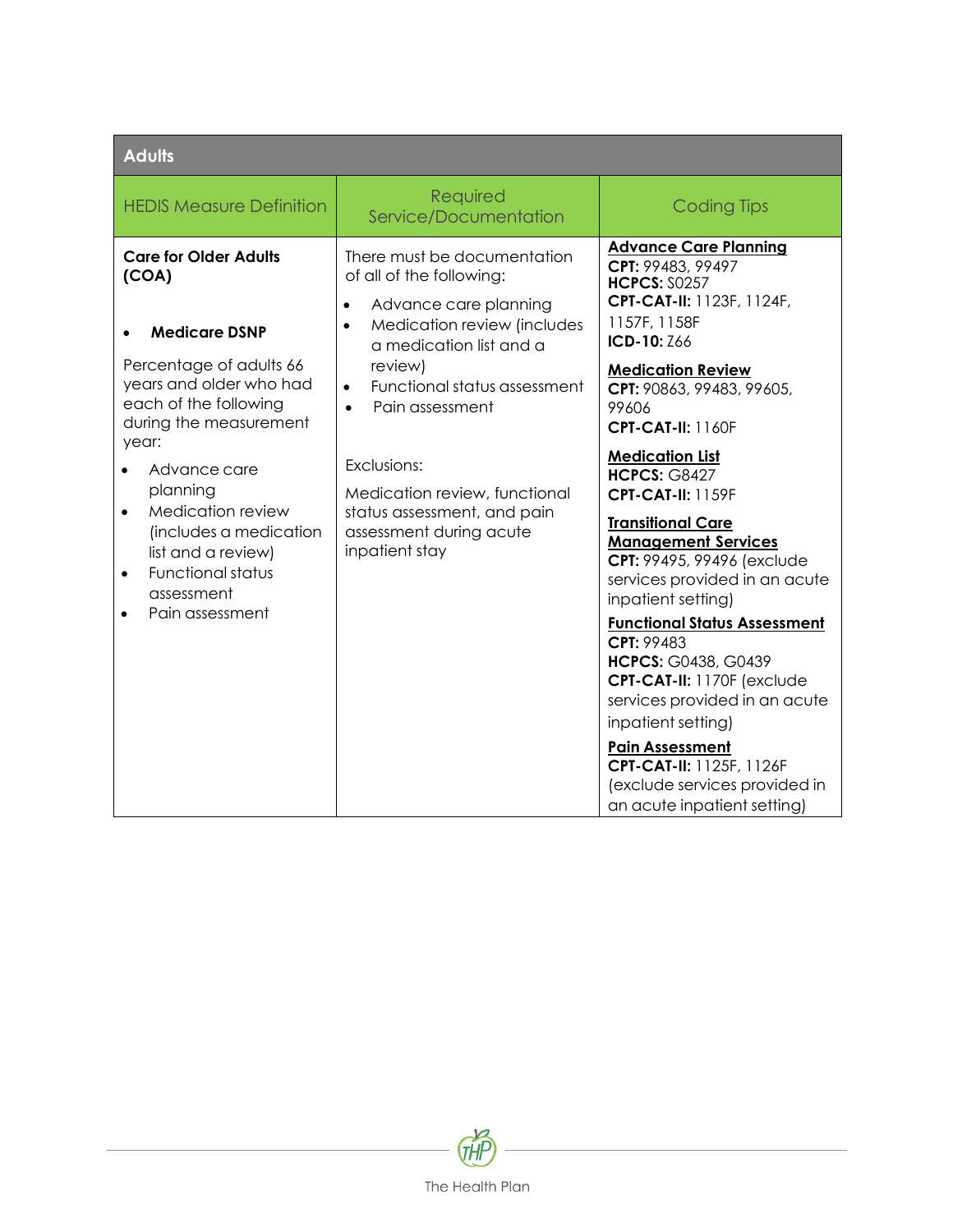| <b>Respiratory Conditions</b>                                                                                                                                                                                  |                                   |                                                                                     |
|----------------------------------------------------------------------------------------------------------------------------------------------------------------------------------------------------------------|-----------------------------------|-------------------------------------------------------------------------------------|
| <b>HEDIS Measure Definition</b>                                                                                                                                                                                | Required<br>Service/Documentation | <b>Coding Tips</b>                                                                  |
| <b>Appropriate Testing for</b><br><b>Pharyngitis (CWP)</b><br><b>Commercial, Medicaid</b><br>& Medicare                                                                                                        | Exclusions: N/A                   | <b>Group A Strep Test</b><br>CPT: 87070, 87071, 87081,<br>87430, 87650-87652, 87880 |
| Percentage of members 3<br>years or older diagnosed<br>with pharyngitis,<br>prescribed an antibiotic,<br>and tested for strep.                                                                                 |                                   |                                                                                     |
| Use of Spirometry Testing in<br>the Assessment and<br><b>Diagnosis of COPD (SPR)</b><br><b>Commercial, Medicaid</b><br>& Medicare                                                                              | Exclusions: N/A                   | Spirometry<br>CPT: 94010, 94014-94016,<br>94060, 94070, 94375, 94620                |
| Percentage of members<br>40 years or order with a<br>new diagnosis of COPD or<br>newly active COPD who<br>received appropriate<br>spirometry testing to<br>confirm the diagnosis<br>during the last two years. |                                   |                                                                                     |

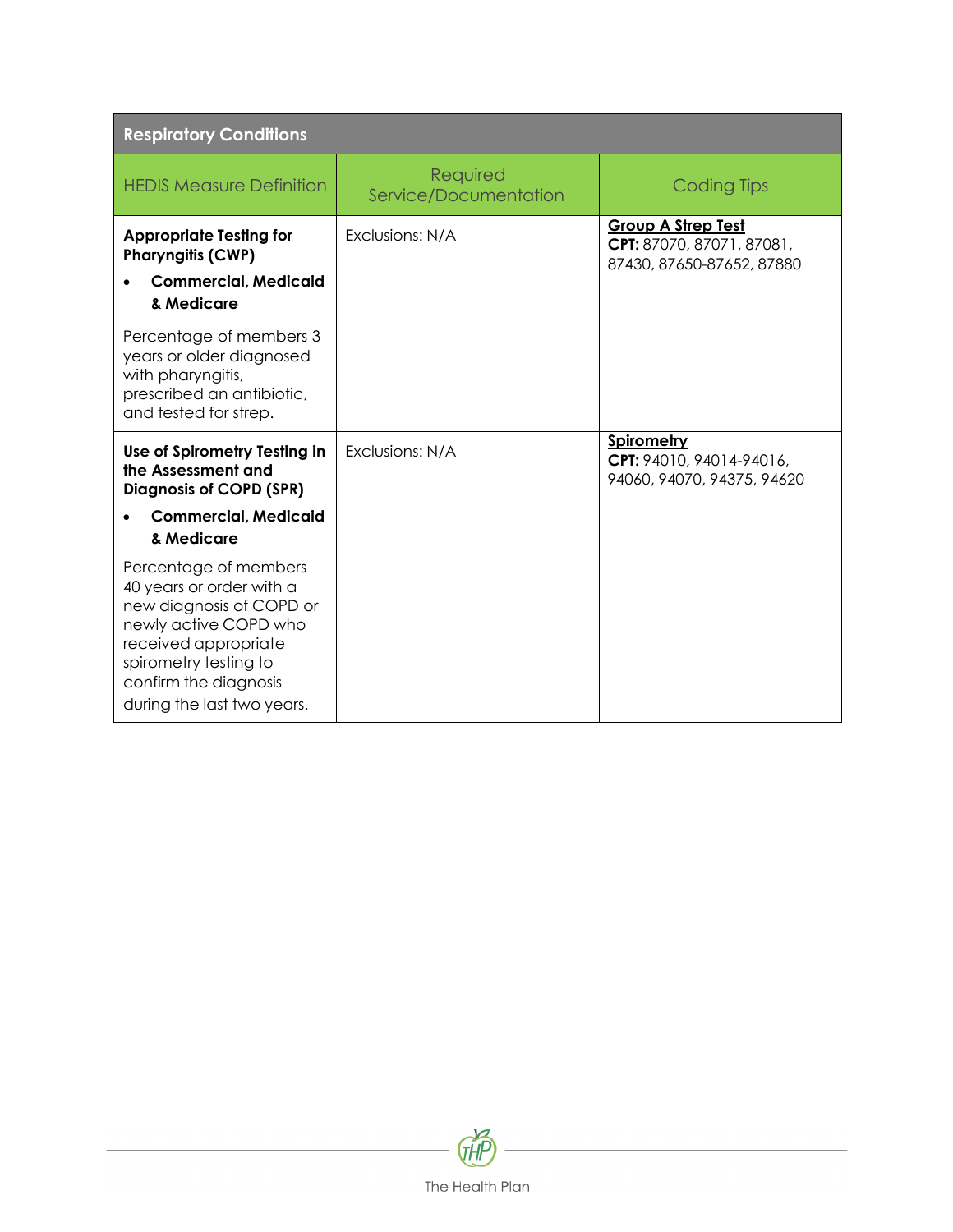| <b>Respiratory Conditions</b>                                                                                                                                                                                                                                                                                                |                                                                             |                                                                                                                                                                                                                                                                                                                                                                                                                                                                                                                                                                                                                                                                                                                                                                                                                                                                                               |
|------------------------------------------------------------------------------------------------------------------------------------------------------------------------------------------------------------------------------------------------------------------------------------------------------------------------------|-----------------------------------------------------------------------------|-----------------------------------------------------------------------------------------------------------------------------------------------------------------------------------------------------------------------------------------------------------------------------------------------------------------------------------------------------------------------------------------------------------------------------------------------------------------------------------------------------------------------------------------------------------------------------------------------------------------------------------------------------------------------------------------------------------------------------------------------------------------------------------------------------------------------------------------------------------------------------------------------|
| <b>HEDIS Measure Definition</b>                                                                                                                                                                                                                                                                                              | Required<br>Service/Documentation                                           | <b>Coding Tips</b>                                                                                                                                                                                                                                                                                                                                                                                                                                                                                                                                                                                                                                                                                                                                                                                                                                                                            |
| Pharmacotherapy<br><b>Management of COPD</b><br><b>Exacerbation (PCE)</b><br><b>Commercial, Medicaid</b><br>& Medicare<br>Members dispensed<br>systemic corticosteroid<br>within 14 days or<br>bronchodilator within 30<br>days of an acute inpatient<br>discharge or ED encounter<br>with a principal diagnosis<br>of COPD. | Inpatient or ED visit with primary<br>discharge of COPD.<br>Exclusions: N/A | <b>Systemic Corticosteroid</b><br><b>Medications</b><br>Glucocorticoids (cortisone-<br>acetate, dexamethasone,<br>hydrocortisone,<br>methylprednisolone,<br>prednisolone, prednisone)<br><b>Bronchodilator Medications</b><br>Anticholinergic agents<br>(aclidinium bromide,<br>ipratropium, tiotropium,<br>umeclidinium)<br><b>Beta 2-Agonists</b><br>Albuterol, arformoterol,<br>formoterol, indacaterol,<br>levalbuterol, metaproterenol,<br>salmeterol<br><b>Bronchodilator Combinations</b><br>Albuterol-ipratropium,<br>budesonide-formoterol,<br>dyphylline-guaifenesin,<br>fluticasone-salmeterol,<br>fluticasone-vilanterol,<br>fluticasone furoate-<br>umeclidinium-vilanterol,<br>formoterol-aclidinium,<br>formoterol-glycopyrrolate,<br>formoterol-mometasone,<br>indacaterol-glycopyrrolate,<br>olodaterol hydrochloride,<br>olodaterol-tiotropium,<br>umeclidinium-vilanterol) |

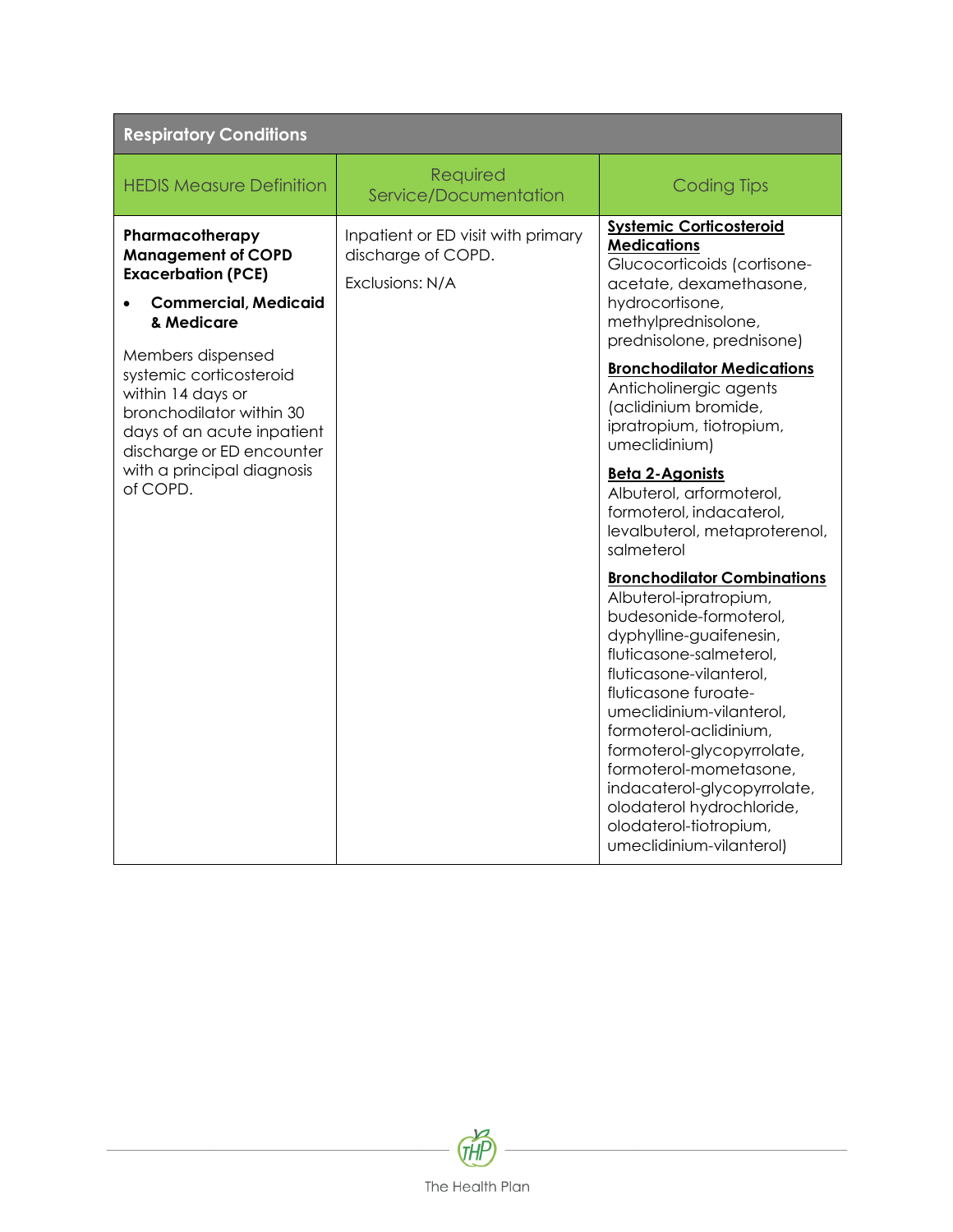| <b>Respiratory Conditions</b>                                                                                                                                                                                                                        |                                                                                 |                                                                                                                                                                                                                                                                                                                                                                                                                                                            |  |
|------------------------------------------------------------------------------------------------------------------------------------------------------------------------------------------------------------------------------------------------------|---------------------------------------------------------------------------------|------------------------------------------------------------------------------------------------------------------------------------------------------------------------------------------------------------------------------------------------------------------------------------------------------------------------------------------------------------------------------------------------------------------------------------------------------------|--|
| <b>HEDIS Measure Definition</b>                                                                                                                                                                                                                      | Required<br>Service/Documentation                                               | <b>Coding Tips</b>                                                                                                                                                                                                                                                                                                                                                                                                                                         |  |
| <b>Asthma Medication Ratio</b><br>(AMR)<br><b>Commercial &amp;</b><br><b>Medicaid</b><br>Percentage of members 5-<br>64 years of age with<br>asthma who had a ratio of<br>controller medications to<br>total asthma medications<br>of .5 or greater. | Members 5-64 years of age who<br>are identified as having<br>persistent asthma. | <b>Asthma Controller</b><br><b>Medications</b><br>Anti-asthmatic combinations<br>(Dyphylline-guaifenesin),<br>antibody inhibitors<br>(Omalizumab), anti-<br>interleukin-4 (Dupilumab),<br>anti-interleukin-5<br>(Benralizumab, Mepolizumab,<br>Reslizumab), inhaled steroid<br>combinations (Budesonide-<br>formoterol, Fluticasone-<br>salmeterol, Fluticasone-<br>vilanterol, Formoterol-<br>mometasone), inhaled<br>corticosteroids<br>(Beclomethasone, |  |
|                                                                                                                                                                                                                                                      |                                                                                 | Budesonide, Ciclesonide,<br>Flunisolide, Fluticasone,<br>Mometasone), leukotriene<br>modifiers (Montelukast,<br>Zafirlukast, Zileuton),<br>methylxanthines<br>(Theophylline)<br><b>Asthma Reliever Medications</b><br>Short-acting, inhaled beta-2<br>agonists (Albuterol,<br>Levalbuterol)                                                                                                                                                                |  |

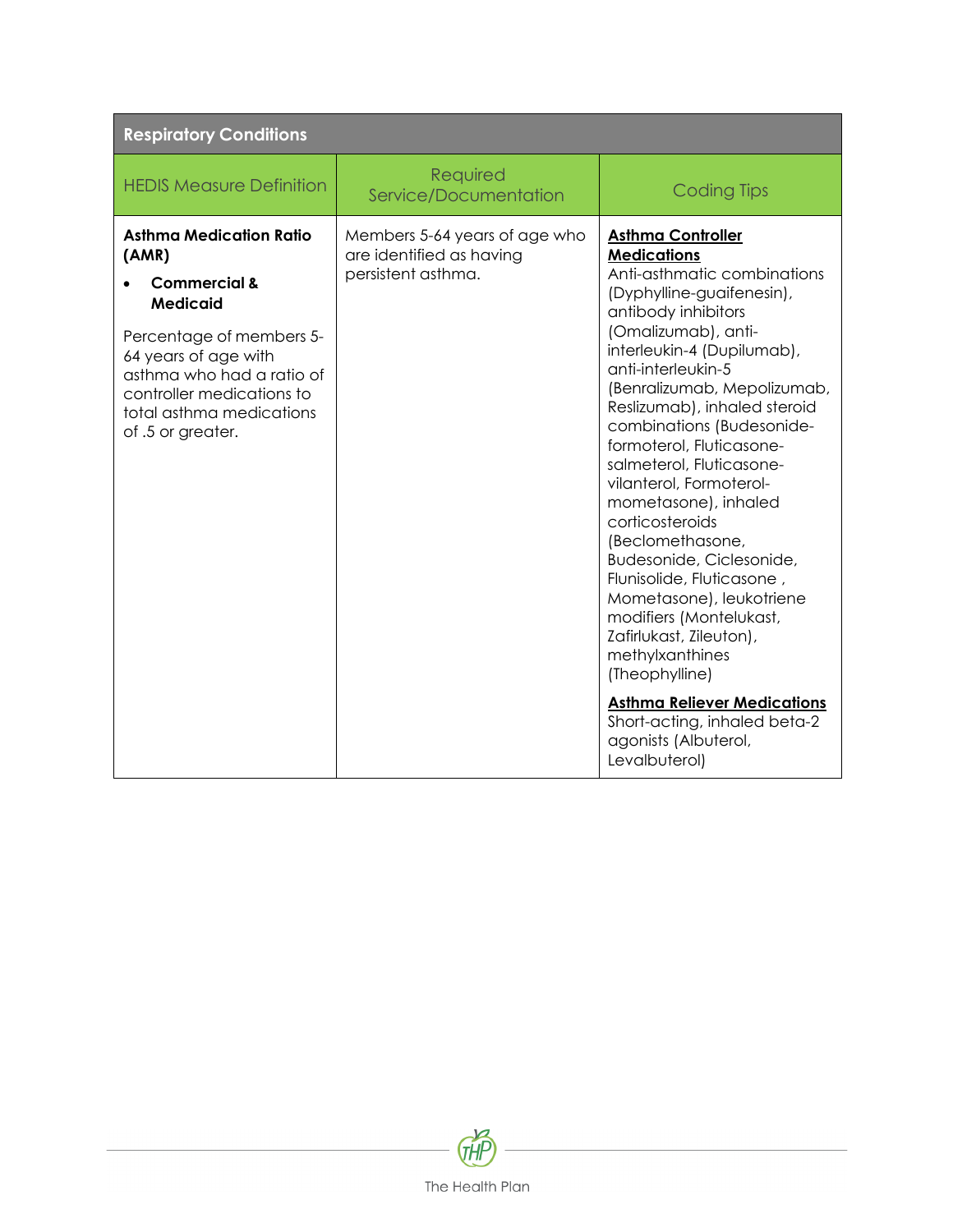| <b>Cardiovascular</b>                                                                                                                                                                                                                                              |                                                                                                                                                                                                                                                                               |                                                                                                                                                                                                                                                                                                                                                                                                                                                                                                                                                                                                                                                                                                                                                     |  |
|--------------------------------------------------------------------------------------------------------------------------------------------------------------------------------------------------------------------------------------------------------------------|-------------------------------------------------------------------------------------------------------------------------------------------------------------------------------------------------------------------------------------------------------------------------------|-----------------------------------------------------------------------------------------------------------------------------------------------------------------------------------------------------------------------------------------------------------------------------------------------------------------------------------------------------------------------------------------------------------------------------------------------------------------------------------------------------------------------------------------------------------------------------------------------------------------------------------------------------------------------------------------------------------------------------------------------------|--|
| <b>HEDIS Measure Definition</b>                                                                                                                                                                                                                                    | Required<br>Service/Documentation                                                                                                                                                                                                                                             | <b>Coding Tips</b>                                                                                                                                                                                                                                                                                                                                                                                                                                                                                                                                                                                                                                                                                                                                  |  |
| <b>Controlling High Blood</b><br>Pressure (CBP)<br><b>All LOB</b><br>Percentage of members<br>age 18 or older with<br>diagnosis of hypertension<br>and whose most recent<br>blood pressure during the<br>measurement year was<br>controlled (<140/90 mm<br>$Hg$ ). | 18-85 years of age whose last<br>blood pressure in the<br>measurement year was <140/90<br>mm Hg.<br>Document blood pressure<br>readings every visit for members<br>18-85 years of age with a<br>diagnosis of hypertension.<br>Repeat uncontrolled blood<br>pressure readings. | <b>Systolic Blood Pressure</b><br>CPT-CAT-II: 3074F; 3075F,<br>3077F and<br><b>Diastolic Blood Pressure</b><br>CPT-CAT-II: 3078F, 3079F,<br>3080F<br>During one of the following:<br>Outpatient<br>CPT: 99201-99205, 99211-<br>99215, 99241-99245, 99341-<br>99345, 99347-99350, 99381-<br>99387, 99391-99397, 99401-<br>99404, 99411, 99412, 99429,<br>99455, 99456, 99483;<br>HCPCS: G0402, G0438, G0439,<br>G0463, T1015<br>Telephone Visit<br>CPT: 98966-98968, 99441-<br>99443<br><b>Online Assessment</b><br>CPT: 98969-98972, 99421-<br>99423, 99444, 99457;<br>HCPCS: G0071, G2010, G2012,<br>G2061, G2062, G2063<br><b>Remote Blood Pressure</b><br>Monitoring<br>CPT: 93784, 93788, 93790,<br>99091, 99453, 99454, 99457,<br>99473, 99474 |  |

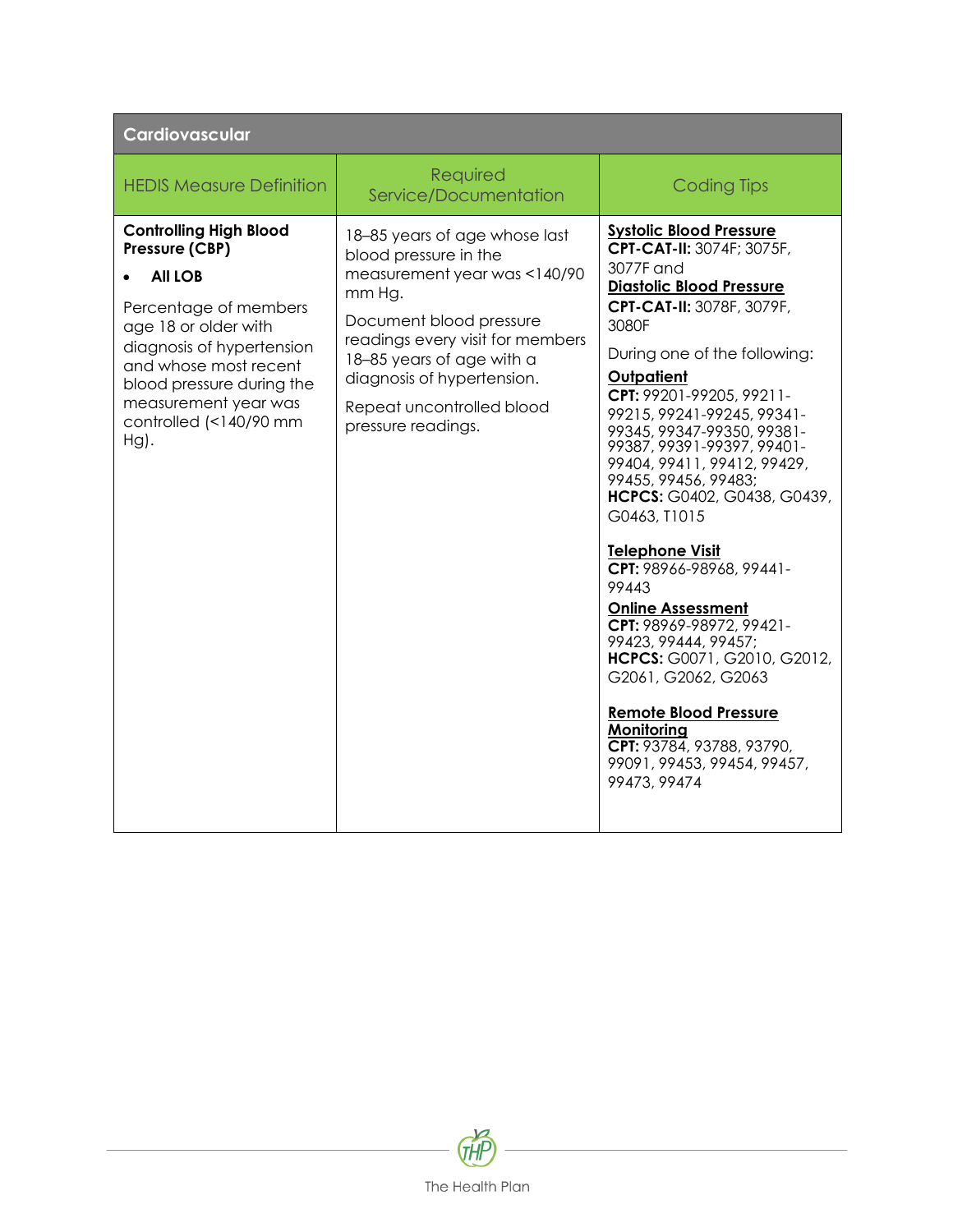| Cardiovascular                                                                                                                                                                                                                                                                                                                                                                                                                                                                      |                                                                                                                                                                                                                                                                                                                                                                                                                                                                                         |                                                                                                                                                                                                                                                                                                                                                                                                                                                                                                                           |
|-------------------------------------------------------------------------------------------------------------------------------------------------------------------------------------------------------------------------------------------------------------------------------------------------------------------------------------------------------------------------------------------------------------------------------------------------------------------------------------|-----------------------------------------------------------------------------------------------------------------------------------------------------------------------------------------------------------------------------------------------------------------------------------------------------------------------------------------------------------------------------------------------------------------------------------------------------------------------------------------|---------------------------------------------------------------------------------------------------------------------------------------------------------------------------------------------------------------------------------------------------------------------------------------------------------------------------------------------------------------------------------------------------------------------------------------------------------------------------------------------------------------------------|
| <b>HEDIS Measure Definition</b>                                                                                                                                                                                                                                                                                                                                                                                                                                                     | Required<br>Service/Documentation                                                                                                                                                                                                                                                                                                                                                                                                                                                       | <b>Coding Tips</b>                                                                                                                                                                                                                                                                                                                                                                                                                                                                                                        |
| <b>Persistence of Beta-Blocker</b><br><b>Treatment after a Heart</b><br>Attack (PBH)<br><b>Commercial, Medicaid</b><br>& Medicare<br>Percentage of members<br>18 years or older who were<br>discharged with a<br>diagnosis of acute<br>myocardial infarction and<br>received a beta-blocker<br>treatment for six months<br>after discharge.                                                                                                                                         | Exclusions:<br>Asthma; COPD; chronic<br>respiratory conditions due to<br>fumes or vapors; beta-blocker<br>contraindications; asthma<br>exclusions medications:<br>bronchodilator combinations<br>(Budesonide-formoterol,<br>Fluticasone-vilanterol,<br>Fluticasone-salmeterol,<br>Formoterol-mometasone),<br>inhaled corticosteroids<br>(Beclomethasone, Budesonide,<br>Ciclesonide, Flunisolide,<br>Fluticasone, Mometasone);<br>adverse effect of beta-<br>adrenoreceptor antagonists | <b>Beta Blocker Medications:</b><br>Non-cardio-selective beta-<br>blockers (Carvedilol,<br>Labetalol, Nadolol, Pindolol,<br>Propranolol, Timolol, Sotalol),<br>cardio-selective beta<br>blockers (Acebutolol,<br>Atenolol, Betaxolol, Bisoprolol,<br>Metoprolol, Nebivolol), anti-<br>hypertensive combinations<br>(Atenolol-chlorthalidone,<br>Bendroflumethiazide-nadolol,<br>Bisoprolol-<br>hydrochlorothiazide,<br>Hydrochlorothiazide-<br>metoprolol,<br>Hydrochlorothiazide-<br>propranolol)                        |
| <b>Statin Therapy for Patients</b><br>with Cardiovascular<br>Disease (SPC)<br><b>Commercial, Medicaid</b><br>& Medicare<br>The percentage of males<br>21-75 years of age and<br>females 40-75 years of age<br>with clinical atherosclerotic<br>cardiovascular disease<br>(ASCVD) and were<br>dispensed at least one<br>high or moderate intensity<br>statin medication during<br>the measurement year<br>and remained on<br>medication for at least 80%<br>of the treatment period. | Exclusions: N/A                                                                                                                                                                                                                                                                                                                                                                                                                                                                         | <b>High-Intensity Statin Therapy</b><br><b>Medications</b><br>Atorvastatin 40-80 mg,<br>Amlodipine-atorvastatin 40-80<br>mg, Rosuvastatin 20-40 mg,<br>Simvastatin 80 mg,<br>Ezetimibe-simvastatin 80 mg<br><b>Moderate-Intensity Statin</b><br><b>Therapy Medications</b><br>Atorvastatin 10-20 mg,<br>Amlodipine-atorvastatin 10-20<br>mg, Rosuvastatin 5-10 mg,<br>Simvastatin 20-40 mg,<br>Ezetimibe-simvastatin 20-40<br>mg, Pravastatin 40-80 mg,<br>Lovastatin 40 mg, Fluvastatin<br>40-80 mg, Pitavastatin 2-4 mg |

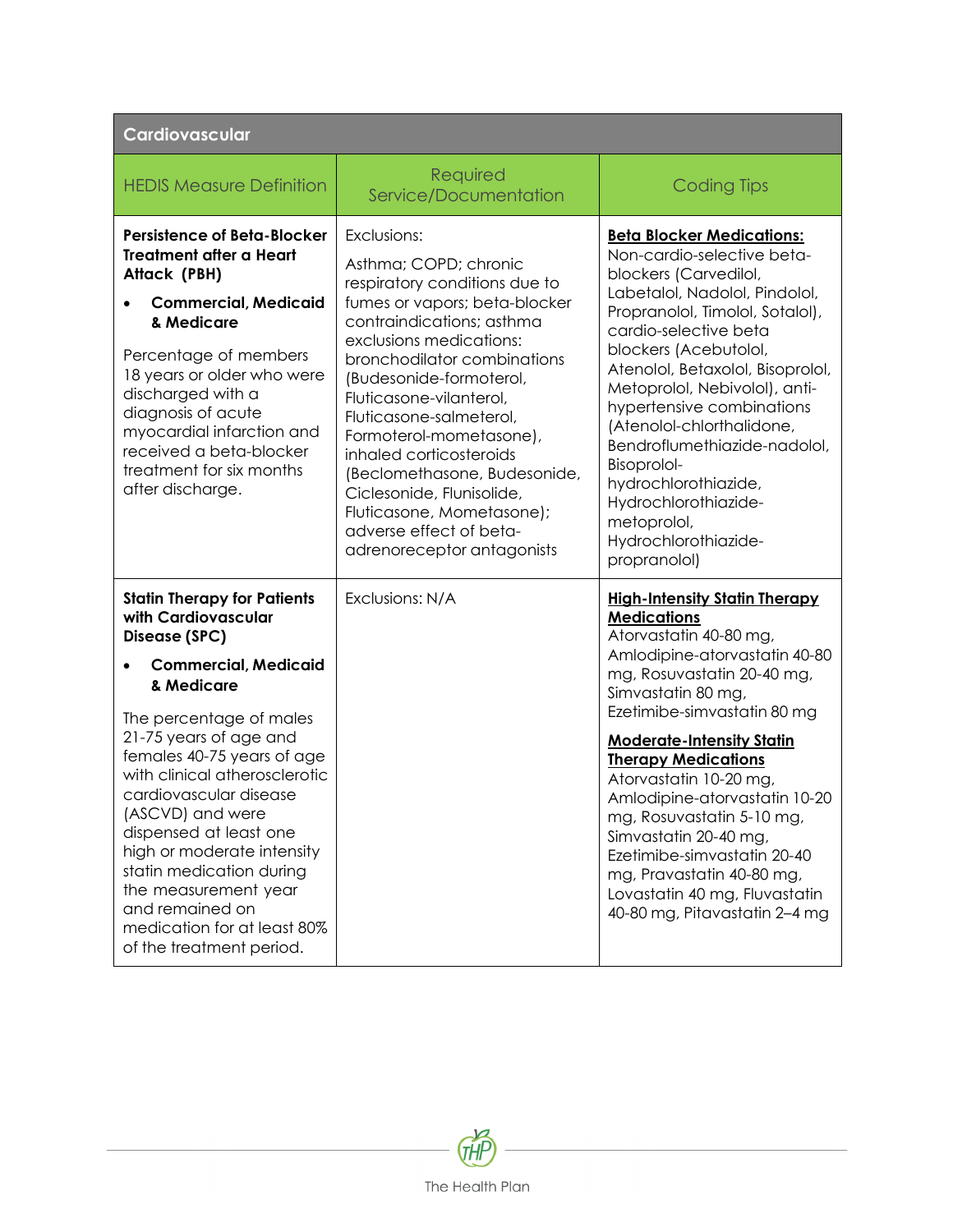| Cardiovascular                                                                                                                                                                                                                                                                                                                                                                                                                 |                                                                                                                                                                                                                                                                                                                                   |                                                                                                                                                                                                                                                                |
|--------------------------------------------------------------------------------------------------------------------------------------------------------------------------------------------------------------------------------------------------------------------------------------------------------------------------------------------------------------------------------------------------------------------------------|-----------------------------------------------------------------------------------------------------------------------------------------------------------------------------------------------------------------------------------------------------------------------------------------------------------------------------------|----------------------------------------------------------------------------------------------------------------------------------------------------------------------------------------------------------------------------------------------------------------|
| <b>HEDIS Measure Definition</b>                                                                                                                                                                                                                                                                                                                                                                                                | Required<br>Service/Documentation                                                                                                                                                                                                                                                                                                 | Coding Tips                                                                                                                                                                                                                                                    |
| <b>Cardiac Rehabilitation</b><br>(CRE)<br><b>Commercial, Medicaid</b><br>& Medicare<br>The percentage of<br>members age 18 and<br>older who attended<br>cardiac rehabilitation<br>following a qualifying<br>cardiac event (including<br>myocardial infarction,<br>percutaneous coronary<br>intervention, coronary<br>artery bypass grafting,<br>heart and heart/lung<br>transplantation or heart<br>valve repair/replacement). | Initiation:<br>At least 2 sessions from event<br>date through 30 days.<br>Engagement 1:<br>At least 12 sessions from event<br>date through 90 days.<br>Engagement 2:<br>At least 24 sessions from event<br>date through 180 days.<br>Achievement:<br>At least 36 sessions from event<br>date through 180 days.<br>Exclusions: N/A | Four rates reported:<br>Initiation (2 sessions)<br>1.<br>Engagement 1 (12)<br>2.<br>sessions)<br>Engagement 2 (24<br>3.<br>sessions)<br>4. Achievement of (36<br>sessions)<br><b>Cardiac Rehabilitation</b><br>CPT: 93797, 93798<br>HCPCS: G0422, G0423, S9472 |

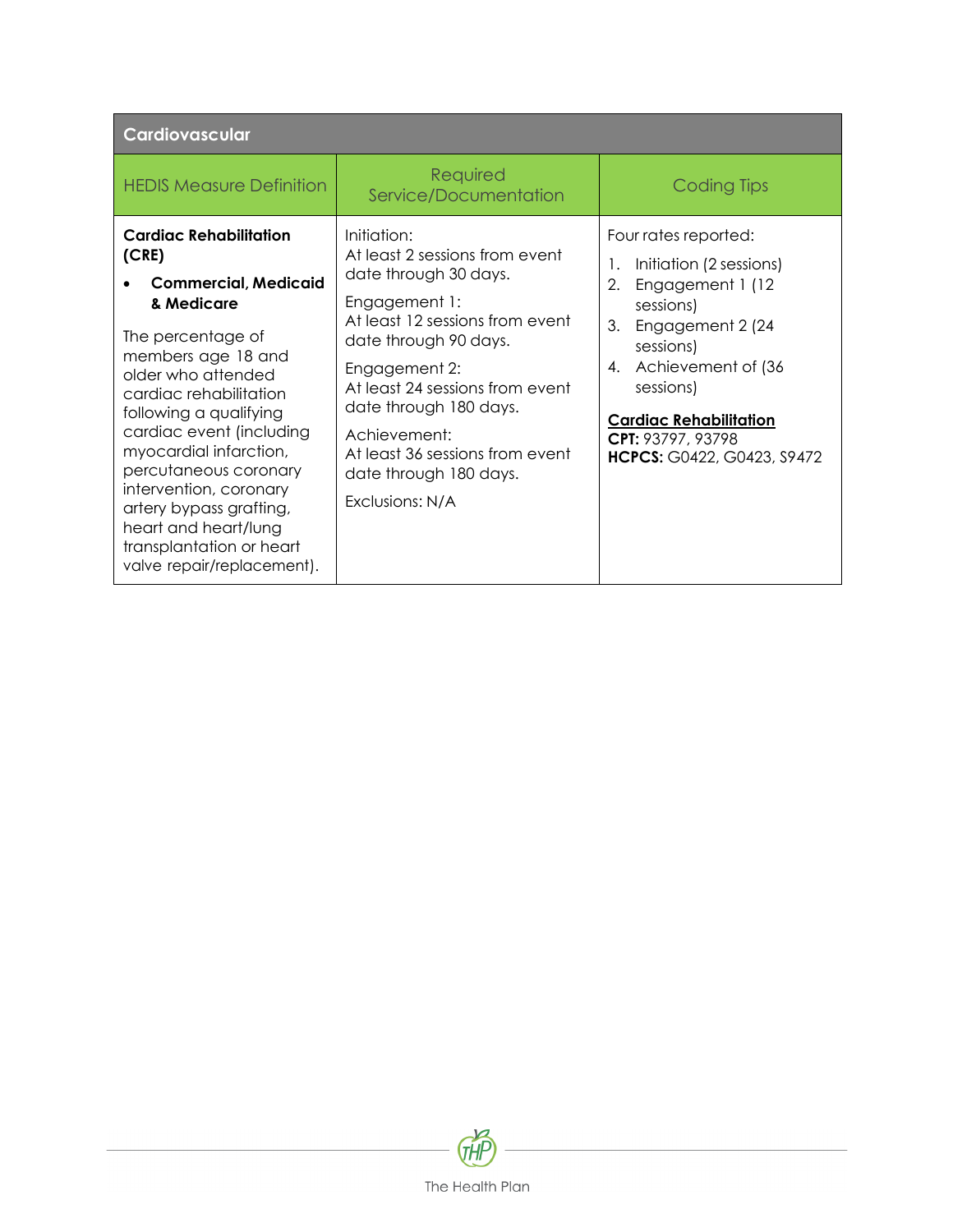| <b>Diabetes</b>                                                                                                                                                                                                           |                                                                                                                                                                                                                                                                        |                                                                                                                                                                                                                                                                                                                                                                                                                                                                                                            |
|---------------------------------------------------------------------------------------------------------------------------------------------------------------------------------------------------------------------------|------------------------------------------------------------------------------------------------------------------------------------------------------------------------------------------------------------------------------------------------------------------------|------------------------------------------------------------------------------------------------------------------------------------------------------------------------------------------------------------------------------------------------------------------------------------------------------------------------------------------------------------------------------------------------------------------------------------------------------------------------------------------------------------|
| <b>HEDIS Measure Definition</b>                                                                                                                                                                                           | Required<br>Service/Documentation                                                                                                                                                                                                                                      | <b>Coding Tips</b>                                                                                                                                                                                                                                                                                                                                                                                                                                                                                         |
| <b>Hemoglobin A1c Control for</b><br><b>Patients with Diabetes (HBD)</b><br><b>Commercial, Medicaid &amp;</b>                                                                                                             | An HbA1c test and the most<br>recent HbA1c level performed<br>during the measurement year.                                                                                                                                                                             | <b>HbA1c Test</b><br>CPT: 83036, 83037<br><b>HbA1c Test Result</b><br>CPT-CAT-II: 3044F, 3046F, 3051F, 3052F                                                                                                                                                                                                                                                                                                                                                                                               |
| <b>Medicare</b><br>The percentage of members 18-75<br>years of age with diabetes whose<br>hemoglobin A1c (HbA1c) was at<br>the following levels during the<br>measurement year:                                           | Exclusions:<br>No diagnosis of diabetes during<br>the measurement year or the<br>year prior and who had a<br>diagnosis of polycystic ovarian<br>syndrome, gestational diabetes<br>or steroid-induced diabetes.                                                         |                                                                                                                                                                                                                                                                                                                                                                                                                                                                                                            |
| HbA1c control $($ $8.0\%)$<br>HbA1c poor control $(>9.0\%)$<br>*A level less than 9.0% indicates better<br>performance.                                                                                                   |                                                                                                                                                                                                                                                                        |                                                                                                                                                                                                                                                                                                                                                                                                                                                                                                            |
| <b>Blood Pressure Control for Patients</b><br>with Diabetes (BPD)                                                                                                                                                         | The most recent blood pressure<br>performed during the<br>measurement year.                                                                                                                                                                                            | <b>Systolic Blood Pressure</b><br>CPT-CAT-II: 3074F, 3075F, 3077F<br><b>Diastolic Blood Pressure</b>                                                                                                                                                                                                                                                                                                                                                                                                       |
| <b>Commercial, Medicaid &amp;</b><br><b>Medicare</b><br>The percentage of members 18-75<br>years of age with diabetes whose<br>blood pressure was adequately<br>controlled (140/90 mm Hg) during<br>the measurement year. | Exclusions:<br>No diagnosis of diabetes during<br>the measurement year or the<br>year prior and who had a<br>diagnosis of polycystic ovarian<br>syndrome, gestational diabetes<br>or steroid-induced diabetes.                                                         | CPT-CAT-II: 3078F, 3079F, 3080F                                                                                                                                                                                                                                                                                                                                                                                                                                                                            |
| <b>Eye Exam for Patients with</b><br><b>Diabetes (EED)</b><br><b>Commercial, Medicaid &amp;</b><br><b>Medicare</b><br>The percentage of members 18-75<br>years of age with diabetes who<br>had a retinal eye exam.        | A screening for diabetic retinal<br>disease in the measurement year<br>or a screening in the prior year<br>with a negative result. Or a<br>bilateral eye enucleation any<br>time.<br>Retinal exams must be<br>performed or interpreted by an<br>eye care professional. | <u> Eye Exams – Diabetic Retinal Screening</u><br>CPT: 67028, 67030, 67031, 67036, 67039-67043,<br>67101, 671015, 67107, 67108, 67110, 67113,<br>67121, 67141, 67145, 67208, 67210, 67218, 67220,<br>67221, 67227, 67228, 92002, 92004, 92012, 92014,<br>92018, 92019, 92134, 92201, 92202, 92225-92228,<br>92230, 92235, 92240, 92250, 92260, 99203, 99205,<br>99213-99215, 99242-99245; HCPCS: S0620, S0621,<br>S3000<br><b>Eye Exam with Evidence of Retinopathy</b><br>CPT-CAT-II: 2022F, 2024F, 2026F |
|                                                                                                                                                                                                                           | Exclusions:<br>No diagnosis of diabetes during<br>the measurement year or the<br>year prior and who had a<br>diagnosis of polycystic ovarian<br>syndrome, gestational diabetes<br>or steroid-induced diabetes.                                                         | <b>Eye Exam without Evidence of Retinopathy</b><br>CPT-CAT-II: 2023F, 2025F, 2033F<br><b>Retinal Screening Negative in the Prior Year</b><br><b>CPT-CAT-II: 3072F</b><br><b>Unilateral Eye Enucleation</b><br>CPT: 65091, 65093, 65101, 65103, 65105, 65110,<br>65112, 65114                                                                                                                                                                                                                               |

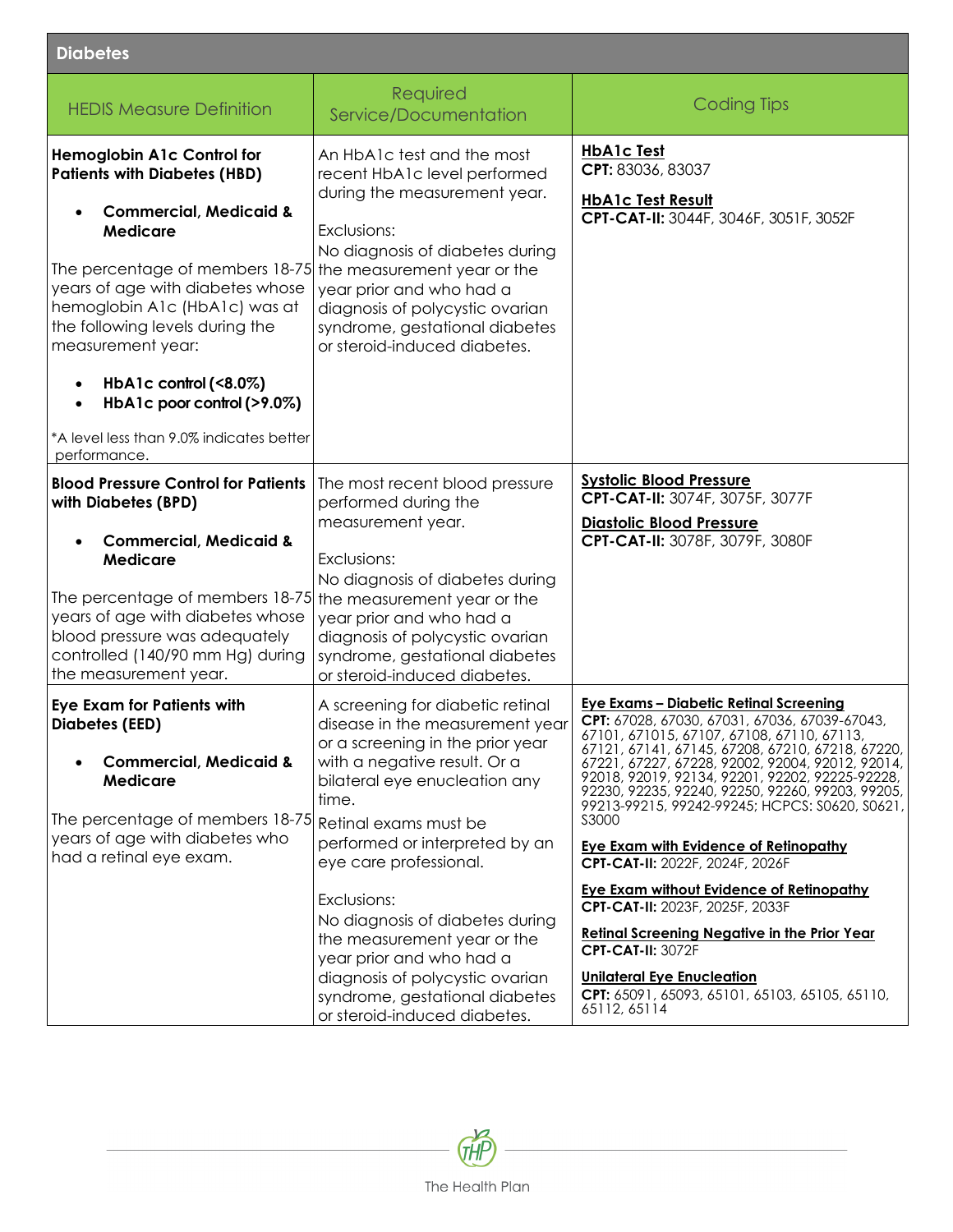| <b>Diabetes</b>                                                                                                                                                                                                                                                                                                                                                                                                                       |                                   |                                                                                                                                                                                                                                                                                                                                                                                                                                                                                                                                                                                                                                                                                               |
|---------------------------------------------------------------------------------------------------------------------------------------------------------------------------------------------------------------------------------------------------------------------------------------------------------------------------------------------------------------------------------------------------------------------------------------|-----------------------------------|-----------------------------------------------------------------------------------------------------------------------------------------------------------------------------------------------------------------------------------------------------------------------------------------------------------------------------------------------------------------------------------------------------------------------------------------------------------------------------------------------------------------------------------------------------------------------------------------------------------------------------------------------------------------------------------------------|
| <b>HEDIS Measure</b><br><b>Definition</b>                                                                                                                                                                                                                                                                                                                                                                                             | Required<br>Service/Documentation | <b>Coding Tips</b>                                                                                                                                                                                                                                                                                                                                                                                                                                                                                                                                                                                                                                                                            |
| <b>Kidney Health Evaluation</b><br>for Patients with Diabetes<br>(KED)<br>Commercial,<br><b>Medicaid &amp; Medicare</b><br>The percentage of<br>diabetic members 18-85<br>years of age who<br>received a kidney health<br>evaluation including an<br>estimated glomerular<br>filtration rate (eGFR) and<br>a urine albumin-creatinine<br>ratio (uACR) during the<br>measurement year.                                                 | Exclusions: N/A                   | <b>Estimated Glomerular</b><br><b>Filtration Rate Lab Test</b><br>CPT: 80047, 80048, 80050,<br>80053, 80069, 82565<br><b>Quantitative Urine Albumin</b><br><b>Lab Test</b><br>CPT: 82043<br>Urine Creatinine Lab Test<br>CPT: 82570                                                                                                                                                                                                                                                                                                                                                                                                                                                           |
| <b>Statin Therapy for Patients</b><br>with Diabetes (SPD)<br>Commercial,<br><b>Medicaid &amp; Medicare</b><br>The percentage of<br>digbetic members 40-75<br>years of age who do not<br>have clinical<br>atherosclerotic<br>cardiovascular disease<br>(ASCVD) and were<br>dispensed at least one<br>statin medication during<br>the measurement year<br>and remained on<br>medication for at least<br>80% of the treatment<br>period. | Exclusions: N/A                   | <b>High Intensity Statin Therapy</b><br><b>Medications</b><br>Atorvastatin 40-80 mg,<br>Amlodipine-atorvastatin 40-<br>80 mg, Rosuvastatin 20-40<br>mg, Simvastatin 80 mg,<br>Ezetimibe-simvastatin 80<br>mg<br><b>Moderate Intensity Statin</b><br><b>Therapy Medications</b><br>Atorvastatin 10-20 mg,<br>Amlodipine-atorvastatin 10-<br>20 mg, Rosuvastatin 5-10 mg<br>Simvastatin 20-40 mg,<br>Ezetimibe-simvastatin 20-40<br>mg, Pravastatin 40-80 mg,<br>Lovastatin 40 mg, Fluvastatin<br>40-80 mg, Pitavastatin 2-4<br>mg<br><b>Low-Intensity Statin Therapy</b><br><b>Medications</b><br>Ezetimibe-simvastatin 10 mg,<br>Fluvastatin 20 mg, Lovastatin<br>10-20 mg, Pravastatin 10-20 |

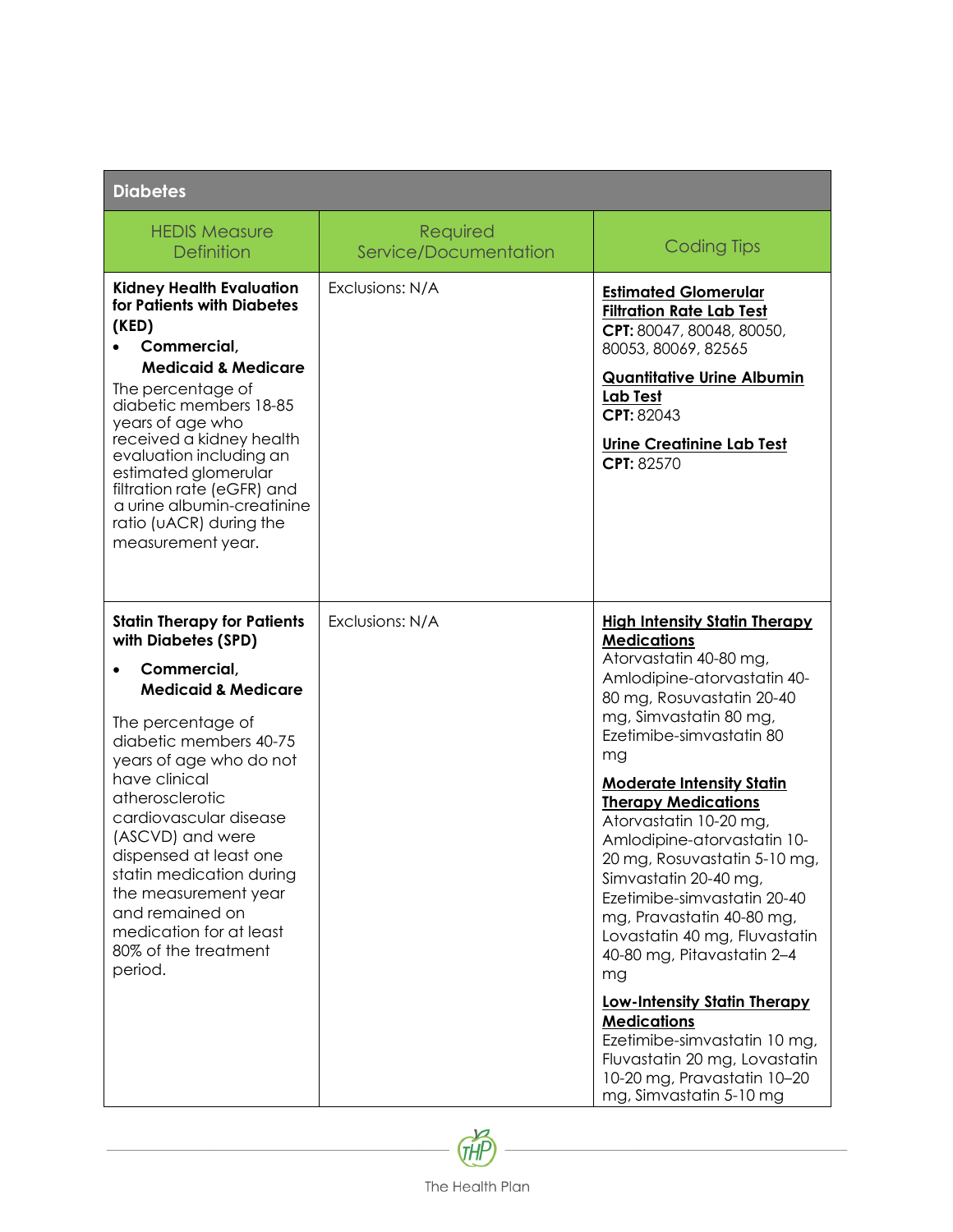| Musculoskeletal                                                                                                                                                                                                                                                                                                                                                                                                                                                                                                                                                                                                                                                                                                                                                 |                                   |                                                                                                                                                                                                                                                                                                                                                                                                                                                                                                                                          |
|-----------------------------------------------------------------------------------------------------------------------------------------------------------------------------------------------------------------------------------------------------------------------------------------------------------------------------------------------------------------------------------------------------------------------------------------------------------------------------------------------------------------------------------------------------------------------------------------------------------------------------------------------------------------------------------------------------------------------------------------------------------------|-----------------------------------|------------------------------------------------------------------------------------------------------------------------------------------------------------------------------------------------------------------------------------------------------------------------------------------------------------------------------------------------------------------------------------------------------------------------------------------------------------------------------------------------------------------------------------------|
| <b>HEDIS Measure</b><br><b>Definition</b>                                                                                                                                                                                                                                                                                                                                                                                                                                                                                                                                                                                                                                                                                                                       | Required<br>Service/Documentation | <b>Coding Tips</b>                                                                                                                                                                                                                                                                                                                                                                                                                                                                                                                       |
| Osteoporosis<br><b>Management in Women</b><br><b>Who Had a Fracture</b><br>(OMW)<br><b>Medicare</b><br>Percentage of women 67-<br>85 years of age who<br>suffered a fracture and<br>received appropriate<br>osteoporosis treatment as<br>indicated by one of the<br>following:<br>Bone mineral density test<br>within six months of the<br>fracture or during the<br>inpatient stay if fracture<br>occurred during<br>hospitalization<br>Osteoporosis therapy<br>$\bullet$<br>within six months of the<br>fracture<br>Long-acting osteoporosis<br>$\bullet$<br>therapy during the<br>inpatient stay if fracture<br>occurred during<br>hospitalization<br>A dispensed prescription<br>$\bullet$<br>to treat osteoporosis<br>within six months of the<br>fracture | Exclusions: N/A                   | <b>Bone Mineral Density Test</b><br>CPT: 76977, 77078, 77080,<br>77081, 77085, 77086<br><b>Osteoporosis Medication</b><br><b>Therapy</b><br>HCPCS: J0897, J1740, J3110,<br>J3489<br><b>Long-Acting Osteoporosis</b><br><b>Medications</b><br>HCPCS: J0897, J1740, J3489<br>Dispensed an Osteoporosis<br><b>Medication</b><br>Bisphosphonates<br>(Alendronate, Alendronate-<br>cholecalciferol,<br>Ibandronate, Risedronate,<br>Zoledronic acid), other<br>agents (Abaloparatide,<br>Denosumab, Raloxifene,<br>Romosozumab, Teriparatide) |
| <b>Osteoporosis Screening in</b><br>Older Women (OSW)<br><b>Medicare</b>                                                                                                                                                                                                                                                                                                                                                                                                                                                                                                                                                                                                                                                                                        | Exclusions: N/A                   | <b>Osteoporosis Screening Test</b><br>CPT: 76977, 77078, 77080,<br>77081, 77085                                                                                                                                                                                                                                                                                                                                                                                                                                                          |
| Percentage of women 65-<br>75 years of age who<br>received osteoporosis<br>screening.                                                                                                                                                                                                                                                                                                                                                                                                                                                                                                                                                                                                                                                                           |                                   |                                                                                                                                                                                                                                                                                                                                                                                                                                                                                                                                          |

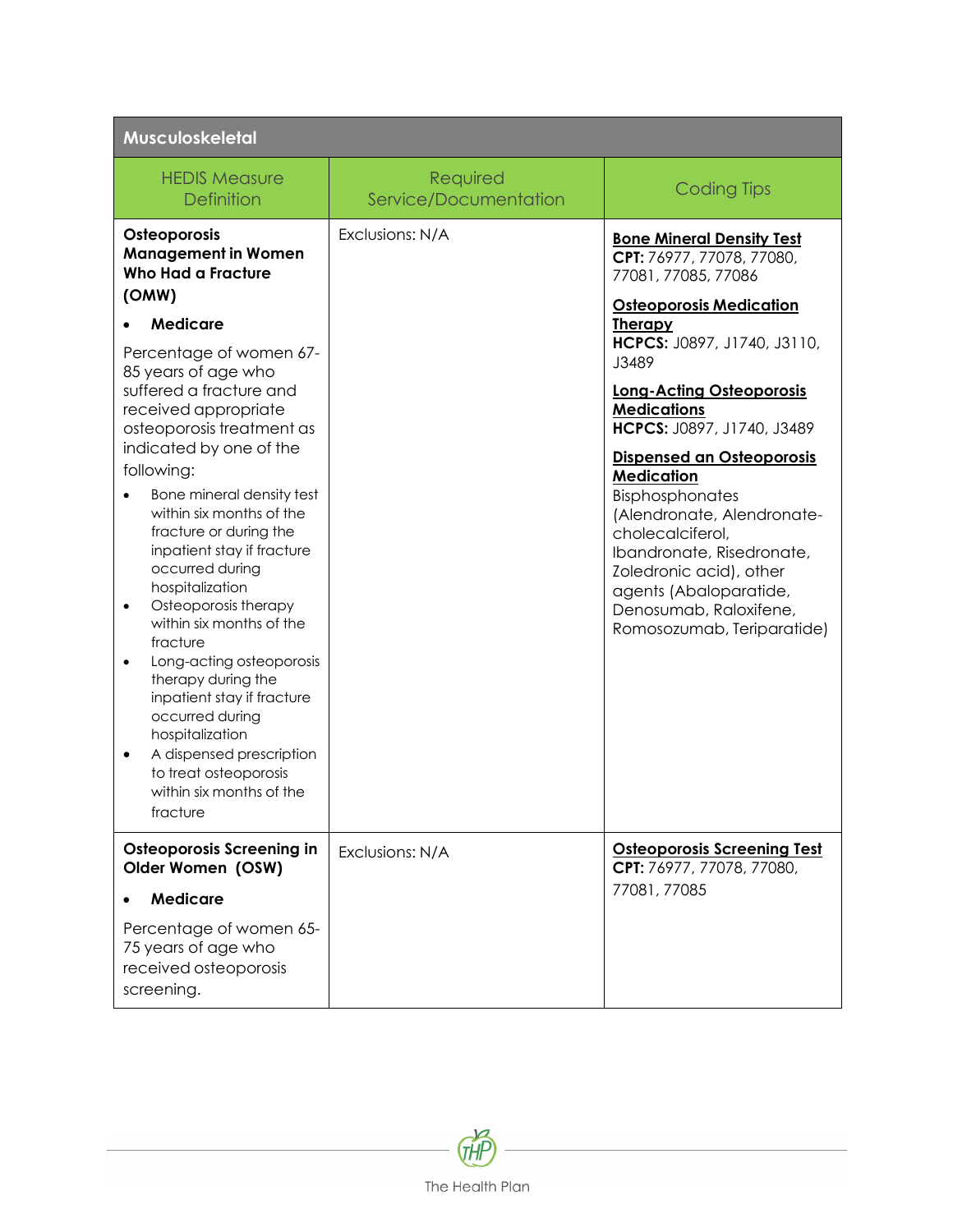| <b>Behavioral Health</b>                                                                                                                                                                                                                                                                                                                                                                                               |                                   |                                                                                                                                                                                                                                                                                                                                                                                                                                                                                                                                                                                                                                                                                                                                                                                                                                                                                    |
|------------------------------------------------------------------------------------------------------------------------------------------------------------------------------------------------------------------------------------------------------------------------------------------------------------------------------------------------------------------------------------------------------------------------|-----------------------------------|------------------------------------------------------------------------------------------------------------------------------------------------------------------------------------------------------------------------------------------------------------------------------------------------------------------------------------------------------------------------------------------------------------------------------------------------------------------------------------------------------------------------------------------------------------------------------------------------------------------------------------------------------------------------------------------------------------------------------------------------------------------------------------------------------------------------------------------------------------------------------------|
| <b>HEDIS Measure</b><br><b>Definition</b>                                                                                                                                                                                                                                                                                                                                                                              | Required<br>Service/Documentation | <b>Coding Tips</b>                                                                                                                                                                                                                                                                                                                                                                                                                                                                                                                                                                                                                                                                                                                                                                                                                                                                 |
| Antidepressant<br><b>Medication Management</b><br>(AMM)<br>Commercial.<br><b>Medicaid &amp; Medicare</b><br>Percentage of members<br>18 years or older<br>diagnosed with<br>depression who remained<br>on antidepressant for at<br>least six months.<br>*This measure is a 12-<br>month window starting on<br>May 1 of the year prior to<br>the measurement year<br>and ending on April 30 of<br>the measurement year. | Exclusions: N/A                   | <b>Antidepressant Medications</b><br><b>Miscellaneous</b><br>antidepressants (Bupropion,<br>Vilazodone, Vortioxetine),<br>monoamine oxidase<br>inhibitors (Isocarboxazid,<br>Phenelzine, Selegiline,<br>Tranylcypromine),<br>phenylpiperazine<br>antidepressants<br>(Nefazodone, Trazodone),<br>psychotherapeutic<br>combinations (Amitriptyline-<br>chlordiazepoxide,<br>amitriptyline-perphenazine,<br>Fluoxetine-olanzapine), SNRI<br>antidepressants<br>(Desvenlafaxine, Duloxetine,<br>Levomilnacipran,<br>Venlafaxine), SSRI<br>antidepressants (Citalopram,<br>Escitalopram, Fluoxetine,<br>Fluvoxamine, Paroxetine,<br>Sertraline), tetracyclic<br>antidepressants (Maprotiline,<br>Mirtazapine), tricyclic<br>antidepressants<br>(Amitriptyline, Amoxapine,<br>Clomipramine, Desipramine,<br>Doxepin >6 mg, Imipramine,<br>Nortriptyline, Protriptyline,<br>Trimipramine) |

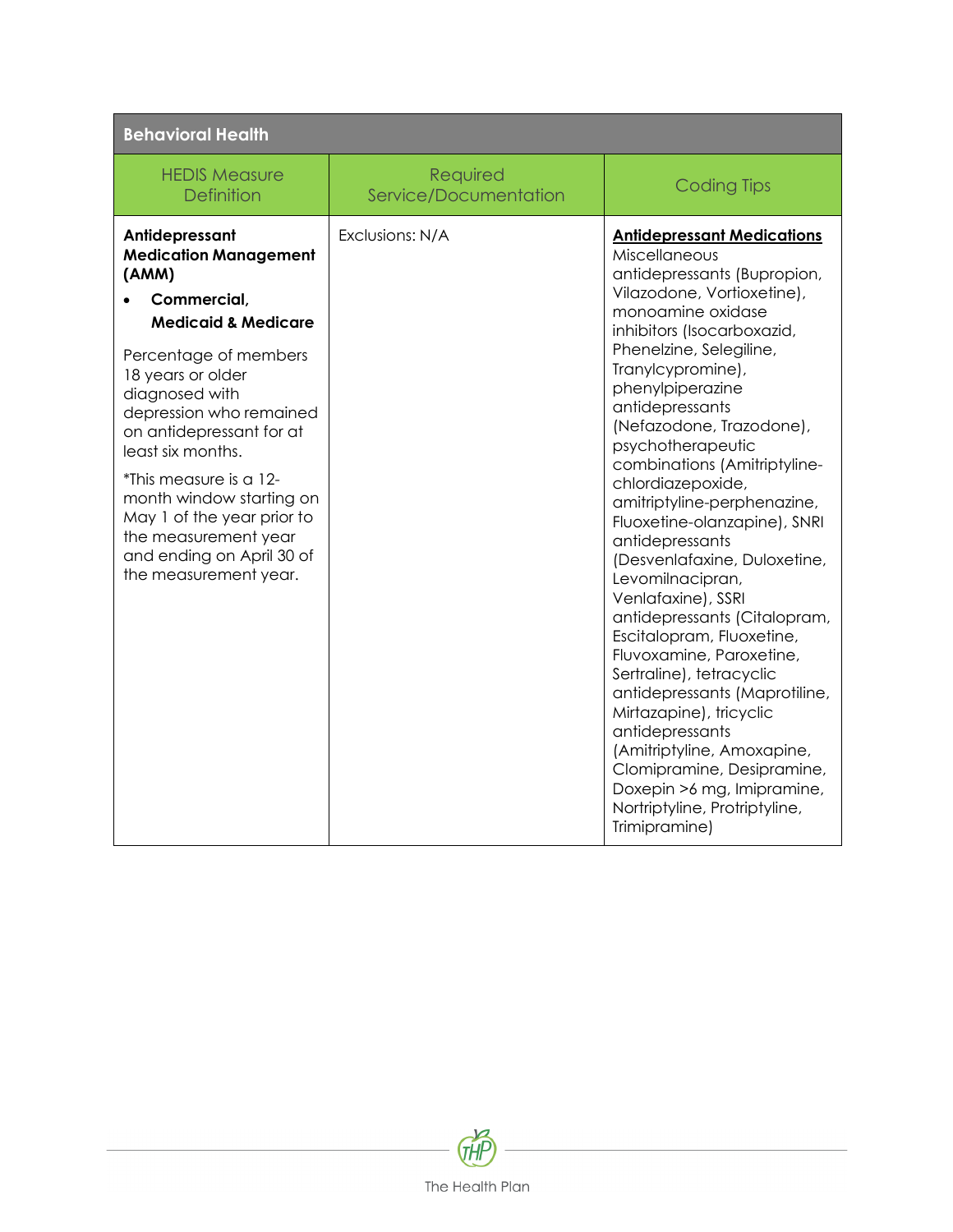| <b>Behavioral Health</b>                                                                                                                               |                                   |                                                                                                                                                                                                                                                |
|--------------------------------------------------------------------------------------------------------------------------------------------------------|-----------------------------------|------------------------------------------------------------------------------------------------------------------------------------------------------------------------------------------------------------------------------------------------|
| <b>HEDIS Measure</b><br><b>Definition</b>                                                                                                              | Required<br>Service/Documentation | <b>Coding Tips</b>                                                                                                                                                                                                                             |
| <b>Follow-Up Care for</b><br><b>Children Prescribed ADHD</b><br><b>Medication (ADD)</b>                                                                | Exclusions:<br>Narcolepsy         | <b>Initiation Visit - Outpatient</b><br>POS: 03, 05, 07, 09, 11-20, 22, 33, 49,<br>50, 71, 72<br><b>BH Outpatient Visit</b><br>CPT: 98960-98962, 99078, 99201-                                                                                 |
| <b>Commercial &amp;</b><br><b>Medicaid</b><br>Percentage of children 6-<br>12 years of age with<br>newly prescribed ADHD                               |                                   | 99205, 99211-99215, 99241-<br>99245, 99341-99345, 99347-<br>99350, 99381-99387, 99391-<br>99397, 99401-99404, 99411,<br>99412, 99483, 99510; HCPCS:<br>G0155, G0176, G0177, G0409,<br>G0463, H0002, H0004, H0031,                              |
| medication who received<br>the appropriate follow-up<br>visits to include an<br>initiation visit within 30<br>days of the prescription                 |                                   | НООЗ4, НООЗ6, НООЗ7, НООЗ9,<br>H0040, H2000, H2010, H2011,<br>H2013-H2020, T1015<br>Observation<br>CPT: 99217, 99218, 99219, 99220                                                                                                             |
| dispensing date and two<br>visits within nine months of<br>the initiation visit.<br>*This measure is a 12-                                             |                                   | <b>Health and Behavior Assessment</b><br>or Intervention<br>CPT: 96150-96159, 96164, 96165,<br>96167, 96168, 96170, 96171                                                                                                                      |
| month window starting on<br>March 1 of the year prior<br>to the measurement year<br>and ending the last day<br>of February of the<br>measurement year. |                                   | <b>Partial Hospitalization</b><br><b>POS: 52</b><br><b>Partial Hospitalization or</b><br><b>Intensive Outpatient</b><br>HCPCS: G0410, G0411, H0035,<br>H2001, H2012, S0201, S9480,<br>S9484, S9485<br><b>Community Mental Health</b><br>Center |
|                                                                                                                                                        |                                   | <b>POS: 53</b><br><b>Telehealth Visit</b><br><b>POS: 02</b><br><b>Telephone Visit</b><br>CPT: 98966, 98967, 98968, 99441,<br>99442, 99443<br><b>Maintenance Visit</b>                                                                          |
|                                                                                                                                                        |                                   | Any of the above codes or<br><b>Online Assessment</b><br>CPT: 98969-98972, 99421-99423,<br>99444, 9945:<br>HCPCS: G0071, G2010, G2012,<br>G2061, G2062, G2063                                                                                  |

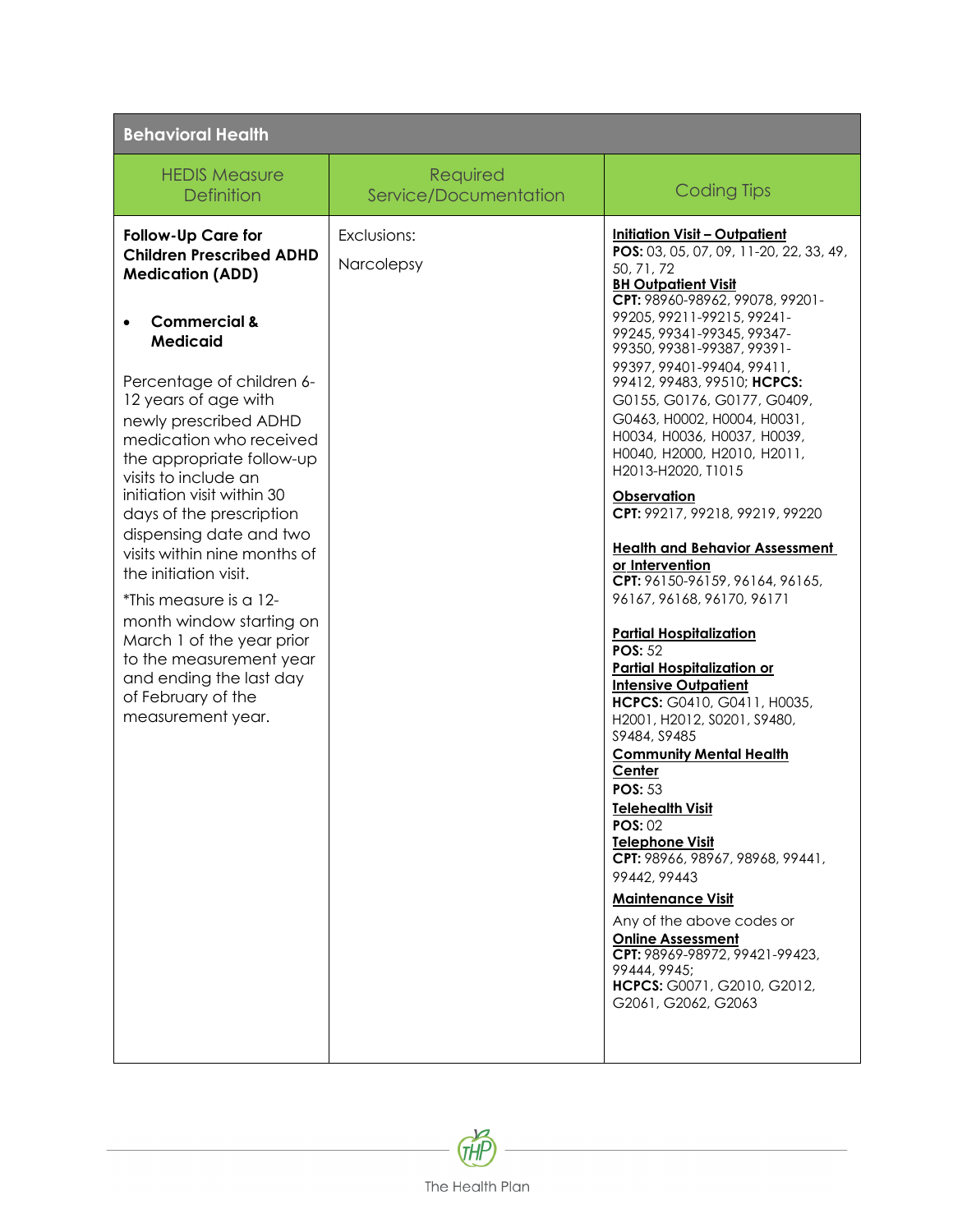| <b>Behavioral Health</b>                                                                                                                                                                                           |                                   |                                                                                                                                                                                                                                                                                                                                                                                                                                                                                                                                                |
|--------------------------------------------------------------------------------------------------------------------------------------------------------------------------------------------------------------------|-----------------------------------|------------------------------------------------------------------------------------------------------------------------------------------------------------------------------------------------------------------------------------------------------------------------------------------------------------------------------------------------------------------------------------------------------------------------------------------------------------------------------------------------------------------------------------------------|
| <b>HEDIS Measure</b><br><b>Definition</b>                                                                                                                                                                          | Required<br>Service/Documentation | <b>Coding Tips</b>                                                                                                                                                                                                                                                                                                                                                                                                                                                                                                                             |
| Follow-Up After<br><b>Hospitalization for Mental</b><br><b>Illness (FUH)</b><br>Commercial,<br><b>Medicaid &amp; Medicare</b>                                                                                      | Exclusions: N/A                   | Any of the following with a<br>mental health provider:<br>Outpatient<br>POS: 03, 05, 07, 09, 11-20, 22, 33,<br>49, 50, 71, 72<br><b>BH Outpatient Visit</b>                                                                                                                                                                                                                                                                                                                                                                                    |
| Percentage of discharges<br>for members 6 years of<br>age and older who were<br>hospitalized for treatment<br>of a mental health<br>disorder and received<br>appropriate follow-up<br>visits within 7 and 30 days. |                                   | CPT: 98960-98962, 99078, 99201-<br>99205, 99211-99215, 99241-<br>99245, 99341-99345, 99347-<br>99350, 99381-99387, 99391-<br>99397, 99401-99404, 99411,<br>99412, 99483, 99510; HCPCS:<br>G0155, G0176, G0177, G0409,<br>G0463, H0002, H0004, H0031,<br>НООЗ4, НООЗ6, НООЗ7, НООЗ9,<br>H0040, H2000, H2010, H2011,<br>H2013-H2020, T1015<br><b>Partial Hospitalization</b><br><b>POS: 52</b><br><b>Partial Hospitalization or</b><br><b>Intensive Outpatient</b><br>HCPCS: G0410, G0411, H0035,<br>H2001, H2012, S0201, S9480,<br>S9484, S9485 |
|                                                                                                                                                                                                                    |                                   | <b>Community Mental Health</b><br>Center<br><b>POS: 53</b><br><b>Electroconvulsive Therapy</b><br>CPT: 90870<br><b>Telehealth Visit</b><br>POS:02<br>Telephone Visit<br>CPT: 98966, 98967, 98968, 99441,<br>99442, 99443<br>Observation<br>CPT: 99217, 99218, 99219, 99220<br><b>Transitional Care Management</b><br><b>Services</b><br>CPT: 99495, 99496<br><b>Behavioral Healthcare Setting</b><br>UBREV: 0513, 0900, 0901, 0902,<br>0903, 0904, 0905, 0907, 0911,<br>0912, 0913, 0914, 0915, 0916,<br>0917,0919                             |

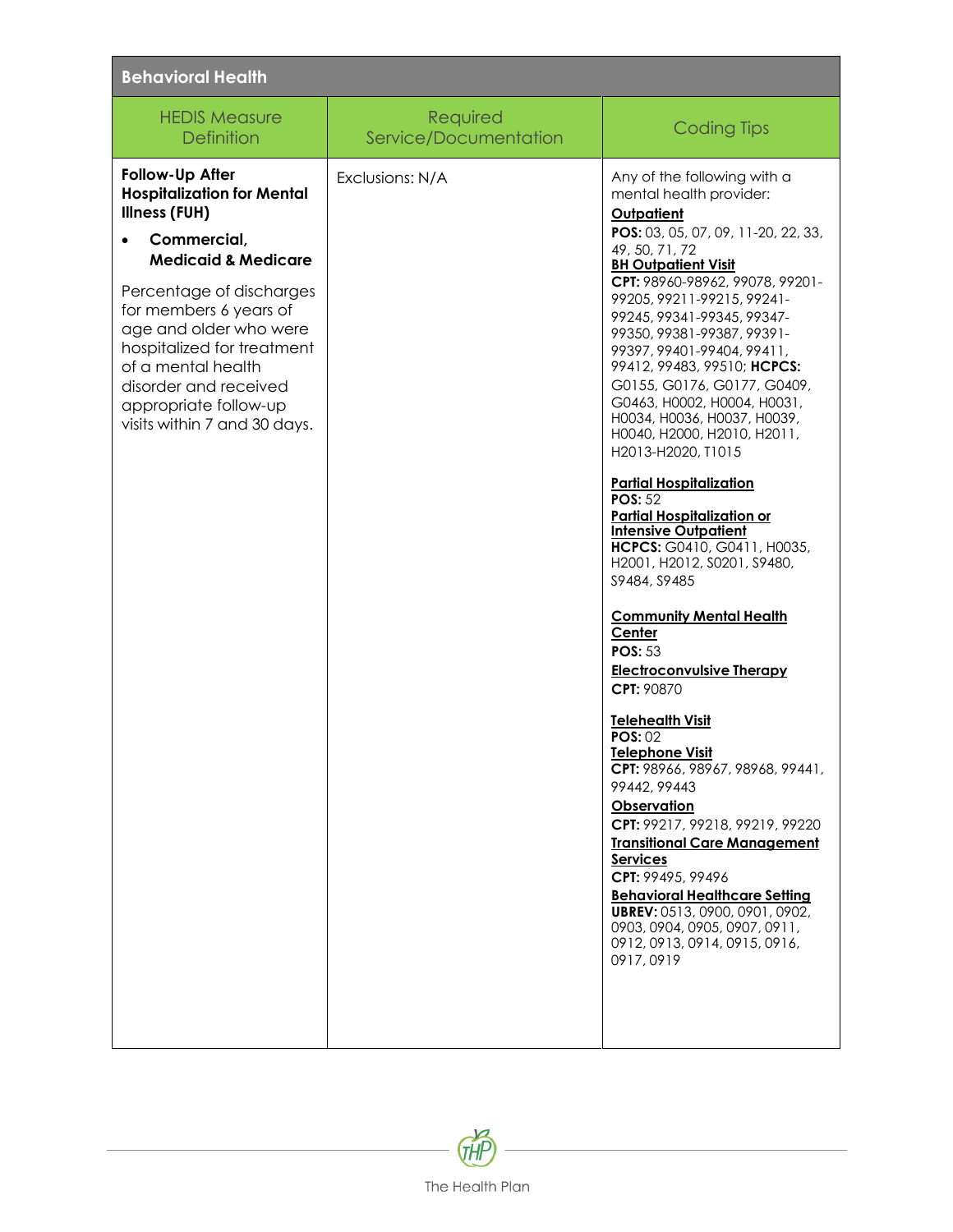| <b>Behavioral Health</b>                                                                                                                                                                                                                                                                                                                                                  |                                   |                                                                                                                                                                                                                                                                                                                                                                                                                                                                                                                                                                                                                                                                                                                                                                                                                                                                                                                                                                                                                                                                                                                                                                                                                                                                                                |
|---------------------------------------------------------------------------------------------------------------------------------------------------------------------------------------------------------------------------------------------------------------------------------------------------------------------------------------------------------------------------|-----------------------------------|------------------------------------------------------------------------------------------------------------------------------------------------------------------------------------------------------------------------------------------------------------------------------------------------------------------------------------------------------------------------------------------------------------------------------------------------------------------------------------------------------------------------------------------------------------------------------------------------------------------------------------------------------------------------------------------------------------------------------------------------------------------------------------------------------------------------------------------------------------------------------------------------------------------------------------------------------------------------------------------------------------------------------------------------------------------------------------------------------------------------------------------------------------------------------------------------------------------------------------------------------------------------------------------------|
| <b>HEDIS Measure</b><br><b>Definition</b>                                                                                                                                                                                                                                                                                                                                 | Required<br>Service/Documentation | <b>Coding Tips</b>                                                                                                                                                                                                                                                                                                                                                                                                                                                                                                                                                                                                                                                                                                                                                                                                                                                                                                                                                                                                                                                                                                                                                                                                                                                                             |
| Follow-Up After<br><b>Emergency Department</b><br><b>Visit for Mental Illness</b><br>(FUM)<br>Commercial,<br><b>Medicaid &amp; Medicare</b><br>Percentage of ED visits for<br>members 6 years of age<br>and older with a principal<br>diagnosis of mental illness<br>or intentional self-harm<br>who had a follow-up visit<br>for mental illness within 7<br>and 30 days. | Exclusions: N/A                   | Any of the following with a<br>principal diagnosis of a mental<br>health disorder or with a<br>principal diagnosis of intentional<br>self-harm and any diagnosis of a<br>mental health disorder:<br><b>Outpatient</b><br>POS: 03, 05, 07, 09, 11-20, 22, 33,<br>49, 50, 71, 72<br><b>BH Outpatient Visit</b><br>CPT: 98960-98962, 99078, 99201-<br>99205, 99211-99215, 99241-<br>99245, 99341-99345, 99347-<br>99350, 99381-99387, 99391-<br>99397, 99401-99404, 99411,<br>99412, 99483, 99510; HCPCS:<br>G0155, G0176, G0177, G0409,<br>G0463, H0002, H0004, H0031,<br>H0034, H0036, H0037, H0039,<br>H0040, H2000, H2010, H2011,<br>H2013-H2020, T1015<br><b>Partial Hospitalization</b><br><b>POS: 52</b><br><b>Partial Hospitalization or</b><br><b>Intensive Outpatient</b><br>HCPCS: G0410, G0411, H0035,<br>H2001, H2012, S0201, S9480,<br>S9484, S9485<br><b>Community Mental Health</b><br>Center<br><b>POS: 53</b><br><b>Electroconvulsive Therapy</b><br>CPT: 90870<br><b>Telehealth Visit</b><br><b>POS: 02</b><br><b>Telephone Visit</b><br>CPT: 98966, 98967, 98968, 99441,<br>99442, 99443;<br><b>Observation</b><br>CPT: 99217, 99218, 99219, 99220<br><b>Online Assessment</b><br>CPT: 98969-98972, 99421-99423,<br>99444, 99458; HCPCS: G2010,<br>G2012, G2061, G2062, G2063 |

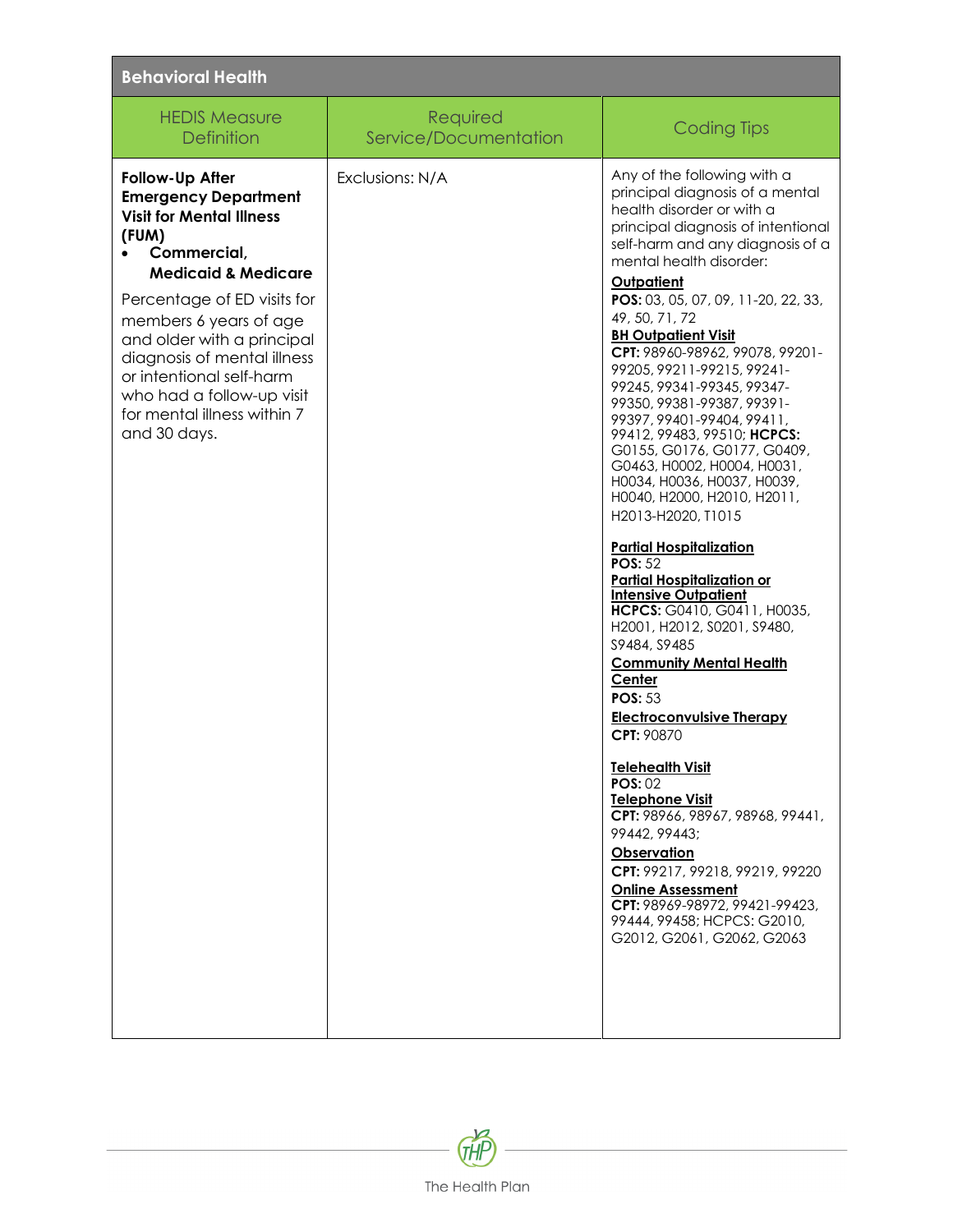| <b>Behavioral Health</b>                                                                                                                                                                                                                                                                                                                                                                                                               |                                   |                                                                                                                                                                                                                                                                                                                                                                                                                                                                                                                                                                                                                                                                                                                                                                                                                                                                                                                                                                                                                                                                                                                                                                                                                                                                                                                                                                                                                                                                                                                                                                                                                                                                                                                                                                                                                                                                                                                                                                                                      |  |
|----------------------------------------------------------------------------------------------------------------------------------------------------------------------------------------------------------------------------------------------------------------------------------------------------------------------------------------------------------------------------------------------------------------------------------------|-----------------------------------|------------------------------------------------------------------------------------------------------------------------------------------------------------------------------------------------------------------------------------------------------------------------------------------------------------------------------------------------------------------------------------------------------------------------------------------------------------------------------------------------------------------------------------------------------------------------------------------------------------------------------------------------------------------------------------------------------------------------------------------------------------------------------------------------------------------------------------------------------------------------------------------------------------------------------------------------------------------------------------------------------------------------------------------------------------------------------------------------------------------------------------------------------------------------------------------------------------------------------------------------------------------------------------------------------------------------------------------------------------------------------------------------------------------------------------------------------------------------------------------------------------------------------------------------------------------------------------------------------------------------------------------------------------------------------------------------------------------------------------------------------------------------------------------------------------------------------------------------------------------------------------------------------------------------------------------------------------------------------------------------------|--|
| <b>HEDIS Measure</b><br><b>Definition</b>                                                                                                                                                                                                                                                                                                                                                                                              | Required<br>Service/Documentation | <b>Coding Tips</b>                                                                                                                                                                                                                                                                                                                                                                                                                                                                                                                                                                                                                                                                                                                                                                                                                                                                                                                                                                                                                                                                                                                                                                                                                                                                                                                                                                                                                                                                                                                                                                                                                                                                                                                                                                                                                                                                                                                                                                                   |  |
| Follow-Up After High<br><b>Intensity Care for</b><br><b>Substance Use</b><br>Disorder (FUI)<br>Commercial,<br><b>Medicaid &amp;</b><br><b>Medicare</b><br>Percentage of acute<br>inpatient<br>hospitalizations,<br>residential treatment,<br>or detoxification visits<br>for a diagnosis of<br>substance use<br>disorder among<br>members 13 years of<br>age and older that<br>result in a follow-up<br>visit within 7 and 30<br>days. | Exclusions: N/A                   | Any of the following with a principal<br>diagnosis of substance use disorder:<br><b>Inpatient Stav</b><br>UBREV: 0100, 0101, 0110-0114, 0116-0124,<br>0126-0134, 0136-0144, 0146-0154, 0156-0160,<br>0164, 0167, 0169-0174, 0179, 0190-0194, 0199-<br>0204, 0206-0214, 0219, 1000-1002<br><b>IET Stand Alone Visits</b><br>CPT: 98960-98962, 99078, 99201-99205, 99211-<br>99215, 99241-99245, 99341-99345, 99347-<br>99350, 99384-99387, 99394-99397, 99401-<br>99404, 99408-99409, 99411, 99412, 99483,<br>99510; <b>HCPCS:</b> G0155, G0176, G0177, G0396,<br>G0397, G0409, G0410, G0411, G0443, G0463,<br>H0001, H0002, H0004, H0005, H0007, H0015, H0016,<br>H0022, H0031, H0034-H0037, H0039, H0040, H0047,<br>H2000, H2010-H2020, H2035, H2036, S0201, S9480,<br>\$9484, \$9485, T1006, T1012, T1015; UBREV: 0510,<br>0513, 0515-0517, 0519 - 0523, 0526-0529, 0900,<br>0902-0907, 0911-0917, 0919, 0944, 0945, 0982, 0983<br><b>OUD Weekly Non-Drug Service HCPCS:</b><br>G2071, G2074-G2077, G2080<br><b>OUD Monthly Office Based Treatment</b><br><b>HCPCS: G2086, G2087</b><br><b>IET Visits</b><br>CPT: 90791, 90792, 90832-90834, 90836-90840,<br>90845, 90847, 90849, 90853, 90875, 90876,<br>99221-99223, 99231-99233, 99238, 99239,<br>99251-99255<br>Observation<br>CPT: 99217, 99218, 99219, 99220<br><b>Residential Behavioral Health Treatment</b><br><b>HCPCS: H0017, H0018, H0019, T2048</b><br><b>Telephone Visit</b><br>CPT: 98966, 98967, 98968, 99441, 99442, 99443<br><b>Online Assessment</b><br>CPT: 98969-98972, 99421-99423, 99444, 99458;<br>HCPCS: G2010, G2012, G2061, G2062, G2063<br>A pharmacotherapy dispensing event of<br>medication treatment event [Medications:<br>Naltrexone (oral & injectable),<br>Buprenorphine (sublingual tablet, injection,<br>implant), Buprenorphine/naloxone<br>(sublingual tablet, buccal film, sublingual<br>film), Disulfiram (oral), Naltrexone (oral and<br>injectable), Acamprosate (oral and<br>delayed-release tablet)] |  |

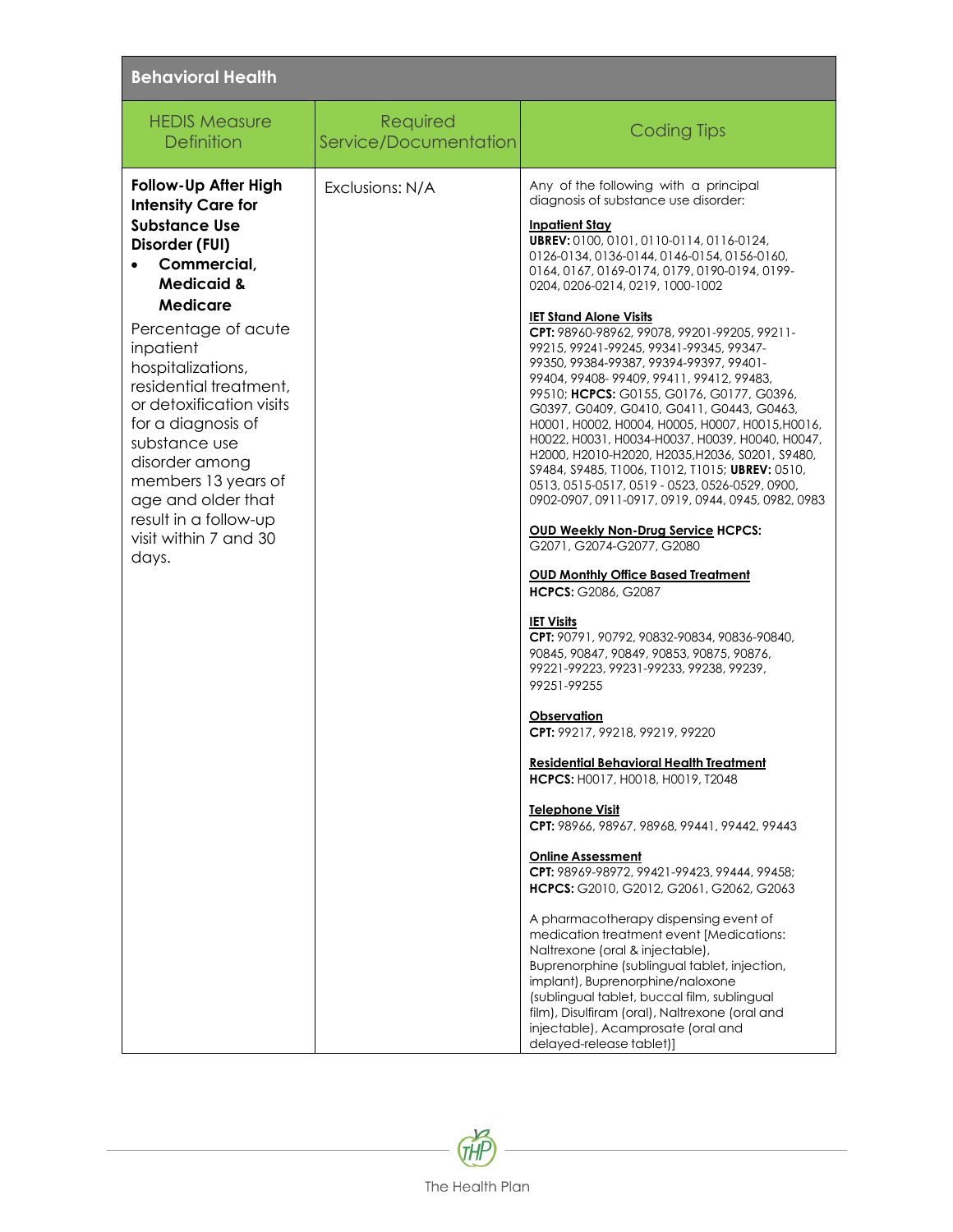| <b>Behavioral Health</b>                                                                                                                                                                                                                                                                         |                                   |                                                                                                                                                                                                                                                                                                                                                                                                                                                                                                                                                                                                                                                                                                                                                                                                                                                                                                                                                                                                                                                                                                                                                                                                                                                               |  |
|--------------------------------------------------------------------------------------------------------------------------------------------------------------------------------------------------------------------------------------------------------------------------------------------------|-----------------------------------|---------------------------------------------------------------------------------------------------------------------------------------------------------------------------------------------------------------------------------------------------------------------------------------------------------------------------------------------------------------------------------------------------------------------------------------------------------------------------------------------------------------------------------------------------------------------------------------------------------------------------------------------------------------------------------------------------------------------------------------------------------------------------------------------------------------------------------------------------------------------------------------------------------------------------------------------------------------------------------------------------------------------------------------------------------------------------------------------------------------------------------------------------------------------------------------------------------------------------------------------------------------|--|
| <b>HEDIS Measure</b><br><b>Definition</b>                                                                                                                                                                                                                                                        | Required<br>Service/Documentation | <b>Coding Tips</b>                                                                                                                                                                                                                                                                                                                                                                                                                                                                                                                                                                                                                                                                                                                                                                                                                                                                                                                                                                                                                                                                                                                                                                                                                                            |  |
| Follow-Up After<br><b>Emergency Department</b><br><b>Visit for Alcohol and Other</b><br>Drug Abuse or<br>Dependence (FUA)                                                                                                                                                                        | Exclusions: N/A                   | Any of the following with a principal<br>diagnosis of AOD abuse or<br>dependence:<br><b>IET Stand Alone Visits</b><br>CPT: 98960-98962, 99078, 99201-                                                                                                                                                                                                                                                                                                                                                                                                                                                                                                                                                                                                                                                                                                                                                                                                                                                                                                                                                                                                                                                                                                         |  |
| Commercial,<br><b>Medicaid &amp; Medicare</b><br>Percentage of<br>emergency department<br>visits for members 13 years<br>of age or older with a<br>principal diagnosis of<br>alcohol or other drug<br>(AOD) abuse or<br>dependence who had a<br>follow up visit for AOD<br>within 7 and 30 days. |                                   | 99205, 99211-99215, 99241-99245,<br>99341-99345, 99347-99350, 99384-<br>99387, 99394-99397, 99401-99404,<br>99408-99409, 99411, 99412, 99483,<br>99510; HCPCS: G0155, G0176,<br>G0177, G0396, G0397, G0409,<br>G0410, G0411, G0443, G0463, H0001,<br>НООО2, НООО4, НООО5, НООО7, НОО15,<br>H0016, H0022, H0031, H0034-H0037,<br>H0039, H0040, H0047, H2000, H2010-<br>H2020, H2035, H2036, S0201, S9480,<br>S9484, S9485, T1006, T1012; UBREV:<br>0510, 0513, 0515-0517, 0519-0523,<br>0526-0529, 0900, 0902-0907, 0911-<br>0917, 0919, 0944, 0945, 0982, 0983<br><b>OUD Weekly Non-Drug Service</b><br>HCPCS: G2071, G2074-G2077, G2080<br><b>OUD Monthly Office Based</b><br><b>Treatment</b><br><b>HCPCS: G2086, G2087</b><br><b>OUD Weekly Drug Treatment Service</b><br>HCPCS: G2067-G2070, G2072, G2073<br><b>IET Visits</b><br>CPT: 90791, 90792, 90832-90834,<br>90836-90840, 90845, 90847, 90849,<br>90853, 90875, 90876, 99221-99223,<br>99231-99233, 99238, 99239, 99251-<br>99255<br><b>Observation</b><br>CPT: 99217, 99218, 99219, 99220<br><b>Telephone Visit</b><br>CPT: 98966, 98967, 98968, 99441,<br>99442, 99443<br><b>Online Assessment</b><br>CPT: 98969-98972, 99421-99423,<br>99444, 99458; HCPCS: G2010, G2012,<br>G2061 G2062 G2063 |  |

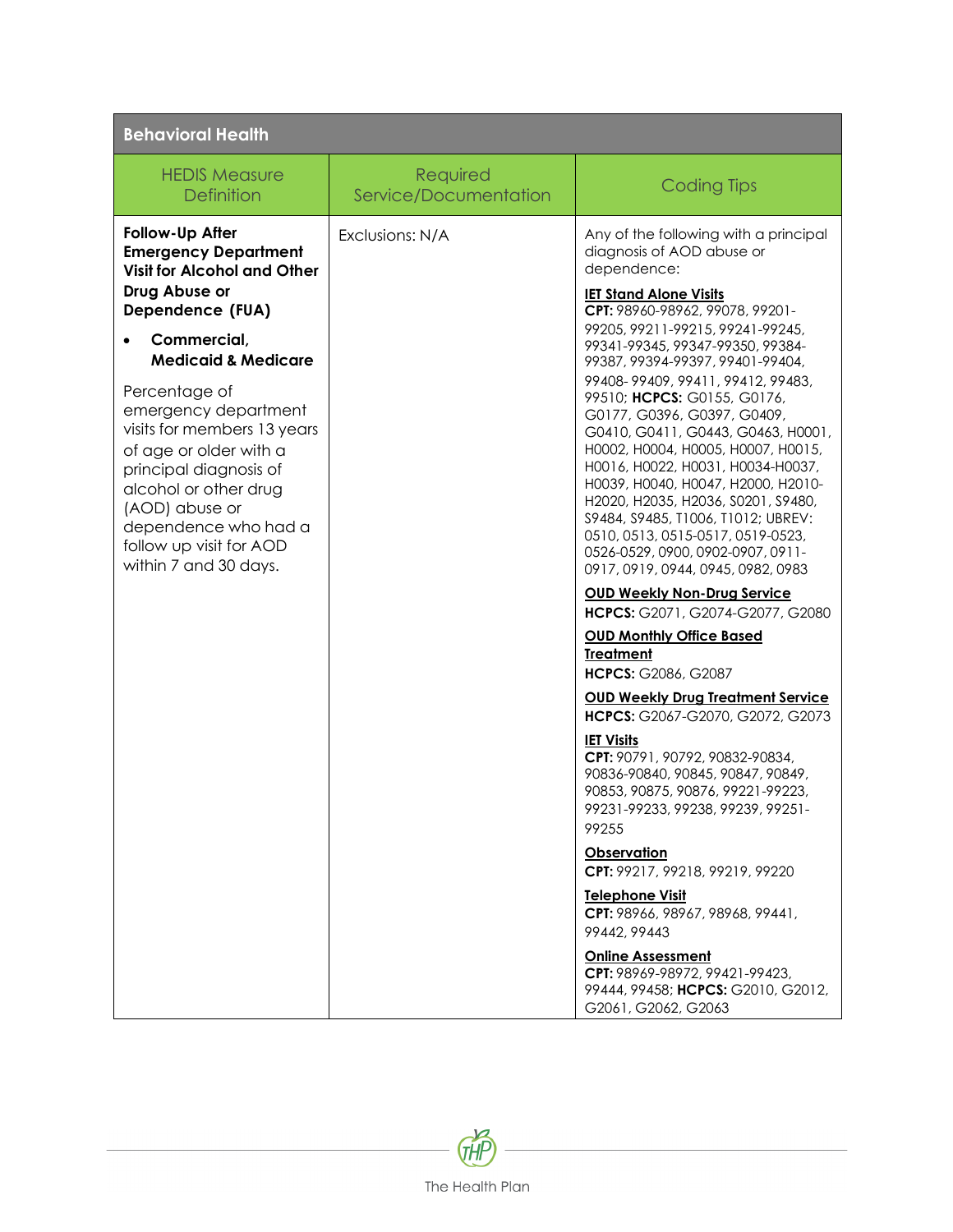| <b>Behavioral Health</b>                                                                                                                                                                                                                                                                                                                                           |                                                                                                                                                                                                               |                                                                                                                                                                                                                                                                    |
|--------------------------------------------------------------------------------------------------------------------------------------------------------------------------------------------------------------------------------------------------------------------------------------------------------------------------------------------------------------------|---------------------------------------------------------------------------------------------------------------------------------------------------------------------------------------------------------------|--------------------------------------------------------------------------------------------------------------------------------------------------------------------------------------------------------------------------------------------------------------------|
| <b>HEDIS Measure</b><br><b>Definition</b>                                                                                                                                                                                                                                                                                                                          | Required<br>Service/Documentation                                                                                                                                                                             | <b>Coding Tips</b>                                                                                                                                                                                                                                                 |
| <b>Pharmacotherapy for</b><br><b>Opioid Use Disorder (POD)</b><br>Commercial,<br><b>Medicaid &amp; Medicare</b><br>Percentage of new opioid<br>use disorder<br>pharmacotherapy events<br>with OUD<br>pharmacotherapy for 180<br>days or more among<br>members age 16 and                                                                                           | Exclusions: N/A                                                                                                                                                                                               | <b>Opioid Use Disorder</b><br><b>Treatment Medications</b><br>Naltrexone oral medications,<br>naltrexone injection<br>medications, buprenorphine<br>oral medications,<br>buprenorphine implant<br>medications, buprenorphine<br>naloxone medication,<br>methadone. |
| older with this diagnosis.<br><b>Diabetes Screening for</b>                                                                                                                                                                                                                                                                                                        | Exclusions: N/A                                                                                                                                                                                               | <b>Glucose Lab Test</b>                                                                                                                                                                                                                                            |
| People with Schizophrenia<br>or Bipolar Who Are Using<br><b>Antipsychotic Meds (SSD)</b><br><b>Medicaid</b><br>Percentage of members<br>18-64 years of age with<br>schizophrenia,<br>schizoaffective disorder or<br>bipolar disorder, who<br>were dispensed on<br>antipsychotic medication<br>and had a diabetes<br>screening test during the<br>measurement year. |                                                                                                                                                                                                               | CPT: 80047, 80048, 80050,<br>80053, 80069, 82947, 82950,<br>82951<br><b>HbA1c Lab Test</b><br>CPT: 83036, 83037; CPT-CAT-<br>II: 3044F, 3046F, 3051F, 3052F                                                                                                        |
| <b>Diabetes Monitoring for</b><br>People with Diabetes and<br>Schizophrenia (SMD)<br><b>Medicaid</b><br>Percentage of members<br>18-64 years of age with<br>schizophrenia or<br>schizoaffective disorder<br>and diabetes who had an<br>LDL-C test and an HbA1c<br>test during the<br>measurement year.                                                             | Exclusions:<br>No diagnosis of diabetes during<br>the measurement year or the<br>year prior and who had a<br>diagnosis of polycystic ovarian<br>syndrome, gestational diabetes or<br>steroid-induced diabetes | <b>HbA1c Lab Test</b><br>CPT: 83036, 83037; CPT-CAT-<br>II: 3044F, 3046F, 3051F, 3052F<br><b>LDL-C Lab Test</b><br>CPT: 80061, 83700, 83701,<br>83704, 83721; CPT-CAT-II:<br>3048F, 3049F, 3050F                                                                   |

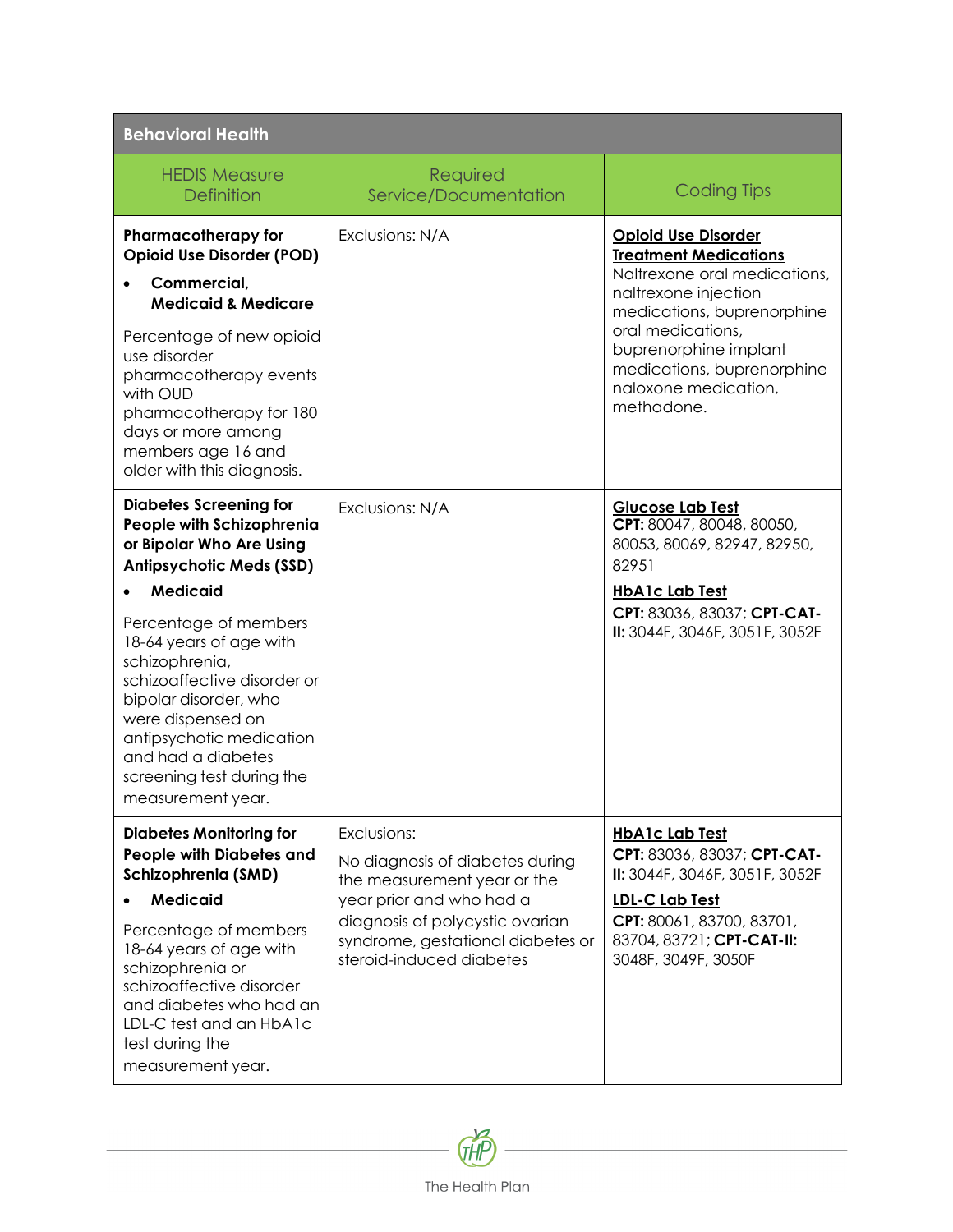| <b>Behavioral Health</b>                                                                                                                                                                                                                                                                                   |                                   |                                                                                                                                                                                                                                                                                                                                                                                                                            |
|------------------------------------------------------------------------------------------------------------------------------------------------------------------------------------------------------------------------------------------------------------------------------------------------------------|-----------------------------------|----------------------------------------------------------------------------------------------------------------------------------------------------------------------------------------------------------------------------------------------------------------------------------------------------------------------------------------------------------------------------------------------------------------------------|
| <b>HEDIS Measure</b><br><b>Definition</b>                                                                                                                                                                                                                                                                  | Required<br>Service/Documentation | <b>Coding Tips</b>                                                                                                                                                                                                                                                                                                                                                                                                         |
| Cardiovascular<br><b>Monitoring for People with</b><br><b>Cardiovascular Disease</b><br>and Schizophrenia (SMC)                                                                                                                                                                                            | Exclusions: N/A                   | <b>LDL-C Lab Test</b><br>CPT: 80061, 83700, 83701,<br>83704, 83721; CPT-CAT-II:<br>3048F, 3049F, 3050F                                                                                                                                                                                                                                                                                                                     |
| <b>Medicaid</b><br>Percentage of members<br>18-64 years of age with<br>schizophrenia or<br>schizoaffective disorder<br>and cardiovascular<br>disease who had an LCL-<br>C test during the during<br>the measurement year.                                                                                  |                                   |                                                                                                                                                                                                                                                                                                                                                                                                                            |
| Adherence to<br>Antipsychotic<br><b>Medications for</b><br><b>Individuals with</b><br>Schizophrenia (SAA)                                                                                                                                                                                                  | Exclusions: Dementia Diagnosis    | <b>Dementia Medication</b><br>Donepezil, Galantamine,<br>Rivastigmine, Memantime,<br>Donepezil-memantine<br><b>Oral Antipsychotic</b>                                                                                                                                                                                                                                                                                      |
| Commercial,<br><b>Medicaid &amp; Medicare</b><br>Percentage of members<br>18 years and older during<br>the measurement year<br>with schizophrenia or<br>schizoaffective disorder<br>who were dispensed and<br>remained on an<br>antipsychotic medication<br>for at least 80% of their<br>treatment period. |                                   | <b>Medications</b><br>Aripiprazole, Asenapine,<br>Brexpiprazole, Cariprazine,<br>Clozapine, Haloperidol,<br>lioperidone, Loxapine,<br>Lurisadone, Molindone,<br>Olanzapine, Paliperidone,<br>Quetiapine, Risperidone,<br>Ziprasidone, Chlorpromazine,<br>Fluphenazine, Perphenazine,<br>Prochlorperazine,<br>Thioridazine, Trifluoperazine,<br>Amitriptyline-perphenazine,<br>Thiothixene<br><b>Long-Acting Injections</b> |
|                                                                                                                                                                                                                                                                                                            |                                   | Risperidone, Aripiprazole,<br>Fluphenazine decanoate,<br>Haloperidol deconoate,<br>Olanzapine, Paliperidone<br>palmitate; HCPCS: J2794,<br>J0401, J1631, J2358, J2426,<br>J2680                                                                                                                                                                                                                                            |

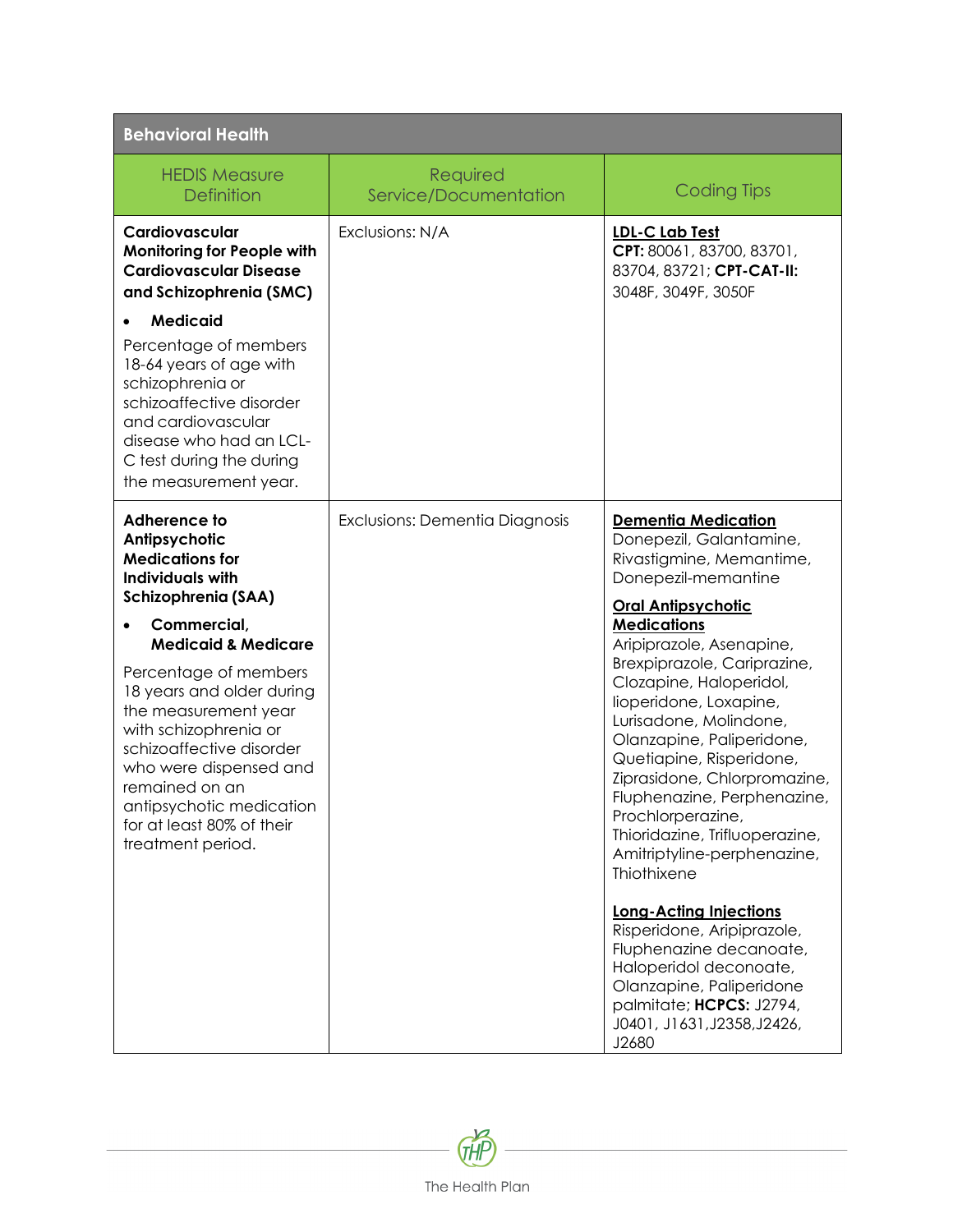| <b>Behavioral Health</b>                                                                                                                                                                                                                                                                    |                                   |                                                                                                                                                                                                                                                                       |
|---------------------------------------------------------------------------------------------------------------------------------------------------------------------------------------------------------------------------------------------------------------------------------------------|-----------------------------------|-----------------------------------------------------------------------------------------------------------------------------------------------------------------------------------------------------------------------------------------------------------------------|
| <b>HEDIS Measure</b><br>Definition                                                                                                                                                                                                                                                          | Required<br>Service/Documentation | Coding Tips                                                                                                                                                                                                                                                           |
| <b>Metabolic Monitoring for</b><br><b>Children and Adolescents</b><br>on Antipsychotics (APM)<br>Commercial &                                                                                                                                                                               | Exclusions: N/A                   | <b>Glucose Lab Test</b><br><b>CPT:</b> 80047, 80048, 80050,<br>80053, 80069, 82947, 82950,<br>82951                                                                                                                                                                   |
| Medicaid<br>Percentage of children<br>and adolescents 1-17<br>years of age who had<br>two or more antipsychotic<br>prescriptions and had<br>metabolic testing<br>including at least one of<br>the following during the<br>measurement year:<br>Blood glucose testing<br>Cholesterol testing |                                   | <b>HbA1c Lab Test</b><br>CPT: 83036, 83037; CPT-CAT-<br>II: 3044F, 3046F, 3051F, 3052F<br><b>LDL-C Lab Test</b><br>CPT: 80061, 83700, 83701,<br>83704, 83721; CPT-CAT-II:<br>3048F, 3049F, 3050F<br><b>Cholesterol Lab Test</b><br>CPT: 82465, 83718, 83722,<br>84478 |

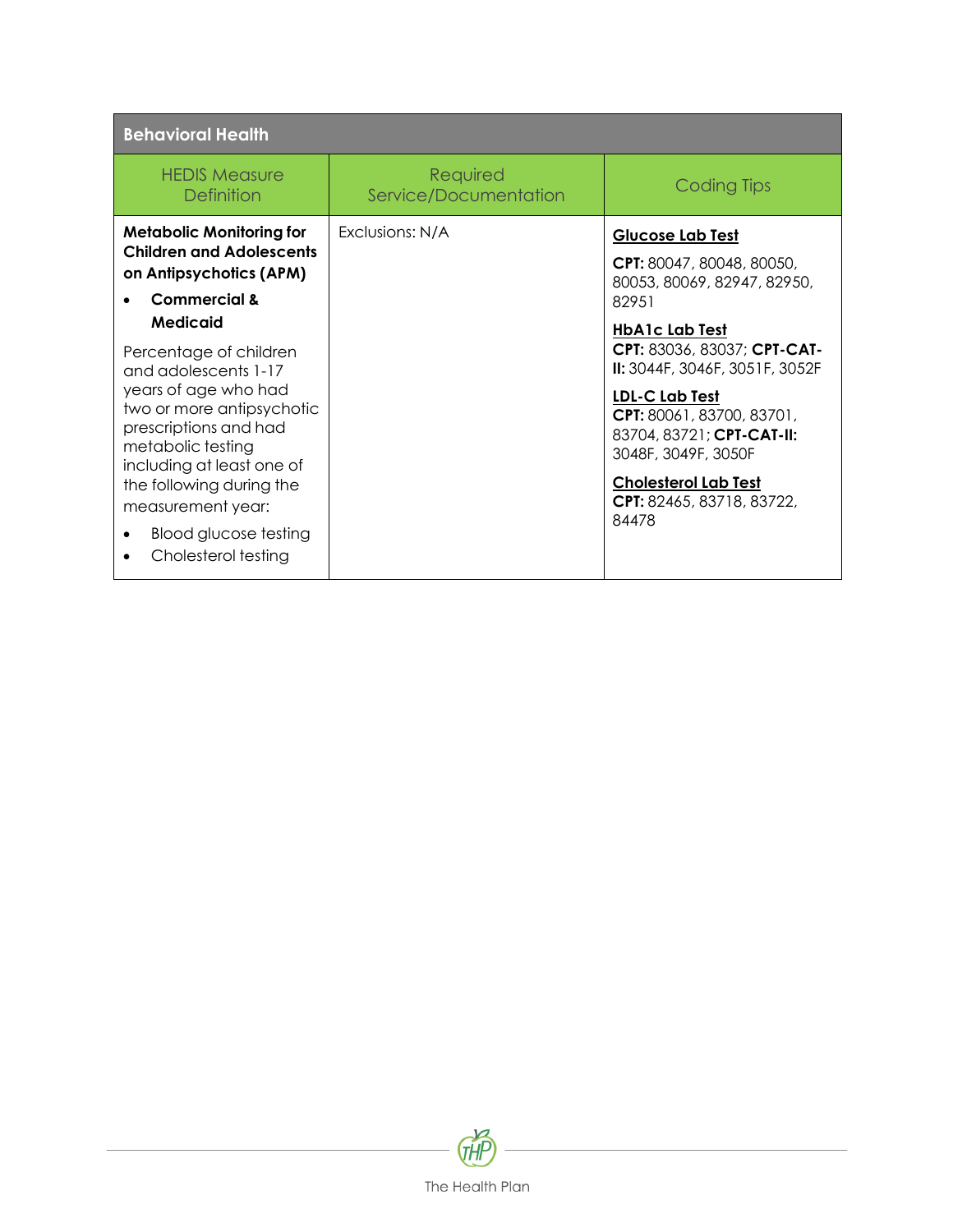| <b>Medication Management</b>                                                                                                                                                                                                                                                                                                                                                                                                                                                                                                                                                                       |                                   |                                                                                                                                                                                                                                                                                                                                                                                                                                                                                                                                                                                                                                               |
|----------------------------------------------------------------------------------------------------------------------------------------------------------------------------------------------------------------------------------------------------------------------------------------------------------------------------------------------------------------------------------------------------------------------------------------------------------------------------------------------------------------------------------------------------------------------------------------------------|-----------------------------------|-----------------------------------------------------------------------------------------------------------------------------------------------------------------------------------------------------------------------------------------------------------------------------------------------------------------------------------------------------------------------------------------------------------------------------------------------------------------------------------------------------------------------------------------------------------------------------------------------------------------------------------------------|
| <b>HEDIS Measure</b><br><b>Definition</b>                                                                                                                                                                                                                                                                                                                                                                                                                                                                                                                                                          | Required<br>Service/Documentation | <b>Coding Tips</b>                                                                                                                                                                                                                                                                                                                                                                                                                                                                                                                                                                                                                            |
| <b>Transitions of Care (TRC)</b><br><b>Medicare</b><br>Percentage of discharges<br>during the measurement<br>year for members 18 years<br>of age and older who<br>had each of the<br>following:<br>Notification of<br>inpatient admission<br>(on day of admission<br>or following day)<br>Receipt of discharge<br>$\bullet$<br>information (on day of<br>discharge or following<br>day)<br>Patient engagement<br>$\bullet$<br>after inpatient<br>discharge (within 30<br>days after discharge)<br>Medication<br>$\bullet$<br>reconciliation post-<br>discharge (within 30<br>days after discharge) | Exclusions: N/A                   | <b>Patient Engagement</b><br>Outpatient<br>CPT: 99201-99205, 99211-<br>99215, 99241-99245, 99341-<br>99345, 99347-99350, 99381-<br>99387, 99391-99397, 99401-<br>99404, 99411, 99412, 99429,<br>99455, 99456, 99483; HCPCS:<br>G0402, G0438, G0439, G0463,<br>T1015<br>Telephone Visit<br>CPT: 98966-98968, 99441-<br>99443<br><b>Transitional Care</b><br><b>Management Services</b><br>CPT: 99495, 99496<br><b>Online Assessment</b><br>CPT: 98969-98972, 99421-<br>99423, 99444, 99458; HCPCS:<br>G2010, G2012, G2061,<br>G2062, G2063, G0071<br><b>Medication Reconciliation</b><br>CPT: 99483, 99495, 99496;<br><b>CPT-CAT-II: 1111F</b> |

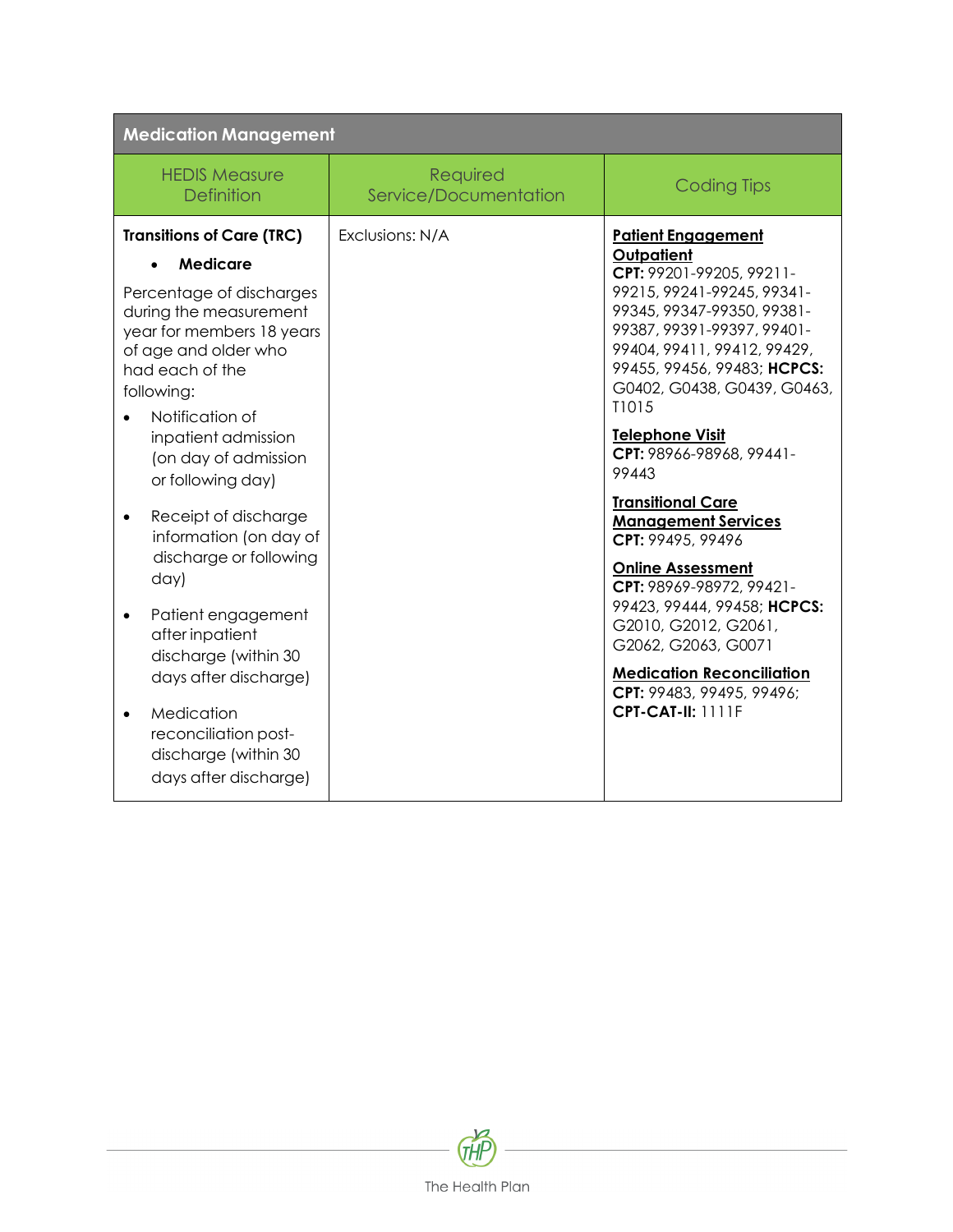| <b>Medication Management</b>                                                                                                                                                                                                                                                                                                                                                      |                                   |                                                                                                                                                                                                                                                                                                                                                                                                                                                                                                                                                                                                                                                                                                                                                                                                                                                                                                                                                                                                                                                                                                                                                                                                                            |  |
|-----------------------------------------------------------------------------------------------------------------------------------------------------------------------------------------------------------------------------------------------------------------------------------------------------------------------------------------------------------------------------------|-----------------------------------|----------------------------------------------------------------------------------------------------------------------------------------------------------------------------------------------------------------------------------------------------------------------------------------------------------------------------------------------------------------------------------------------------------------------------------------------------------------------------------------------------------------------------------------------------------------------------------------------------------------------------------------------------------------------------------------------------------------------------------------------------------------------------------------------------------------------------------------------------------------------------------------------------------------------------------------------------------------------------------------------------------------------------------------------------------------------------------------------------------------------------------------------------------------------------------------------------------------------------|--|
| <b>HEDIS Measure</b><br><b>Definition</b>                                                                                                                                                                                                                                                                                                                                         | Required<br>Service/Documentation | <b>Coding Tips</b>                                                                                                                                                                                                                                                                                                                                                                                                                                                                                                                                                                                                                                                                                                                                                                                                                                                                                                                                                                                                                                                                                                                                                                                                         |  |
| Follow up After<br>Emergency<br><b>Department Visit for</b><br><b>People with Multiple</b><br><b>High-RiskChronic</b><br><b>Conditions (FMC)</b><br><b>Medicare</b><br>Percentage of<br>members 18 years<br>and older with<br>multiple high-risk<br>chronic<br>conditions who<br>had a follow-up<br>service within 7 days<br>of an ED visit<br>during the<br>measurement<br>year. | Exclusions: N/A                   | Follow-up service:<br><b>Outpatient</b><br>POS: 03, 05, 07, 09, 11-20, 33, 49, 50, 71, 72<br>Outpatient<br>CPT: 99201-99205, 99211-99215, 99241-99245, 99341-99345,<br>99347, 99348-99350, 99381-99387, 99391-99397, 99401-99404,<br>99411, 99412, 99429, 99455, 99456, 99483; HCPCS: G0402,<br>G0438, G0439, G0463, T1015<br><b>Transitional Care Management Services</b><br>CPT: 99495, 99496<br><b>Case Management Encounter</b><br>CPT: 99366; HCPCS: T1016, T1017, T2022, T2023<br><b>Complex Care Management Services</b><br>CPT: 99487, 99489, 99490, 99491; HCPCS: G0506<br><b>BH Outpatient Visit</b><br>CPT: 98960-98962, 99078, 99201-99205, 99211-99215, 99241<br>99245, 99341-99345, 99347-99350, 99381-99387, 99391-99397,<br>99401-99404, 99411, 99412, 99483, 99510; HCPCS: G0155,<br>G0176, G0177, G0409, G0463, H0002, H0004, H0031, H0034,<br>H0036, H0037, H0039, H0040, H2000, H2010, H2011, H2013 H2020,<br>T1015<br><b>Partial Hospitalization</b><br>POS: $52$<br><b>Partial Hospitalization or Intensive Outpatient HCPCS:</b><br>G0410, G0411, H0035, H2001, H2012, S0201, S9480, S9484,<br>S9485<br><b>Community Mental Health Center</b><br><b>POS: 53</b><br><b>Electroconvulsive Therapy</b> |  |
|                                                                                                                                                                                                                                                                                                                                                                                   |                                   | <b>CPT: 908/0</b><br><b>Telehealth Visit</b><br>POS:02<br><b>Telephone Visit</b><br>CPT: 98966, 98967, 98968, 99441, 99442, 99443<br>Observation<br>CPT: 99217, 99218, 99219, 99220<br><b>IET Stand Alone Visits</b><br>CPT: 98960-98962, 99078, 99201-99205, 99211-99215, 99241-<br>99245, 99341-99345, 99347-99350, 99384-99387, 99394-99397,<br>99401-99404, 99408-99409, 99411, 99412, 99483, 99510; HCPCS:<br>G0155, G0176, G0177, G0396, G0397, G0409, G0410, G0411,<br>G0443, G0463, H0001, H0002, H0004, H0005, H0007, H0015,<br>НОО16, НОО22, НООЗ1, НООЗ4-НООЗ7, НООЗ9, НОО40, НОО47,<br>H2000, H2010-H2020, H2035, H2036, S0201, S9480, S9484, S9485,<br>T1006, T1012; UBREV: 0510, 0513, 0515-0517, 0519-0523, 0526-<br>0529, 0900, 0902-0907, 0911-0917, 0919, 0944, 0945, 0982, 0983<br><b>Online Assessment</b><br>CPT: 98969-98972, 99421-99423, 99444, 99458; HCPCS:<br>G2010, G2012, G2061, G2062, G2063                                                                                                                                                                                                                                                                                                 |  |

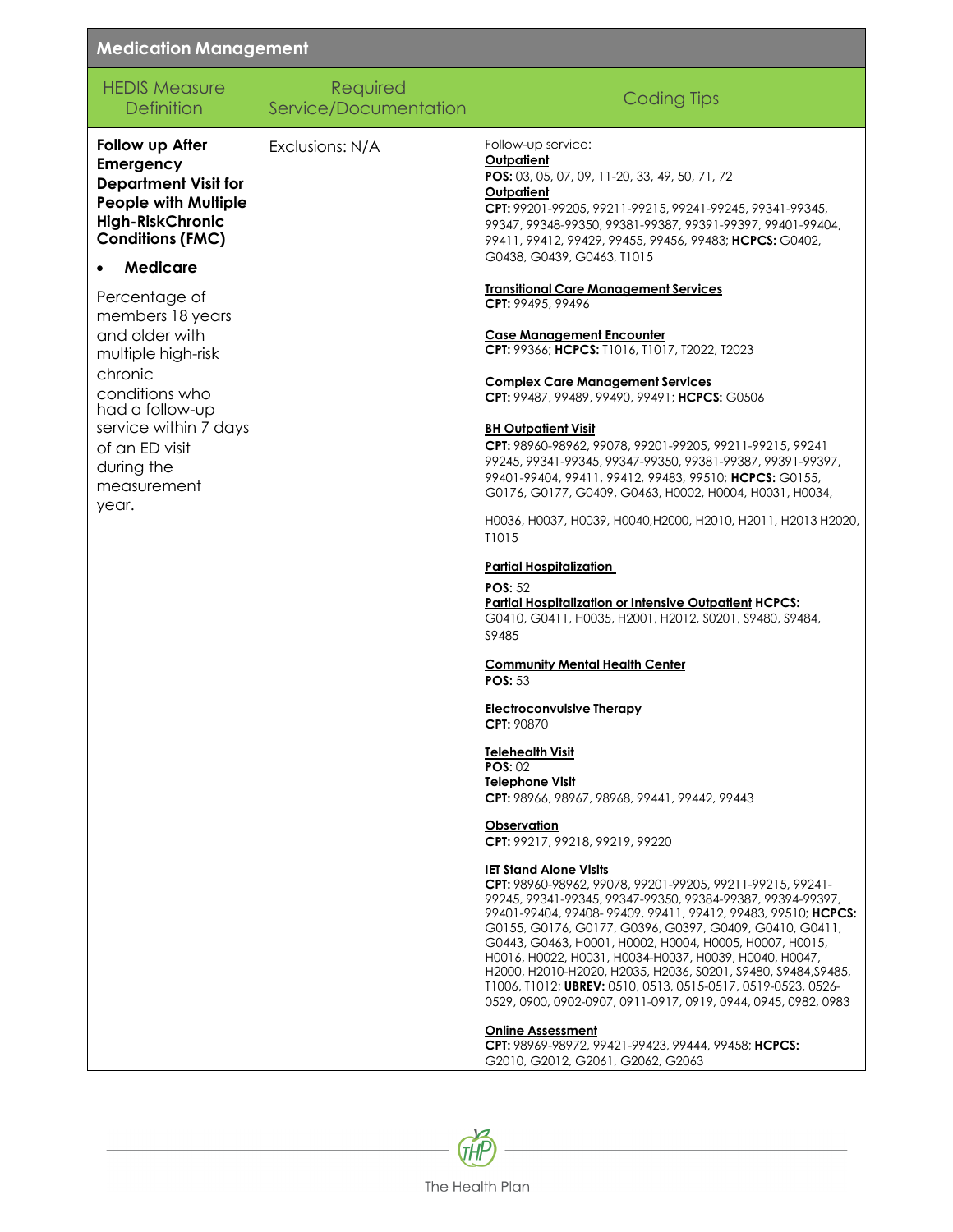| <b>Overuse/Appropriateness</b>                                                                                                                                                                                                                        |                                   |                                                                                                                                                                                                      |
|-------------------------------------------------------------------------------------------------------------------------------------------------------------------------------------------------------------------------------------------------------|-----------------------------------|------------------------------------------------------------------------------------------------------------------------------------------------------------------------------------------------------|
| <b>HEDIS Measure</b><br><b>Definition</b>                                                                                                                                                                                                             | Required<br>Service/Documentation | <b>Coding Tips</b>                                                                                                                                                                                   |
| Non-Recommended<br><b>Cervical Cancer</b><br><b>Screening in Adolescent</b><br><b>Females (NCS)</b><br><b>Commercial &amp;</b><br><b>Medicaid</b><br>Percentage of                                                                                    | Exclusions: N/A                   | <b>Cervical Cytology</b><br>CPT: 88141-88143, 88147,<br>88148, 88150, 88152-88154,<br>88164-88167, 88174, 88175;<br>HCPCS: G0123, G0124,<br>G0141, G0143-G0145, G0147,<br>G0148, P3000, P3001, Q0091 |
| adolescent females 16-20<br>years of age who were<br>screened unnecessarily<br>for cervical cancer.<br>*A lower rate indicates<br>better performance.                                                                                                 |                                   | <b>HPV Test</b><br>CPT: 87624, 87625; HCPCS:<br>G0476                                                                                                                                                |
| <b>Non-Recommended PSA-</b><br><b>Based Screening in Older</b><br>Men (PSA)<br><b>Medicare</b>                                                                                                                                                        | Exclusions: N/A                   | <b>PSA Lab Test</b><br>CPT: 84152-84154; HCPCS:<br>G0103                                                                                                                                             |
| Percentage of men 70<br>years and older during<br>the measurement year<br>who were screened<br>unnecessarily for prostate<br>cancer using prostate-<br>specific antigen (PSA) -<br>based screening.<br>*A lower rate indicates<br>better performance. |                                   |                                                                                                                                                                                                      |

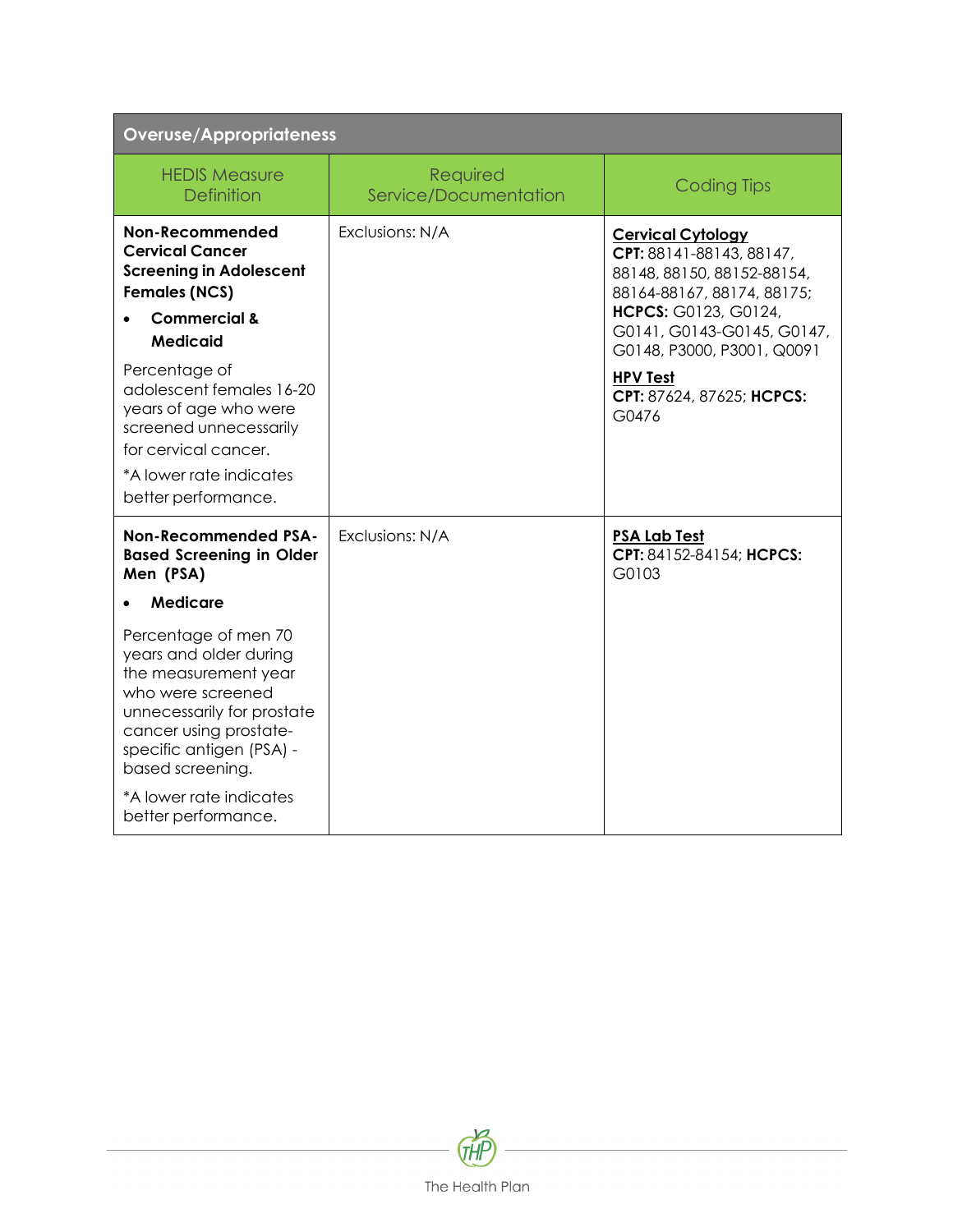| <b>Overuse/Appropriateness</b>                                                                                                                                                                                                                                                                                       |                                   |                                                                                                                                                                                                                                                                                                                                                                                                                                                                                                                                                                                                                                                                                                                                                                                                                                                                                                            |
|----------------------------------------------------------------------------------------------------------------------------------------------------------------------------------------------------------------------------------------------------------------------------------------------------------------------|-----------------------------------|------------------------------------------------------------------------------------------------------------------------------------------------------------------------------------------------------------------------------------------------------------------------------------------------------------------------------------------------------------------------------------------------------------------------------------------------------------------------------------------------------------------------------------------------------------------------------------------------------------------------------------------------------------------------------------------------------------------------------------------------------------------------------------------------------------------------------------------------------------------------------------------------------------|
| <b>HEDIS Measure</b><br><b>Definition</b>                                                                                                                                                                                                                                                                            | Required<br>Service/Documentation | <b>Coding Tips</b>                                                                                                                                                                                                                                                                                                                                                                                                                                                                                                                                                                                                                                                                                                                                                                                                                                                                                         |
| <b>Appropriate Treatment for</b><br><b>Upper Respiratory</b><br>Infection (URI)                                                                                                                                                                                                                                      | Exclusions: N/A                   | <b>CWP Antibiotic Medications</b><br>Aminopenicillins (Amoxicillin,<br>Ampicillin)                                                                                                                                                                                                                                                                                                                                                                                                                                                                                                                                                                                                                                                                                                                                                                                                                         |
| Commercial,<br><b>Medicaid &amp; Medicare</b>                                                                                                                                                                                                                                                                        |                                   | <b>Beta-lactamase Inhibitors</b><br>Amoxicillin-clavulanate, first                                                                                                                                                                                                                                                                                                                                                                                                                                                                                                                                                                                                                                                                                                                                                                                                                                         |
| Percentage of episodes<br>for members 3 months of<br>age and older diagnosed<br>with upper respiratory<br>infection and not<br>dispensed an antibiotic.<br>*This measure has a 12-<br>month window starting<br>July 1 of the year prior to<br>the measurement year<br>and ending June 30 of<br>the measurement year. |                                   | generation cephalosporins<br>(Cefadroxil, Cefazolin,<br>Cephalexin), folate<br>antagonist (Trimethoprim),<br>lincomycin derivatives<br>(Clindamycin), macrolides<br>(Azithromycin,<br>Clarithromycin, Erythromycin,<br>Erythromycin ethylsuccinate,<br>Erythromycin lactobionate,<br>Erythromycin stearate),<br>natural penicillins (Penicillin G<br>benzathine, Penicillin G<br>potassium, Penicillin G<br>sodium, Penicillin V<br>potassium), penicillinase-<br>resistant penicillins<br>(Dicloxacillin), quinolones<br>(Ciprofloxacin, Levofloxacin,<br>Moxifloxacin, Ofloxacin),<br>second generation<br>cephalosporins (Cefaclor,<br>Cefprozil, Cefuroxime),<br>sulfonamides<br>(Sulfamethoxazole-<br>trimethoprim), tetracyclines<br>(Doxycycline, Minocycline,<br>Tetracycline), third<br>generation cephalosporins<br>(Cefdinir, Cefixime,<br>Cefpodoxime, Ceftibuten,<br>Cefditoren, Ceftriaxone) |

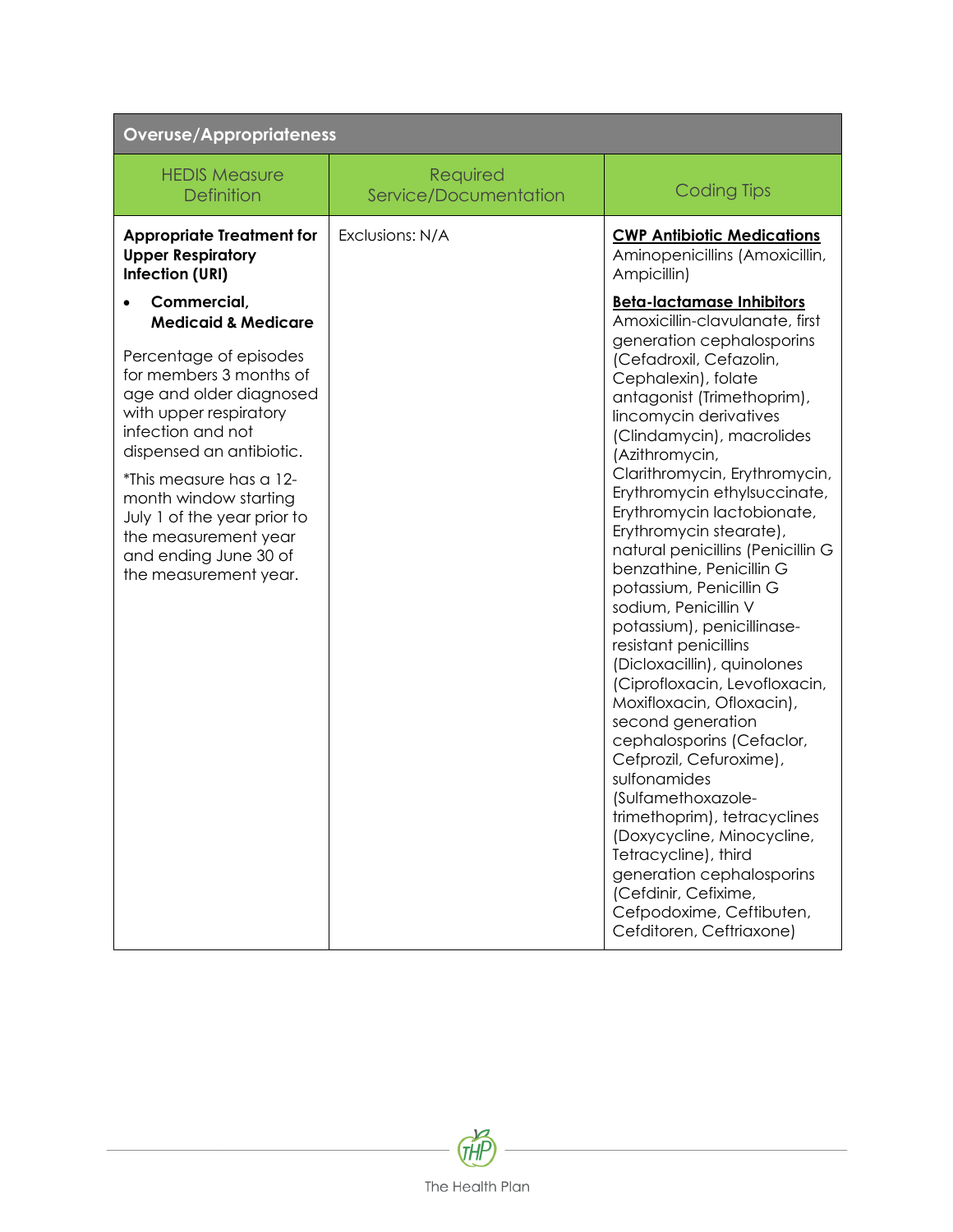| <b>Overuse/Appropriateness</b>                                                                                                                                                                                                                                                                                                                                                                                                                   |                                   |                                                                                                                                                                                                                                                                                                                                                                                                                                                                                                                                                                                                                                                                                                                                                                                                                                                                                                                                                                                                                         |
|--------------------------------------------------------------------------------------------------------------------------------------------------------------------------------------------------------------------------------------------------------------------------------------------------------------------------------------------------------------------------------------------------------------------------------------------------|-----------------------------------|-------------------------------------------------------------------------------------------------------------------------------------------------------------------------------------------------------------------------------------------------------------------------------------------------------------------------------------------------------------------------------------------------------------------------------------------------------------------------------------------------------------------------------------------------------------------------------------------------------------------------------------------------------------------------------------------------------------------------------------------------------------------------------------------------------------------------------------------------------------------------------------------------------------------------------------------------------------------------------------------------------------------------|
| <b>HEDIS Measure</b><br><b>Definition</b>                                                                                                                                                                                                                                                                                                                                                                                                        | Required<br>Service/Documentation | <b>Coding Tips</b>                                                                                                                                                                                                                                                                                                                                                                                                                                                                                                                                                                                                                                                                                                                                                                                                                                                                                                                                                                                                      |
| <b>Avoidance of Antibiotic</b><br><b>Treatment for Acute</b><br><b>Bronchitis (AAB)</b><br>Commercial,<br>$\bullet$<br><b>Medicaid &amp; Medicare</b><br>Percentage of members 3<br>months and older<br>diagnosed with acute<br>bronchitis who were not<br>dispensed an antibiotic.<br>*This measure has a 12-<br>month window starting<br>July 1 of the year prior to<br>the measurement year<br>and ending June 30 of<br>the measurement year. | Exclusions: N/A                   | <b>Antibiotic Prescriptions</b><br>Aminoglycosides (Amikacin,<br>Gentamicin, Streptomycin,<br>Tobramycin), aminopenicillins<br>(Amoxicillin, Ampicillin), beta-<br>lactamase inhibitors (Amoxicillin-<br>clavulanate, Ampicillin-sulbactam,<br>Piperacillin-tazobactam), first<br>generation cephalosporins<br>(Cefadroxil, Cefazolin, Cephalexin),<br>fourth generation cephalosporins<br>(Cefepime), ketolides<br>(Telithromycin), lincomycin<br>derivatives (Clindamycin,<br>Lincomycin), macrolides<br>(Azithromycin, Clarithromycin,<br>Erythromycin, Erythromycin<br>ethylsuccinate, Erythromycin<br>lactobionate, Erythromycin<br>stearate), miscellaneous antibiotics<br>(Aztreonam, Chloramphenicol,<br>Dalfopristinquinupristin, Daptomycin,<br>Linezolid, Metronidazole,<br>Vancomycin), natural penicillins<br>(Penicillin G benzathine-procaine,<br>Penicillin G potassium, Penicillin G<br>procaine, Penicillin G sodium,<br>Penicillin V potassium, Penicillin G<br>benzathine), penicillinase-resistant |
|                                                                                                                                                                                                                                                                                                                                                                                                                                                  |                                   | penicillins (Dicloxacillin, Nafcillin,<br>Oxacillin), quinolones (Ciprofloxacin,<br>Gemifloxacin, Levofloxacin,<br>Moxifloxacin, Ofloxacin), rifamycin<br>derivatives (Rifampin), second<br>generation cephalosporin<br>(Cefaclor, Cefotetan, Cefoxitin,<br>Cefprozil, Cefuroxime), sulfonamides<br>(Sulfadiazine, Sulfamethoxazole-<br>trimethoprim), tetracyclines<br>(Doxycycline, Minocycline,<br>Tetracycline), third generation<br>cephalosporins (Cefdinir,<br>Cefditoren, Cefixime, Cefotaxime,<br>Cefpodoxime, Ceftazidime,<br>Ceftibuten, Ceftriaxone), urinary<br>anti-infectives (Fosfomycin,<br>Nitrofurantoin, Nitrofurantoin<br>macrocrystals, Nitrofurantoin<br>macrocrystals-monohydrate,<br>Trimethoprim)                                                                                                                                                                                                                                                                                             |

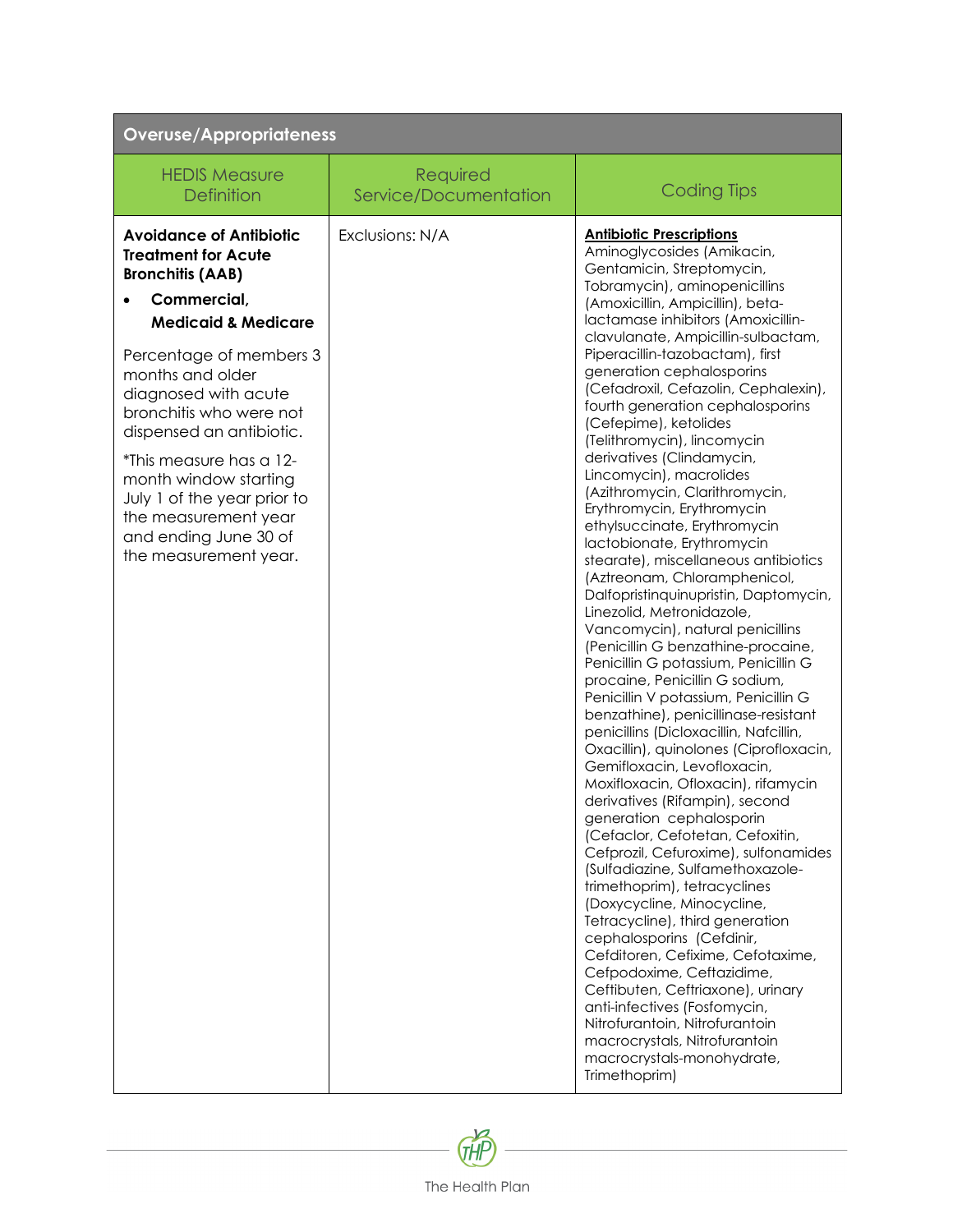| <b>Overuse/Appropriateness</b>                                                                                                                                                                                                                                                                                                         |                                   |                                                                                                                                                                                                                                                                                                                                                                                                                                                                                                                                                                                                                                                                                                                                                                                                                                                                                                                                                                                                                                                                                                                                                                                                                                                                                                                                                                                                                                                                                                                                                                                                                                                                                                                                                                                                                                                                                                                                                                                                                                                                                                                                                                                                                                                                                                                                                                                                                                                                                                                                                                                                                                                                                                                                                                                                               |  |
|----------------------------------------------------------------------------------------------------------------------------------------------------------------------------------------------------------------------------------------------------------------------------------------------------------------------------------------|-----------------------------------|---------------------------------------------------------------------------------------------------------------------------------------------------------------------------------------------------------------------------------------------------------------------------------------------------------------------------------------------------------------------------------------------------------------------------------------------------------------------------------------------------------------------------------------------------------------------------------------------------------------------------------------------------------------------------------------------------------------------------------------------------------------------------------------------------------------------------------------------------------------------------------------------------------------------------------------------------------------------------------------------------------------------------------------------------------------------------------------------------------------------------------------------------------------------------------------------------------------------------------------------------------------------------------------------------------------------------------------------------------------------------------------------------------------------------------------------------------------------------------------------------------------------------------------------------------------------------------------------------------------------------------------------------------------------------------------------------------------------------------------------------------------------------------------------------------------------------------------------------------------------------------------------------------------------------------------------------------------------------------------------------------------------------------------------------------------------------------------------------------------------------------------------------------------------------------------------------------------------------------------------------------------------------------------------------------------------------------------------------------------------------------------------------------------------------------------------------------------------------------------------------------------------------------------------------------------------------------------------------------------------------------------------------------------------------------------------------------------------------------------------------------------------------------------------------------------|--|
| <b>HEDIS Measure</b><br><b>Definition</b>                                                                                                                                                                                                                                                                                              | Required<br>Service/Documentation | <b>Coding Tips</b>                                                                                                                                                                                                                                                                                                                                                                                                                                                                                                                                                                                                                                                                                                                                                                                                                                                                                                                                                                                                                                                                                                                                                                                                                                                                                                                                                                                                                                                                                                                                                                                                                                                                                                                                                                                                                                                                                                                                                                                                                                                                                                                                                                                                                                                                                                                                                                                                                                                                                                                                                                                                                                                                                                                                                                                            |  |
| Use of High Risk<br><b>Medications in</b><br><b>Older Adults (DAE)</b><br><b>Medicare</b><br>The percentage of<br>members 67 years<br>of age and older<br>who had at least<br>two dispensing<br>events for the<br>same high-risk<br>medication during<br>the measurement<br>year.<br>*A lower rate<br>indicates better<br>performance. | Exclusions: N/A                   | <b>High-Risk Medications</b><br>Anticholinergics, first-generation antihistamines<br>(Brompheniramine, Carbinoxamine,<br>Chlorpheniramine, Clemastine, Cyproheptadine,<br>Dexbrompheniramine, Dexchlorpheniramine,<br>Diphenhydramine (oral), Dimenhydrinate, Doxylamine,<br>Hydroxyzine, Meclizine, Promethazine, Pyrilamine,<br>Triprolidine) Anticholinergics, anti-Parkinson agents<br>[Benztropine (oral), Trihexyphenidyl], Antispasmodics<br>[Atropine (exclude ophthalmic), Belladonna alkaloids,<br>Chlordiazepoxide-clidinium, Dicyclomine,<br>Hyoscyamine, Methscopolamine, Propantheline,<br>Scopolamine], Antithrombotic [Dipyridamole, oral<br>short-acting], Cardiovascular, alpha agonists, central<br>[Guanfacine, Methyldopa], Cardiovascular, other<br>[Disopyramide, Nifedipine, immediate release],<br>Central nervous system, antidepressants [Amitriptyline,<br>Amoxapine, Clomipramine, Desipramine, Imipramine,<br>Nortriptyline, Paroxetine, Protriptyline, Trimipramine],<br>Central nervous system, barbiturates [Amobarbital,<br>Butabarbital, Butalbital, Pentobarbital, Phenobarbital,<br>Secobarbital], Central nervous system, vasodilators<br>[Ergoloid mesylates, Isoxsuprine], Central nervous<br>system, other [Meprobamate], Endocrine system,<br>estrogens with or without progestins; include only oral<br>and topical patch products [Conjugated estrogen,<br>Esterified estrogen, Estradiol, Estropipate], Endocrine<br>system, sulfonylureas, long-duration [Chlorpropamide,<br>Glimepiride, Glyburide], Endocrine system, other<br>[Desiccated thyroid, Megestrol], Nonbenzodiazepine<br>hypnotics [Eszopiclone, Zaleplon, Zolpidem], Pain<br>medications, skeletal muscle relaxants [Carisoprodol,<br>Chlorzoxazone, Cyclobenzaprine, Metaxalone,<br>Methocarbamol, Orphenadrine], Pain medications,<br>other [Indomethacin, Ketorolac, includes parenteral,<br>Meperidine]<br><b>High-Risk Medications with Days Supply Criteria</b><br>$>90$ days<br>Nitrofurantoin, Nitrofurantoin macrocrystals,<br>Nitrofurantoin macrocrystals- monohydrate<br><b>High-Risk Medications with Average Daily Dose</b><br>Criteria<br>>0.1 mg/day Reserpine; >0.125 mg/day Digoxin; >6<br>mg/day Doxepin<br>High-Risk Medications Based on Prescription and<br>Diagnosis Data<br>Aripiprazole, Asenapine, Brexpiprazole, Cariprazine,<br>Chlorpromazine, Clozapine, Fluphenazine,<br>Haloperidol, Iloperidone, Loxapine, Lurasidone,<br>Molindone, Olanzapine, Paliperidone, Perphenazine,<br>Pimavanserin, Pimozide, Quetiapine, Risperidone,<br>Thioridazine, Thiothixene, Trifluoperazine, Ziprasidone,<br>Alprazolam, Chlordiazepoxide, Clonazepam,<br>Clorazepate, Diazepam, Estazolam, Flurazepam,<br>Lorazepam, Midazolam, Oxazepam, Quazepam,<br>Temazepam, Triazolam |  |

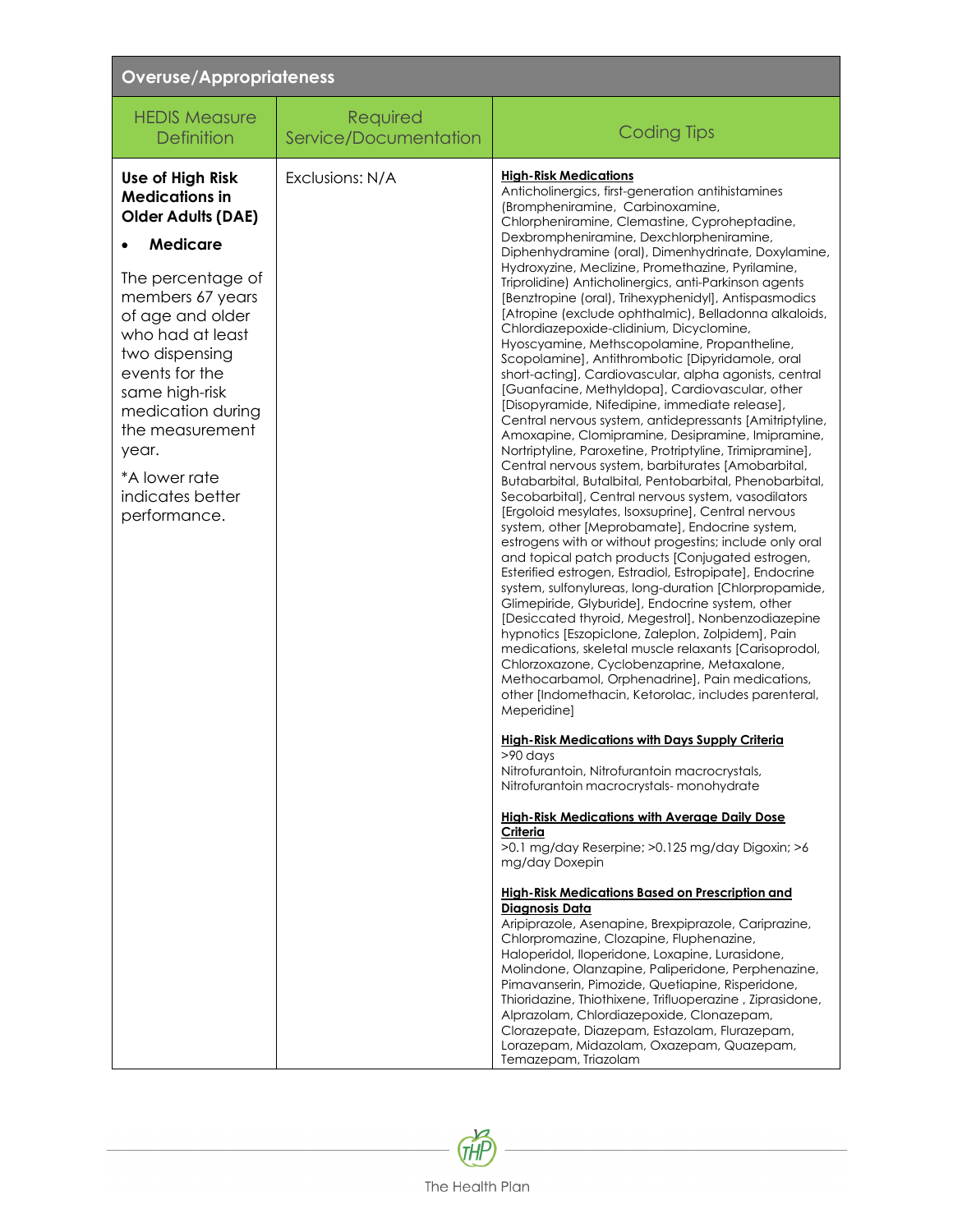| <b>Overuse/Appropriateness</b>                                                                                                                                                                                                                                                                                                                |                                   |                                                                                                                                                                                                                                                   |
|-----------------------------------------------------------------------------------------------------------------------------------------------------------------------------------------------------------------------------------------------------------------------------------------------------------------------------------------------|-----------------------------------|---------------------------------------------------------------------------------------------------------------------------------------------------------------------------------------------------------------------------------------------------|
| <b>HEDIS Measure</b><br><b>Definition</b>                                                                                                                                                                                                                                                                                                     | Required<br>Service/Documentation | <b>Coding Tips</b>                                                                                                                                                                                                                                |
| Use of Opioids at High<br>Dose (HDO)<br>Commercial,<br><b>Medicaid &amp; Medicare</b><br>Proportion of members 18                                                                                                                                                                                                                             | Exclusions: N/A                   | The number of members<br>whose average morphine<br>milligram equivalent dose<br>(MME) was ≥90 during the<br>treatment period.                                                                                                                     |
| years and older who<br>received prescription<br>opioids at a high dose for<br>$\geq$ 15 days during the<br>measurement year.<br>*A lower rate indicates<br>better performance.                                                                                                                                                                |                                   |                                                                                                                                                                                                                                                   |
| <b>Use of Opioids from</b><br><b>Multiple Providers (UOP)</b><br>Commercial,<br><b>Medicaid &amp; Medicare</b><br>Proportion of members 18 years<br>and older receiving prescription<br>opioids for ≥15 days during<br>measurement year who<br>received opioids from multiple<br>providers.<br>*A lower rate indicates better<br>performance. | Exclusions: N/A                   | Three rates reported:<br>Multiple prescribers (4 or<br>1.<br>more prescribers)<br>Multiple pharmacies (4 or<br>2.<br>more pharmacies)<br>3.<br>Multiple prescribers &<br>pharmacies (both 4 or<br>more prescribers and 4 or<br>more pharmacies)   |
| <b>Risk of Continued Opioid</b><br>Use (COU)<br>Commercial,<br><b>Medicaid &amp; Medicare</b><br>Percentage of members<br>18 years or older who<br>have a new episode of<br>opioid use during the<br>measurement year that<br>puts them at risk for<br>continued opioid use.<br>*A lower rate indicates<br>better performance.                | Exclusions: N/A                   | Two rates reported:<br>1. Percentage of members<br>whose new episode of<br>opioid use lasts at least<br>15 days in a 30-day<br>period<br>2. Percentage of members<br>whose new episode of<br>opioid use last at least 31<br>days in 62-day period |

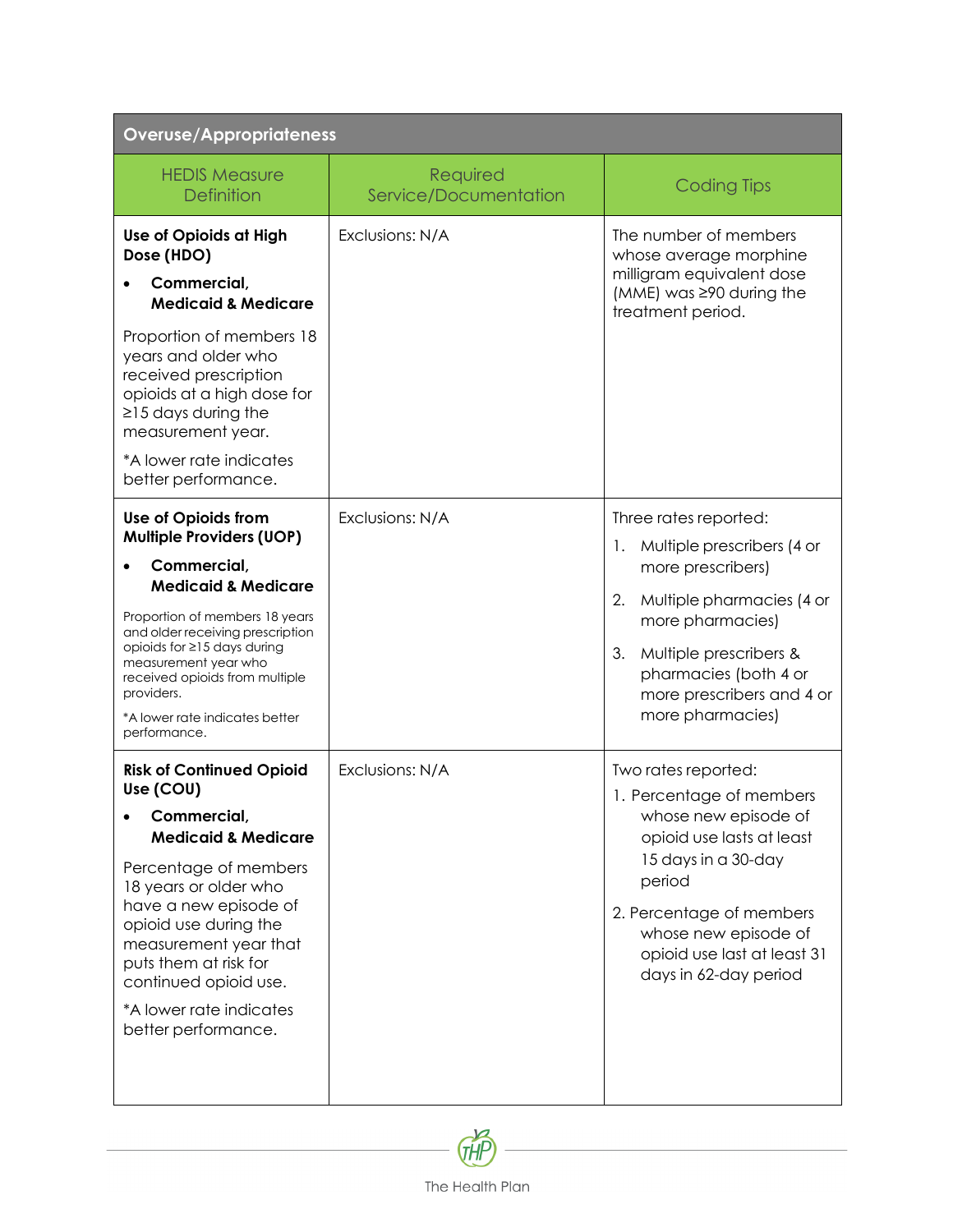| <b>Access/Availability of Care</b>                                                                                                                                                                                                                                                                                                                                                         |                                   |                                                                                                                                                                                                                                                                                                                                                                                                                                                                                                                                                                                                                                                                                                          |
|--------------------------------------------------------------------------------------------------------------------------------------------------------------------------------------------------------------------------------------------------------------------------------------------------------------------------------------------------------------------------------------------|-----------------------------------|----------------------------------------------------------------------------------------------------------------------------------------------------------------------------------------------------------------------------------------------------------------------------------------------------------------------------------------------------------------------------------------------------------------------------------------------------------------------------------------------------------------------------------------------------------------------------------------------------------------------------------------------------------------------------------------------------------|
| <b>HEDIS Measure</b><br><b>Definition</b>                                                                                                                                                                                                                                                                                                                                                  | Required<br>Service/Documentation | <b>Coding Tips</b>                                                                                                                                                                                                                                                                                                                                                                                                                                                                                                                                                                                                                                                                                       |
| <b>Adults Access to</b><br><b>Preventive/Ambulatory</b><br><b>Health Services (AAP)</b><br>Commercial,<br><b>Medicaid &amp; Medicare</b><br>The percentage of<br>members 20 years or older<br>who had an ambulatory<br>or preventive care visit<br>during:<br>Measurement year<br>(Medicaid and<br>Medicare) or<br>Measurement year or<br>$\bullet$<br>the two years prior<br>(Commercial) | Exclusions: N/A                   | <b>Ambulatory Visits</b><br>CPT: 92002, 92004, 92012,<br>92014, 99201-99205, 99211-<br>99215, 99241-99245, 99304-<br>99310, 99315, 99316, 99318,<br>99324-99328, 99334-99337,<br>99341-99350, 99381-99387,<br>99391-99397, 99401-99404,<br>99411, 99412, 99429, 99461,<br>99483; HCPCS: G0402, G0438,<br>G0439, G0463, T1015; ICD-10:<br>Z00.00, Z00.01, Z00.121,<br>Z00.129, Z00.3, Z00.5, Z00.8,<br>Z02.0-Z02.6, Z02.71, Z02.79,<br>Z02.81-Z02.83, Z02.89, Z02.9,<br>Z76.1, Z76.2;<br><b>Telephone Visit</b><br>CPT: 98966, 98967, 98968,<br>99441, 99442, 99443<br><b>Online Assessment</b><br>CPT: 98969-98972, 99421-<br>99423, 99444, 99457; HCPCS:<br>G0071, G2010, G2012, G2061,<br>G2062, G2063 |

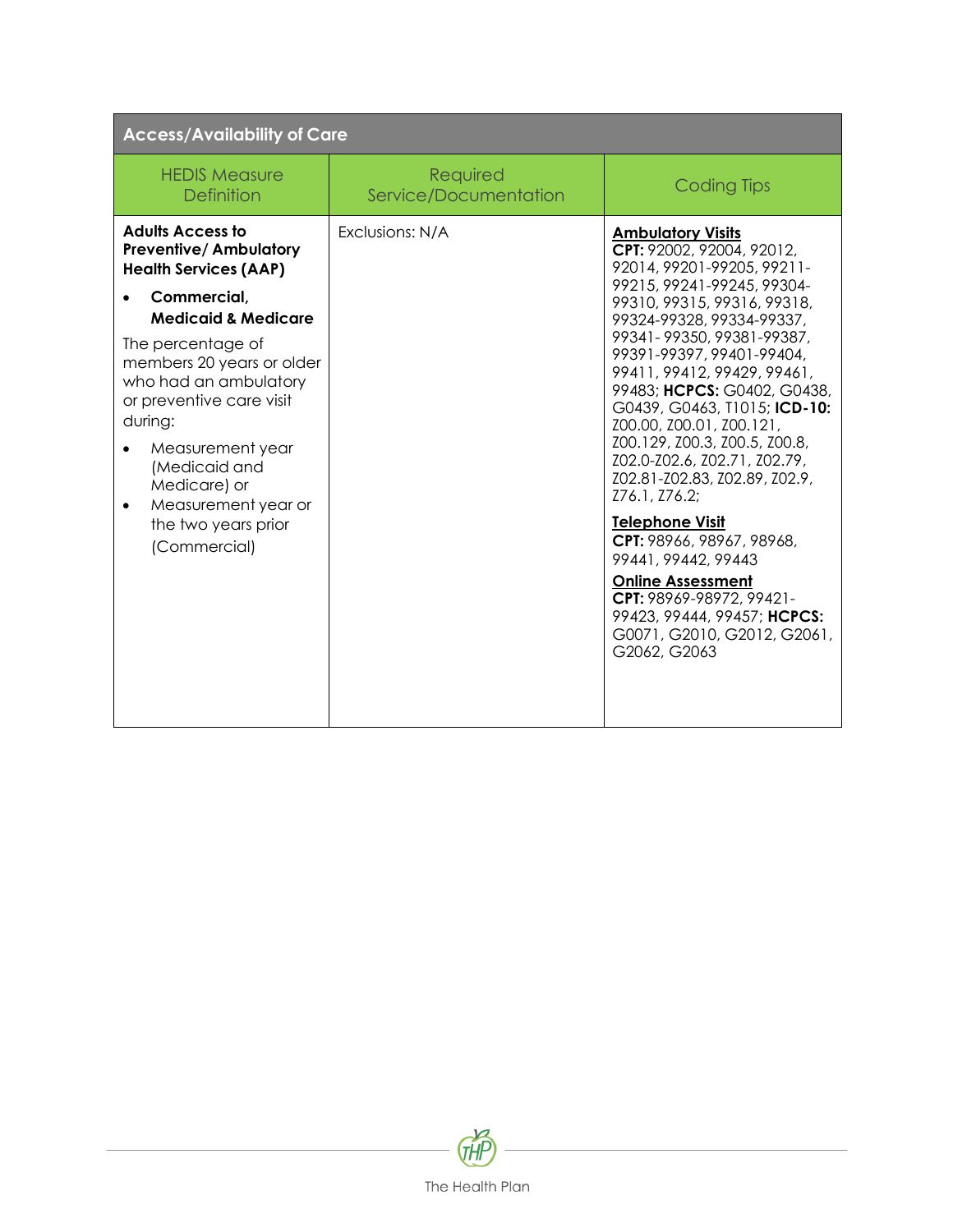| <b>Access/Availability of Care</b>                                                                                                                                                                                                                                                                                                                                                                                                                  |                                   |                                                                                                                                                                                                                                                                                                                                                                                                                                                                                                                                                                                                                                                                                                                                                                                                                                                                                                                                                                                                                                                                                                                                                                                                                                                                                                                                                                                                                                                                                                                                                                                                                                                                                                                        |
|-----------------------------------------------------------------------------------------------------------------------------------------------------------------------------------------------------------------------------------------------------------------------------------------------------------------------------------------------------------------------------------------------------------------------------------------------------|-----------------------------------|------------------------------------------------------------------------------------------------------------------------------------------------------------------------------------------------------------------------------------------------------------------------------------------------------------------------------------------------------------------------------------------------------------------------------------------------------------------------------------------------------------------------------------------------------------------------------------------------------------------------------------------------------------------------------------------------------------------------------------------------------------------------------------------------------------------------------------------------------------------------------------------------------------------------------------------------------------------------------------------------------------------------------------------------------------------------------------------------------------------------------------------------------------------------------------------------------------------------------------------------------------------------------------------------------------------------------------------------------------------------------------------------------------------------------------------------------------------------------------------------------------------------------------------------------------------------------------------------------------------------------------------------------------------------------------------------------------------------|
| <b>HEDIS Measure</b><br><b>Definition</b>                                                                                                                                                                                                                                                                                                                                                                                                           | Required<br>Service/Documentation | <b>Coding Tips</b>                                                                                                                                                                                                                                                                                                                                                                                                                                                                                                                                                                                                                                                                                                                                                                                                                                                                                                                                                                                                                                                                                                                                                                                                                                                                                                                                                                                                                                                                                                                                                                                                                                                                                                     |
| Initiation and<br><b>Engagement of Alcohol</b><br>and Other Drug<br><b>Dependence Treatment</b><br>(IET)<br>Commercial,<br><b>Medicaid &amp;</b><br><b>Medicare</b><br>Percentage of members<br>13 years of age and<br>older with a new<br>diagnosis of alcohol or<br>other drug (AOD) abuse<br>or dependence who<br>received initial<br>treatment within 14 days<br>of the diagnosis and a<br>follow-up visit within 34<br>days of the initiation. | Exclusions: N/A                   | Any of the following with a diagnosis<br>matching the start date diagnosis cohort<br>using one of the following:<br>Alcohol abuse and dependence diagnoses,<br>opioid abuse and dependence diagnoses, or<br>other drug abuse and dependence<br>diagnoses.<br><b>Inpatient Stay</b><br>UBREV: 0100, 0101, 0110-0114, 0116-0124,<br>0126-0144, 0146-0154, 0156-0160, 0164, 0167,<br>0169-0174, 0179, 0190-0194, 0199-0204, 0206-<br>0214, 0219, 1000, 1001, 1002<br><b>IET Stand Alone Visits</b><br>CPT: 98960-98962, 99078, 99201-99205, 99211-<br>99215, 99241-99245, 99341-99345, 99347-<br>99350, 99384-99387, 99394-99397, 99401-<br>99404, 99408-99409, 99411, 99412, 99483,<br>99510; HCPCS: G0155, G0176, G0177, G0396,<br>G0397, G0409, G0410, G0411, G0443, G0463,<br>НООО1, НООО2, НООО4, НООО5, НООО7, НОО15,<br>H0016, H0022, H0031, H0034-H0037, H0039,<br>H0040, H0047, H2000, H2010-H2020, H2035,<br>H2036, S0201, S9480, S9484, S9485, T1006,<br>T1012; UBREV: 0510, 0513, 0515-0517, 0519-<br>0523, 0526-0529, 0900, 0902-0907, 0911-0917,<br>0919, 0944, 0945, 0982, 0983<br>Observation<br>CPT: 99217, 99218, 99219, 99220<br><b>IET Visits</b><br>CPT: 90791, 90792, 90832-90834, 90836-90840,<br>90845, 90847, 90849, 90853, 90875, 90876,<br>99221-99223, 99231-99233, 99238, 99239,<br>99251-99255<br><b>Telephone Visit</b><br>CPT: 98966, 98967, 98968, 99441, 99442, 99443<br><b>Online Assessment</b><br>CPT: 98969-98972, 99421-99423, 99444, 99458;<br>HCPCS: G2010, G2012, G2061, G2062, G2063<br><b>OUD Weekly Non-Drug Service</b><br>HCPCS: G2071, G2074-G2077, G2080<br><b>OUD Monthly Office-Based Treatment</b><br>HCPCS: G2086, G2087<br>Medication treatment dispensing event of |
|                                                                                                                                                                                                                                                                                                                                                                                                                                                     |                                   | alcohol use disorder treatment medications<br>[Disulfiram (oral), naltrexone (oral and<br>injectable), acamprosate (oral; delayed-<br>release tablet)] or opioid use disorder<br>treatment medications [Naltrexone (oral and<br>injectable), buprenorphine (sublingual tablet,<br>injection, implant), buprenorphine/naloxone<br>(sublingual tablet, buccal film, sublingual<br>film)]                                                                                                                                                                                                                                                                                                                                                                                                                                                                                                                                                                                                                                                                                                                                                                                                                                                                                                                                                                                                                                                                                                                                                                                                                                                                                                                                 |

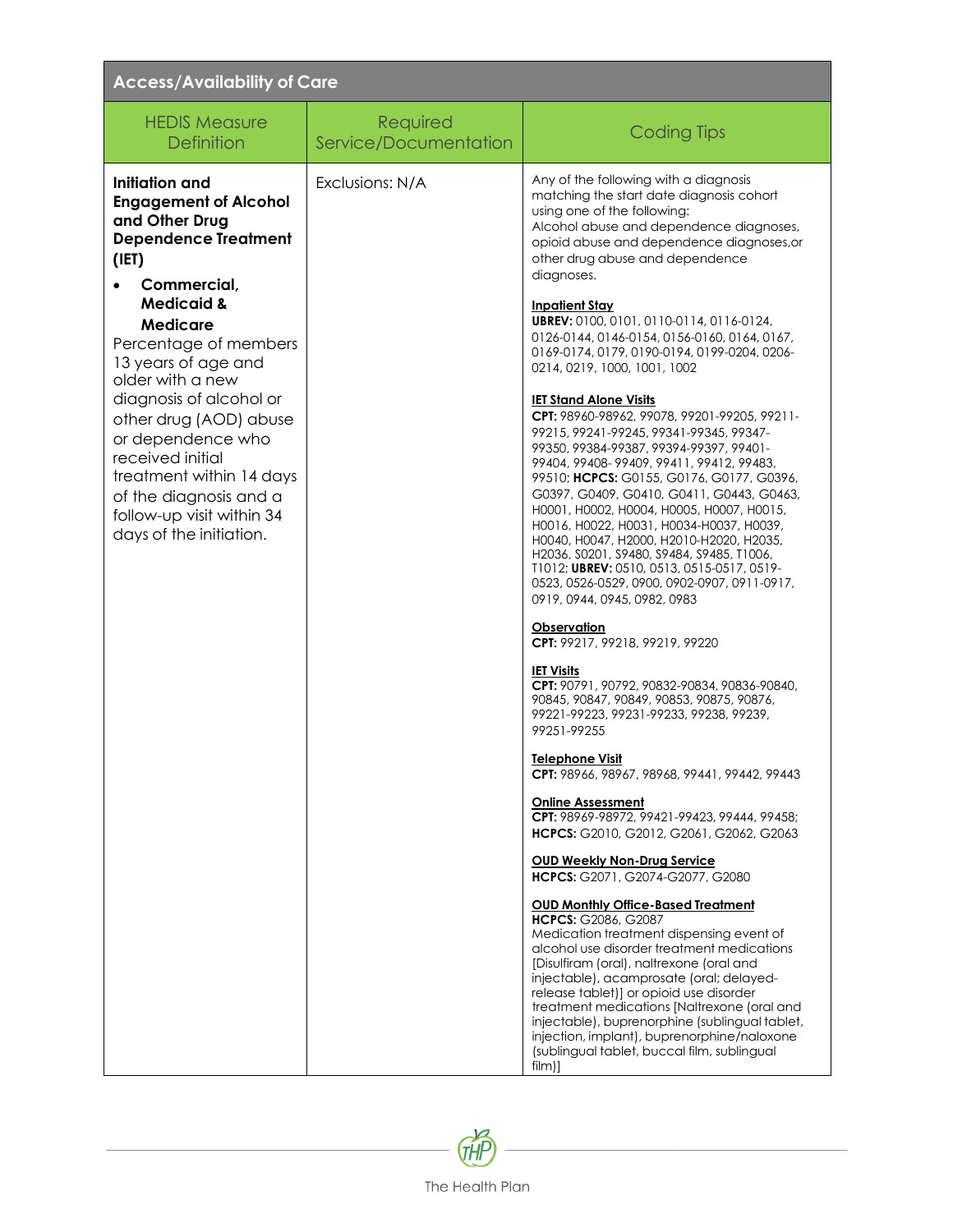| <b>Access/Availability of Care</b>                                                                                                                                                                                |                                   |                                                                                                                                |
|-------------------------------------------------------------------------------------------------------------------------------------------------------------------------------------------------------------------|-----------------------------------|--------------------------------------------------------------------------------------------------------------------------------|
| <b>HFDIS Measure</b><br><b>Definition</b>                                                                                                                                                                         | Required<br>Service/Documentation | <b>Coding Tips</b>                                                                                                             |
| Use of First-Line<br><b>Psychosocial Care for</b><br><b>Children and Adolescents</b><br>on Antipsychotics (APP)                                                                                                   | Exclusions: N/A                   | <b>Psychosocial Care</b><br>CPT: 90832-90834, 90836-90840,<br>90845-90847, 90849, 90853, 90875,<br>90876, 90880; HCPCS: G0176, |
| <b>Commercial &amp; Medicaid</b>                                                                                                                                                                                  |                                   | G0177, G0409-G0411, H0004,<br>H0035-H0040, H2000, H2001, H2011-<br>H2014, H2017-H2020, S0201, S9480,<br>S9484, S9485           |
| The percentage of children<br>and adolescents 1-17 years<br>of age who had a new<br>prescription for an<br>antipsychotic medication<br>and had documentation of<br>psychosocial care as first-<br>line treatment. |                                   |                                                                                                                                |
| <b>Frequency of Selected</b><br>Procedures (FSP)                                                                                                                                                                  | Exclusions: N/A                   | <b>Procedures:</b><br>Tonsillectomy, bariatric weight loss                                                                     |
| <b>Commercial, Medicaid</b>                                                                                                                                                                                       |                                   | surgery, hysterectomy,<br>cholecystectomy, back surgery,                                                                       |
| & Medicare                                                                                                                                                                                                        |                                   | PCI, cardiac catheterization,                                                                                                  |
| Summary of utilization of<br>frequently performed<br>procedures that often show<br>wide regional variation and<br>have generated concern<br>regarding potentially<br>inappropriate utilization.                   |                                   | CABG, prostatectomy, total hip<br>replacement, total knee<br>replacement, carotid<br>endarterectomy, mastectomy,<br>lumpectomy |

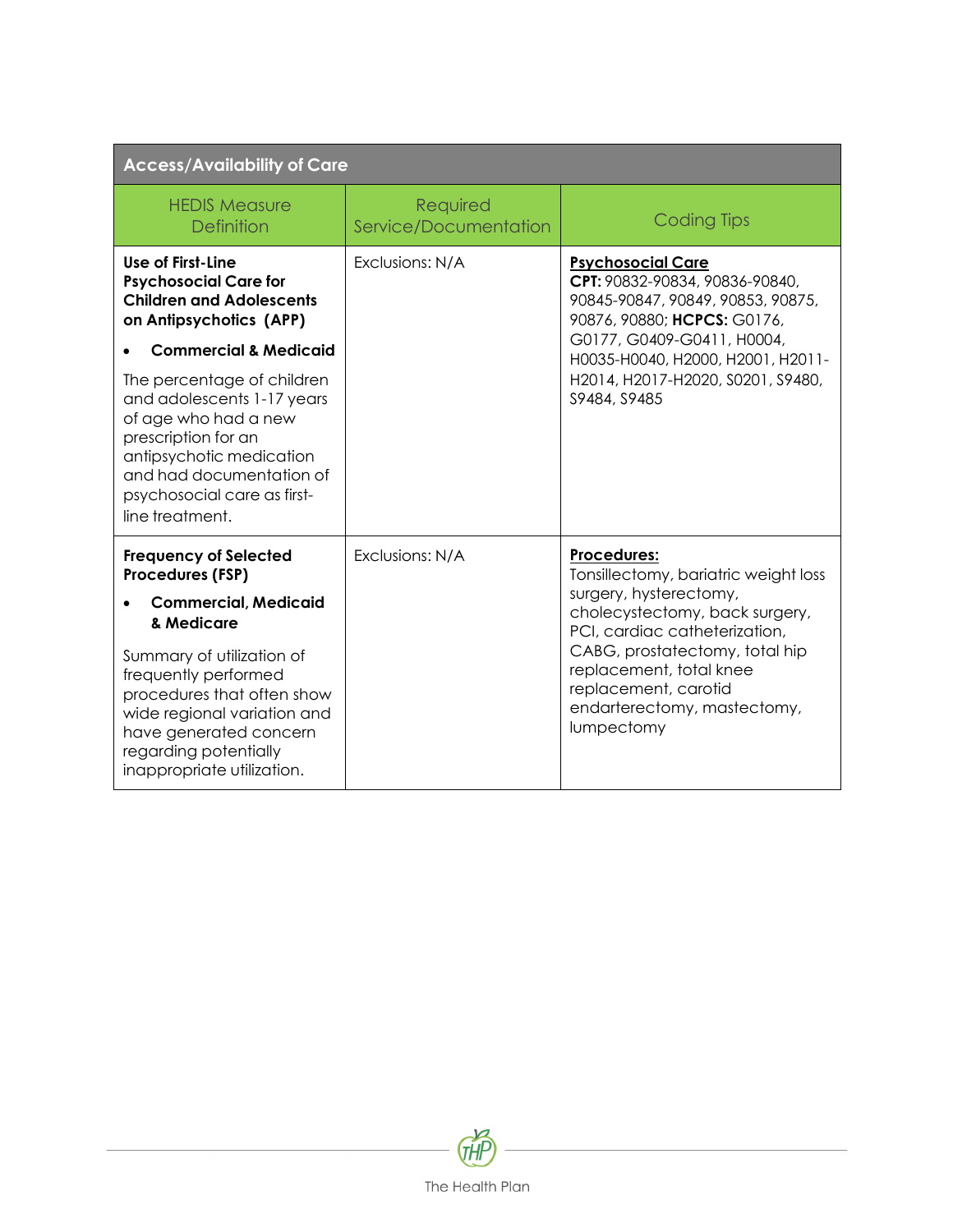| <b>Use of Services</b>                                                                                                                                                                                                                                                                                                 |                                   |                       |  |  |
|------------------------------------------------------------------------------------------------------------------------------------------------------------------------------------------------------------------------------------------------------------------------------------------------------------------------|-----------------------------------|-----------------------|--|--|
| <b>HEDIS Measure Definition</b>                                                                                                                                                                                                                                                                                        | Required<br>Service/Documentation | Coding<br><b>Tips</b> |  |  |
| <b>Ambulatory Care (AMB)</b>                                                                                                                                                                                                                                                                                           | Exclusions: N/A                   | N/A                   |  |  |
| <b>Medicaid</b>                                                                                                                                                                                                                                                                                                        |                                   |                       |  |  |
| Summary of utilization of ambulatory care in the<br>following categories: outpatient visits including<br>telehealth and ED visits.                                                                                                                                                                                     |                                   |                       |  |  |
| <b>Inpatient Utilization - General Hospital/Acute Care</b><br>(IPU)                                                                                                                                                                                                                                                    | Exclusions: N/A                   | N/A                   |  |  |
| <b>Medicaid</b>                                                                                                                                                                                                                                                                                                        |                                   |                       |  |  |
| Summary of utilization of acute inpatient care in the<br>following categories: maternity, surgery, medicine,<br>total (sum of maternity, surgery, and medicine)                                                                                                                                                        |                                   |                       |  |  |
| <b>Identification of Alcohol and Other Drug Services</b><br>(IAD)                                                                                                                                                                                                                                                      | Exclusions: N/A                   | N/A                   |  |  |
| Commercial, Medicaid & Medicare                                                                                                                                                                                                                                                                                        |                                   |                       |  |  |
| Summary of the number and percentage of<br>members with an alcohol and other drug (AOD)<br>claim who received the following chemical<br>dependency services during the measurement year:<br>Inpatient, intensive outpatient or hospitalization,<br>outpatient or medication treatment, ED, telehealth,<br>any service. |                                   |                       |  |  |
| <b>Mental Health Utilization (MPT)</b>                                                                                                                                                                                                                                                                                 | Exclusions: N/A                   | N/A                   |  |  |
| <b>Commercial, Medicaid &amp; Medicare</b>                                                                                                                                                                                                                                                                             |                                   |                       |  |  |
| Summary of the number and percentage of<br>members receiving the following mental health<br>services during the measurement year: inpatient,<br>intensive outpatient or partial hospitalization,<br>outpatient, ED, telehealth, any service.                                                                           |                                   |                       |  |  |

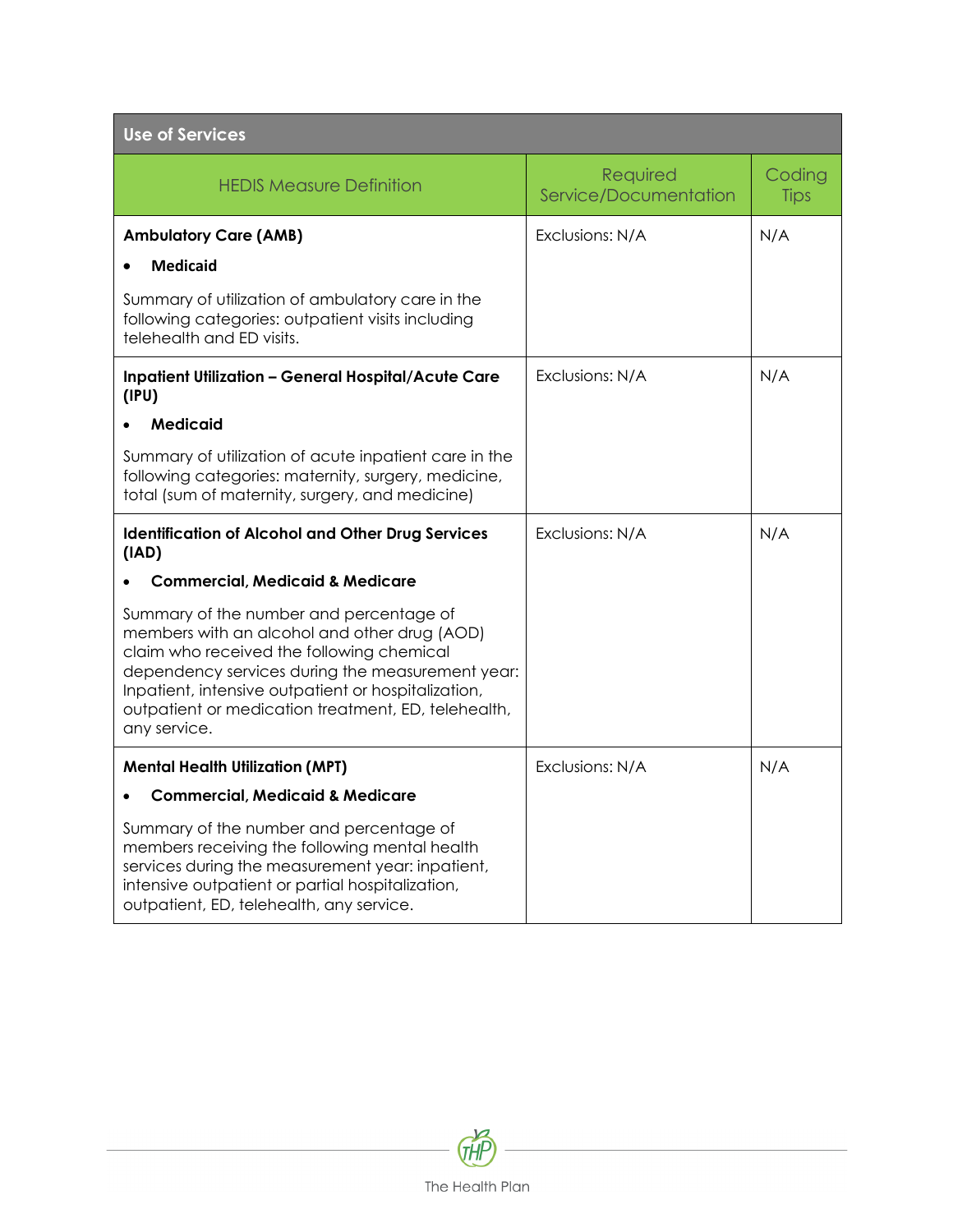| <b>Use of Services</b>                                                                                                                                                                                                                                                                                                                                                                                                                                                                                                                                                           |                                   |                       |  |  |
|----------------------------------------------------------------------------------------------------------------------------------------------------------------------------------------------------------------------------------------------------------------------------------------------------------------------------------------------------------------------------------------------------------------------------------------------------------------------------------------------------------------------------------------------------------------------------------|-----------------------------------|-----------------------|--|--|
| <b>HEDIS Measure Definition</b>                                                                                                                                                                                                                                                                                                                                                                                                                                                                                                                                                  | Required<br>Service/Documentation | Coding<br><b>Tips</b> |  |  |
| <b>Antibiotic Utilization (ABX)</b>                                                                                                                                                                                                                                                                                                                                                                                                                                                                                                                                              | Exclusions: N/A                   | N/A                   |  |  |
| <b>Commercial, Medicaid &amp; Medicare</b>                                                                                                                                                                                                                                                                                                                                                                                                                                                                                                                                       |                                   |                       |  |  |
| Summary of the following data on outpatient<br>utilization of antibiotic prescriptions during the<br>measurement year:                                                                                                                                                                                                                                                                                                                                                                                                                                                           |                                   |                       |  |  |
| Total number of antibiotic prescriptions<br>Average number of antibiotic prescriptions per<br>$\bullet$<br>member per year (PMPY)<br>Total days supplied for all antibiotic prescriptions<br>$\bullet$<br>Average days supplied per antibiotic prescription<br>Total number of prescriptions for antibiotics of concern<br>$\bullet$<br>Average number of prescriptions PMPY for antibiotics of<br>$\bullet$<br>concern<br>Percentage of antibiotics of concern for all antibiotic<br>$\bullet$<br>prescriptions<br>Average number of antibiotics PMPY reported by drug<br>class |                                   |                       |  |  |
| <b>Plan All Cause Readmissions (PCR)</b>                                                                                                                                                                                                                                                                                                                                                                                                                                                                                                                                         | Exclusions: N/A                   | N/A                   |  |  |
| <b>Commercial, Medicaid &amp; Medicare</b>                                                                                                                                                                                                                                                                                                                                                                                                                                                                                                                                       |                                   |                       |  |  |
| Number of acute inpatient and observation stays during<br>the measurement year that were followed by an<br>unplanned acute readmission for any diagnosis within 30<br>days and the predicted probability of an acute<br>readmission.                                                                                                                                                                                                                                                                                                                                             |                                   |                       |  |  |
| Hospitalization Following Discharge from a Skilled<br><b>Nursing Facility (HFS)</b>                                                                                                                                                                                                                                                                                                                                                                                                                                                                                              | Exclusions: N/A                   | N/A                   |  |  |
| Medicare                                                                                                                                                                                                                                                                                                                                                                                                                                                                                                                                                                         |                                   |                       |  |  |
| For members 65 years of age and older, the percentage of<br>skilled nursing facility discharges to the community that<br>were followed by an unplanned acute hospitalization for<br>any diagnosis within 30 and 60 days.                                                                                                                                                                                                                                                                                                                                                         |                                   |                       |  |  |

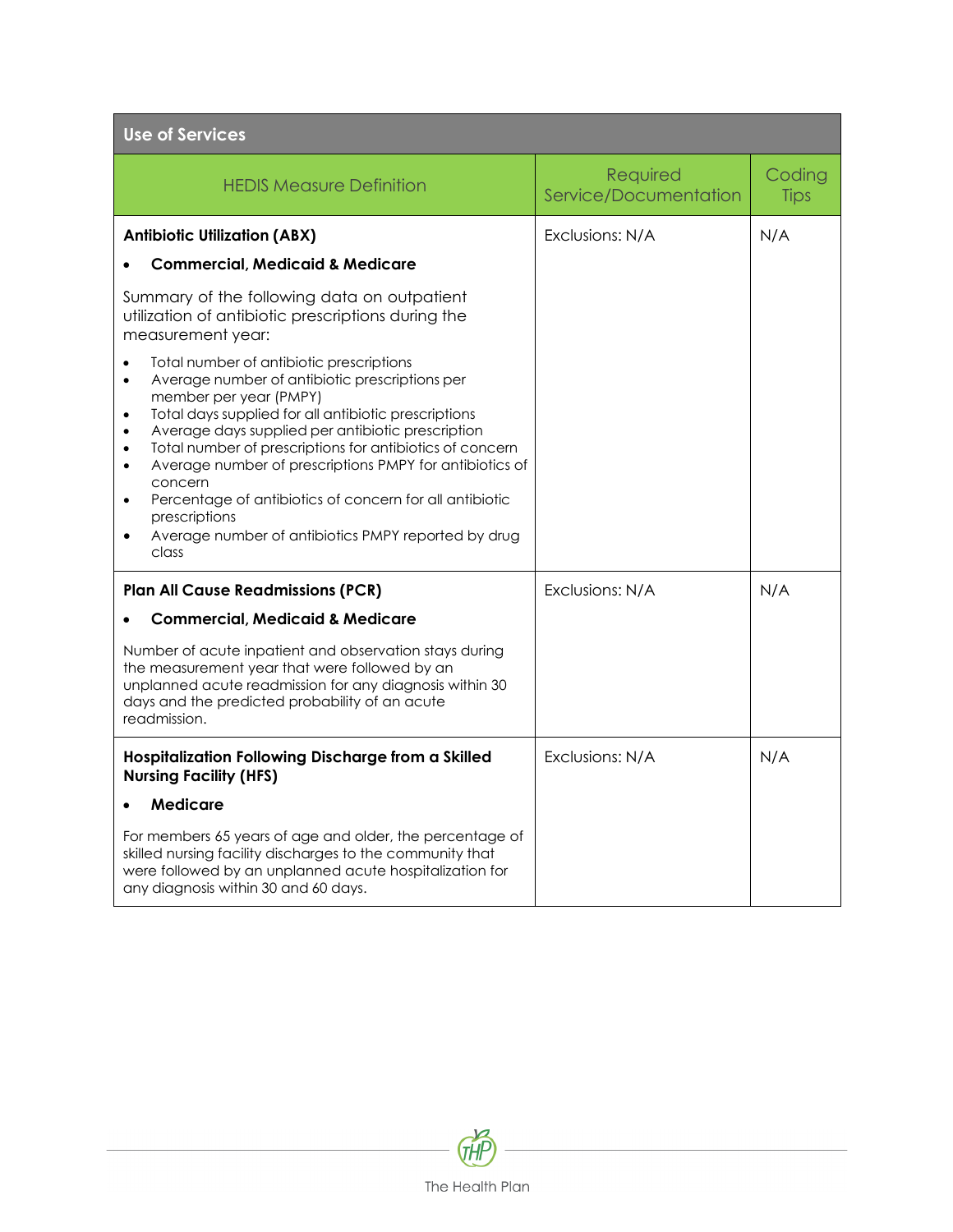| <b>Risk Adjusted Utilization</b>                                                                                                                                                                                                                                    |                                   |                              |  |  |  |
|---------------------------------------------------------------------------------------------------------------------------------------------------------------------------------------------------------------------------------------------------------------------|-----------------------------------|------------------------------|--|--|--|
| <b>HEDIS Measure Definition</b>                                                                                                                                                                                                                                     | Required<br>Service/Documentation | <b>Coding Tips</b>           |  |  |  |
| <b>Acute Hospital Utilization</b><br>(AHU)                                                                                                                                                                                                                          | Exclusions: N/A                   | N/A                          |  |  |  |
| <b>Commercial &amp; Medicare</b>                                                                                                                                                                                                                                    |                                   |                              |  |  |  |
| For members 18 and older,<br>the acute impatient and<br>observation stay discharges<br>during the measurement<br>year.                                                                                                                                              |                                   |                              |  |  |  |
| <b>Emergency Department</b><br><b>Utilization (EDU)</b>                                                                                                                                                                                                             | Exclusions: N/A                   | N/A                          |  |  |  |
| <b>Commercial &amp; Medicare</b>                                                                                                                                                                                                                                    |                                   |                              |  |  |  |
| For members 18 and older, ED<br>visits during the measurement<br>year.                                                                                                                                                                                              |                                   |                              |  |  |  |
| <b>Hospitalization for Potentially</b><br><b>Preventable Complications</b><br>(HPC)                                                                                                                                                                                 | Exclusions: N/A                   | N/A                          |  |  |  |
| <b>Medicare</b>                                                                                                                                                                                                                                                     |                                   |                              |  |  |  |
| For members 67 years of age<br>and older, the rate of<br>discharges for ambulatory<br>care sensitive conditions<br>(ACSC) per 1,000 members<br>and the risk-adjusted ratio of<br>observed to expected<br>discharges for ACSC by<br>chronic and acute<br>conditions. |                                   |                              |  |  |  |
| <b>Fall Risk Management (FRM)</b>                                                                                                                                                                                                                                   | Exclusions: N/A                   | Discussing and managing fall |  |  |  |
| <b>Medicare</b>                                                                                                                                                                                                                                                     |                                   | risk                         |  |  |  |
| Assesses different facets of fall<br>risk management.                                                                                                                                                                                                               |                                   |                              |  |  |  |